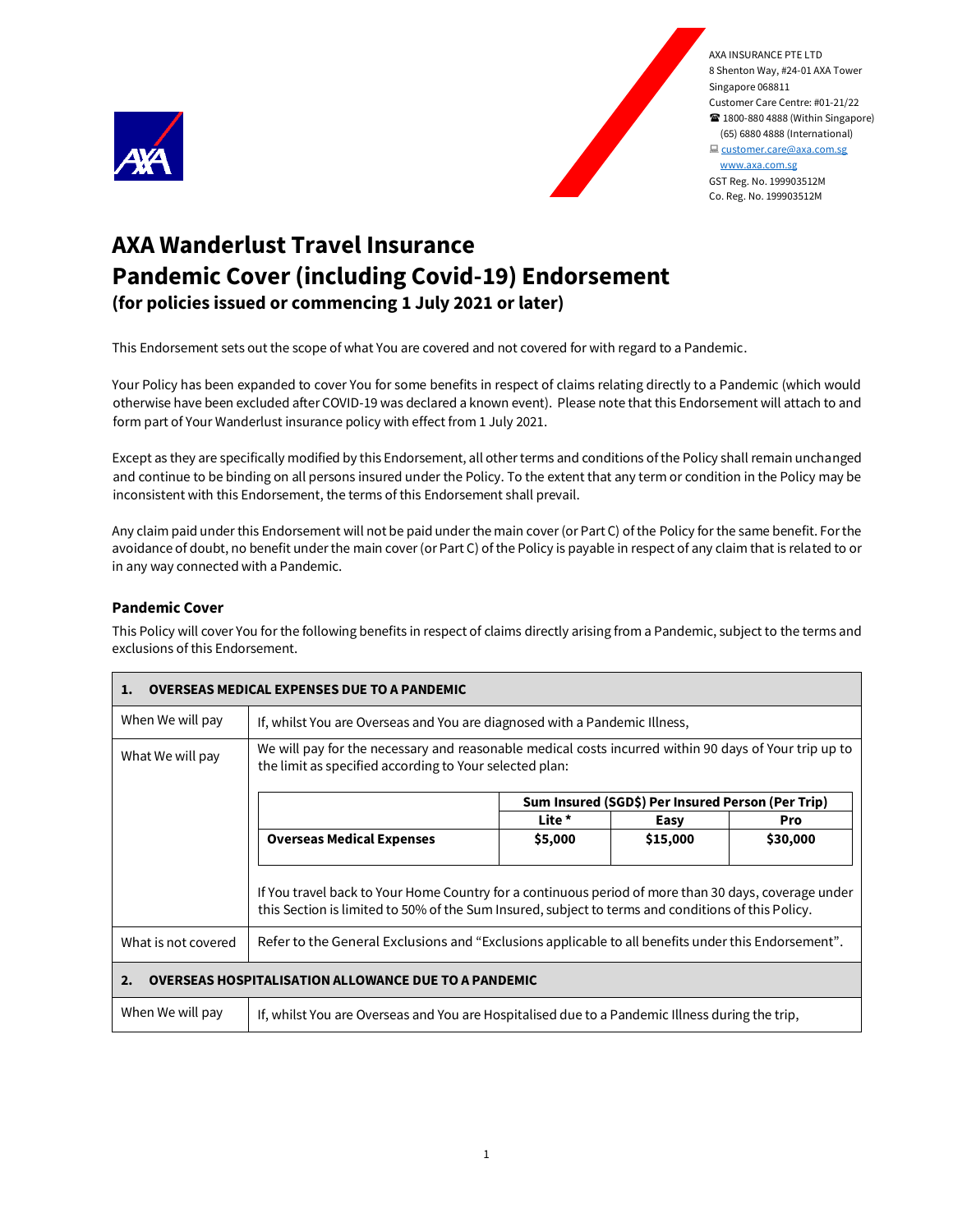| What We will pay    | We will pay for each full day of Hospitalisation up to the limit as specified according to Your selected<br>plan:                                                                                                                                                                                                                                                                                                                                                                                                                   |                                |                                |                                |  |
|---------------------|-------------------------------------------------------------------------------------------------------------------------------------------------------------------------------------------------------------------------------------------------------------------------------------------------------------------------------------------------------------------------------------------------------------------------------------------------------------------------------------------------------------------------------------|--------------------------------|--------------------------------|--------------------------------|--|
|                     | Sum Insured (SGD\$) Per Insured Person (Per Trip)                                                                                                                                                                                                                                                                                                                                                                                                                                                                                   |                                |                                |                                |  |
|                     |                                                                                                                                                                                                                                                                                                                                                                                                                                                                                                                                     | Lite *                         | Easy                           | Pro                            |  |
|                     | <b>Overseas Hospitalisation Allowance</b>                                                                                                                                                                                                                                                                                                                                                                                                                                                                                           | \$50 per day;<br>Up to \$1,000 | \$50 per day;<br>Up to \$2,000 | \$50 per day;<br>Up to \$3,000 |  |
|                     | The period of Hospitalisation must be within the Period of Insurance and every day of Hospitalisation<br>shall be counted towards the total number of days of Hospitalisation, notwithstanding that such days<br>may not run consecutively.                                                                                                                                                                                                                                                                                         |                                |                                |                                |  |
| What is not covered | Refer to the General Exclusions and "Exclusions applicable to all benefits under this Endorsement".                                                                                                                                                                                                                                                                                                                                                                                                                                 |                                |                                |                                |  |
| 3.                  | <b>EMERGENCY MEDICAL EVACUATION &amp; REPATRIATION DUE TO A PANDEMIC</b>                                                                                                                                                                                                                                                                                                                                                                                                                                                            |                                |                                |                                |  |
| When We will pay    | If, whilst You are Overseas and You are diagnosed with a Pandemic Illness and AAS certifies that it is<br>medically necessary to transfer You to another location for medical treatment or to repatriate You back<br>to Singapore,                                                                                                                                                                                                                                                                                                  |                                |                                |                                |  |
| What We will pay    | We will arrange and pay for the costs of transportation including medical supplies, provided that:<br>Clearance for the evacuation and/or repatriation is approved by the relevant government<br>(a)<br>authority and medical facilities;<br>Any decision on the evacuation and/or repatriation will be exclusively and jointly made by the attending<br>(b)<br>Doctor and AAS;<br>Our maximum liability for repatriation to any country other than Singapore is the equivalent of the<br>(c)<br>cost of repatriation to Singapore; |                                |                                |                                |  |
|                     | In the case of death as a result of Pandemic Illness whilst Overseas, We will arrange and include the cost<br>of returning Your mortal remains to Singapore or to an alternative destination besides Singapore (at<br>the request of Your personal representative) or the cost of local burial in the country that You were<br>visiting.                                                                                                                                                                                            |                                |                                |                                |  |
| What is not covered | In addition to the General Exclusions and the section "Exclusions applicable to all benefits under this<br>Endorsement", We will not pay any claims under this benefit in respect of:                                                                                                                                                                                                                                                                                                                                               |                                |                                |                                |  |
|                     | expenses incurred for services provided by another party for which You are not liable to pay, or any<br>(a)<br>expenses already included in the costs of the trip;<br>(b) expenses for a service not approved and arranged by AAS or its authorized representative;<br>(c)<br>treatment performed or ordered by a person who is not a Doctor;<br>expenses incurred if treatment can be reasonably delayed until Your return to Singapore; and<br>(d)<br>costs related to religious ceremony or rites.<br>(e)                        |                                |                                |                                |  |
| 4.                  | TRIP CANCELLATION OR POSTPONEMENT DUE TO A PANDEMIC                                                                                                                                                                                                                                                                                                                                                                                                                                                                                 |                                |                                |                                |  |
| When We will pay    | When You have to unavoidably cancel or postpone Your trip due to any of these reasons occurring<br>within 30 days prior to the commencement of the trip:                                                                                                                                                                                                                                                                                                                                                                            |                                |                                |                                |  |
|                     | You are diagnosed with a Pandemic Illness and are certified unfit to travel in the opinion of the<br>(a)<br>Doctor;<br>You are suspected of being infected with a Pandemic Illness and are advised to self-isolate at home<br>(b)                                                                                                                                                                                                                                                                                                   |                                |                                |                                |  |
|                     | by the Doctor or is served the Quarantined Order by the Singapore Government;<br>You are denied boarding the plane at the airport on the departure date of Your trip and are certified<br>(c)<br>unfit to travel by the Doctor due to a Pandemic Illness;                                                                                                                                                                                                                                                                           |                                |                                |                                |  |
|                     | Your Family Member is diagnosed (or is suspected of being infected) with a Pandemic Illness;<br>(d)<br>There is only one travelling companion going with You on the trip and he/she is diagnosed (or is<br>(e)<br>suspected of being infected) with a Pandemic Illness;                                                                                                                                                                                                                                                             |                                |                                |                                |  |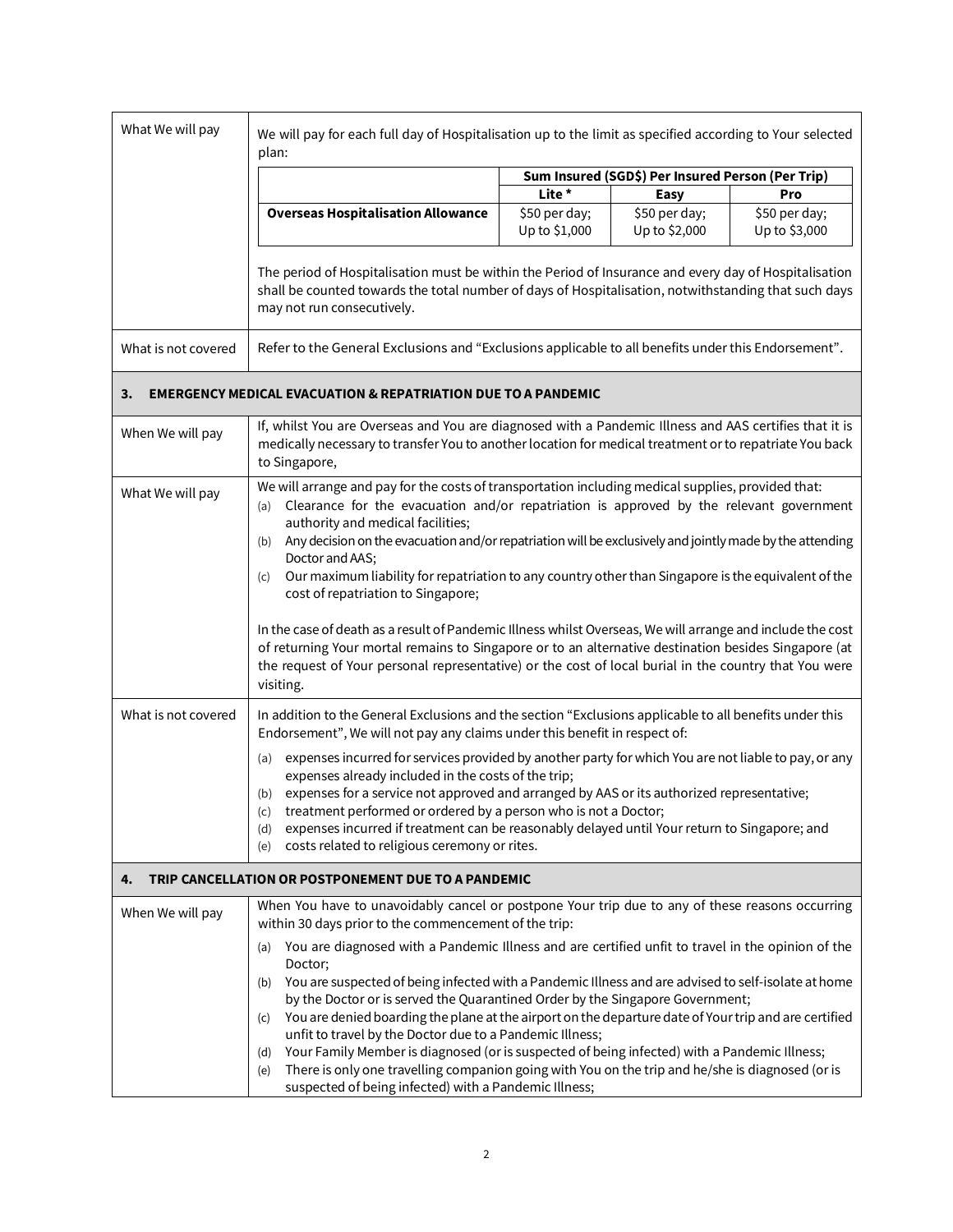|                           | A Family Member who is to host You at their place of residence during Your trip is diagnosed with<br>(f)<br>a Pandemic illness;                                                                                                                                                                                                                                                                                                                                                                                                                                                                                                                                                                                                                                                                                                                                                                                                                                                                                                                                                                                                                                                                        |        |                                                                  |         |  |
|---------------------------|--------------------------------------------------------------------------------------------------------------------------------------------------------------------------------------------------------------------------------------------------------------------------------------------------------------------------------------------------------------------------------------------------------------------------------------------------------------------------------------------------------------------------------------------------------------------------------------------------------------------------------------------------------------------------------------------------------------------------------------------------------------------------------------------------------------------------------------------------------------------------------------------------------------------------------------------------------------------------------------------------------------------------------------------------------------------------------------------------------------------------------------------------------------------------------------------------------|--------|------------------------------------------------------------------|---------|--|
| What We will pay          | We will reimburse these expenses that You have incurred:<br>the irrecoverable, pre-paid and unutilized charges of Your travel fare and hotel accommodation if<br>1.<br>Your trip has to be cancelled; or<br>the resulting administrative charges to postpone the trip, for which You have paid and are legally<br>2.<br>liable for the irrecoverable, pre-paid travel fare and hotel accommodation expenses.<br>We will pay reimburse You up to the limit as specified according to Your selected plan:                                                                                                                                                                                                                                                                                                                                                                                                                                                                                                                                                                                                                                                                                                |        |                                                                  |         |  |
|                           |                                                                                                                                                                                                                                                                                                                                                                                                                                                                                                                                                                                                                                                                                                                                                                                                                                                                                                                                                                                                                                                                                                                                                                                                        |        |                                                                  |         |  |
|                           |                                                                                                                                                                                                                                                                                                                                                                                                                                                                                                                                                                                                                                                                                                                                                                                                                                                                                                                                                                                                                                                                                                                                                                                                        | Lite * | Sum Insured (SGD\$) Per Insured Person (Per Trip)<br><b>Easy</b> | Pro     |  |
|                           | <b>Trip Cancellation</b>                                                                                                                                                                                                                                                                                                                                                                                                                                                                                                                                                                                                                                                                                                                                                                                                                                                                                                                                                                                                                                                                                                                                                                               | \$500  | \$1,000                                                          | \$1,500 |  |
|                           | <b>Trip Postponement</b>                                                                                                                                                                                                                                                                                                                                                                                                                                                                                                                                                                                                                                                                                                                                                                                                                                                                                                                                                                                                                                                                                                                                                                               | \$200  | \$500                                                            | \$800   |  |
| What is not covered<br>5. | The Policy will only pay for a claim in respect of either Trip Cancellation or Trip Postponement for the<br>same event, but not both.<br>Once an Insured Person makes a claim under this benefit, the coverage immediately terminates for that<br>Insured Person. However, the Policy continues to have force and effect with regards to other Insured<br>Persons in the same Policy who continue with the trip as scheduled.<br>In addition to the General Exclusions and "Exclusions applicable to all benefits under this<br>Endorsement", We will not pay any claims in respect of:<br>cancelling the trip after learning there are people infected with the Pandemic Illness at the planned<br>(a)<br>destination;<br>loss of vouchers, reward points or holiday points that You have used, in part or full, to pay for<br>(b)<br>Your trip;<br>policies purchased less than three (3) days before the trip;<br>(c)<br>any airport taxes and administration fees included in the cost of your flights;<br>(d)<br>Your being unable to travel or choosing not to travel because the Singapore government and/or<br>(e)<br>the local government authority advises against travel due to a Pandemic. |        |                                                                  |         |  |
|                           | TRIP CURTAILMENT OR REARRANGEMENT DUE TO A PANDEMIC                                                                                                                                                                                                                                                                                                                                                                                                                                                                                                                                                                                                                                                                                                                                                                                                                                                                                                                                                                                                                                                                                                                                                    |        |                                                                  |         |  |
| When We will pay          | If, whilst You are Overseas and You have to unavoidably Curtail any part of Your trip to return to<br>Singapore earlier than planned or alter any part of Your trip itinerary due to any of these reasons:<br>(a) You are diagnosed with a Pandemic Illness and certified unfit to continue with Your trip by a<br>Doctor;<br>Death or Hospitalisation of a Family Member due to a Pandemic Illness;<br>(b)<br>Cancellation of the scheduled Public Transport due to a Pandemic;<br>(c)<br>An outbreak of the Pandemic at the planned destination which prevents You from continuing with<br>(d)<br>the trip and You have to unavoidably incur additional accommodation costs to extend Your stay;<br>Airspace or airport closure at the planned destination due to a Pandemic.<br>(e)                                                                                                                                                                                                                                                                                                                                                                                                                 |        |                                                                  |         |  |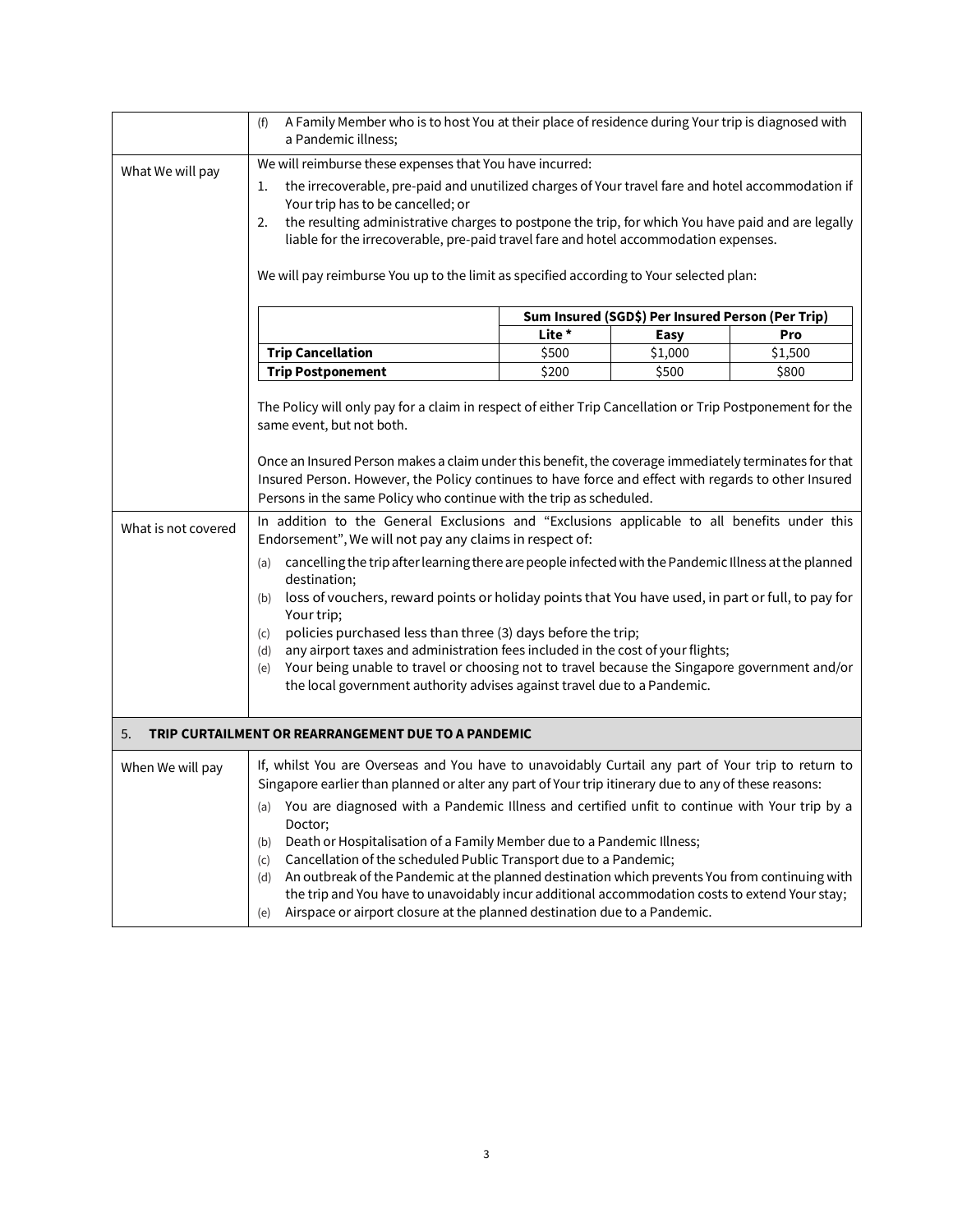| What We will pay    | We will reimburse these expenses that You have incurred:                                                                                                                                                                                                                                                                                                                                                                                                                                                                                        |        |                                                   |         |
|---------------------|-------------------------------------------------------------------------------------------------------------------------------------------------------------------------------------------------------------------------------------------------------------------------------------------------------------------------------------------------------------------------------------------------------------------------------------------------------------------------------------------------------------------------------------------------|--------|---------------------------------------------------|---------|
|                     | any irrecoverable, pre-paid and unutilized charges for Your travel fare and accommodation costs; or<br>$\mathbf{1}$ .<br>any additional travel costs (economy air ticket and accommodation expenses but excluding cost of<br>2.<br>meals, room service) that are necessarily incurred to alter Your itinerary to return to Singapore.<br>We will reimburse You up to the limit as specified in the table according to Your selected plan:                                                                                                       |        |                                                   |         |
|                     |                                                                                                                                                                                                                                                                                                                                                                                                                                                                                                                                                 |        | Sum Insured (SGD\$) Per Insured Person (Per Trip) |         |
|                     |                                                                                                                                                                                                                                                                                                                                                                                                                                                                                                                                                 | Lite * | Easy                                              | Pro     |
|                     | <b>Trip Curtailment or Rearrangement</b>                                                                                                                                                                                                                                                                                                                                                                                                                                                                                                        | \$500  | \$1,000                                           | \$1,500 |
| What is not covered | The Policy will only pay for a claim in respect of either Trip Curtailment or Trip Rearrangement for the<br>same event, but not both.<br>In addition to the General Exclusions and "Exclusions applicable to all benefits under this<br>Endorsement", We will not pay any claims in respect of:                                                                                                                                                                                                                                                 |        |                                                   |         |
|                     | Loss of vouchers, reward points or holiday points that You have used, in part or full, to pay for<br>(a)<br>Your trip;<br>Cutting your trip short after learning there are people infected with the Pandemic Illness at the<br>(b)<br>planned destination.<br>Advisory from the Singapore government to Curtail Your trip and return to Singapore due to a<br>(c)<br>Pandemic;<br>Policies purchased less than three (3) days before the trip;<br>(d)<br>Any airport taxes and administration fees included in the cost of your flights.<br>(e) |        |                                                   |         |

\* The Lite Plan is not applicable to the Annual Multi-Trip Policy.

## **Exclusions applicable to all benefits under this Endorsement:**

In addition to the General Exclusions, We will also not pay any claim in respect of:

- 1. You, Your Family Member, Your travelling companion or the family that You will be staying with during the trip, who is diagnosed (or suspected of being infected) with a Pandemic Illness at the point of purchase of this Policy or trip, whichever is earlier.
- 2. Circumstances known to you before You purchased this Policy or trip which could reasonably have been expected to lead to a claim on the Policy.
- 3. Any reason not listed in the 'When We will Pay' section of the benefits.
- 4. Any unused or additional costs incurred by You which are recoverable from the airline, hotel, travel agent or any other provider of travel and/or accommodation, including but not limited to a refund, voucher, credit or re-booking of the trip as compensation
- 5. Any medical treatment or medical care that cannot be attributed to a Pandemic Illness.
- 6. Your travel to a country, specific area or event when the Singapore government or regulatory authority in a country to/from which you are travelling has advised against travelling.
- 7. Loss caused directly or indirectly by government regulations or control including closure of borders of the country.
- 8. Your failure to obtain any mandatory vaccines, inoculations or prescribed medications prior to Your trip.
- 9. Costs of mandatory COVID-19 diagnostic tests that are required to take for the trip or cancellation/curtailment claims arising from your failure to take these tests in a timely manner.
- 10. Your disinclination to travel, change of mind or fear of travelling due to the Pandemic.
- 11. Cruises are excluded from coverage under this Endorsement. By cruises, We mean travels on a cruise ship or cruise liner which lasts the period of time outlined in Your holiday package to visit multiple destinations.
- 12. Any medical treatment or medical care that are paid for by the local government authority.
- 13. One-way trips.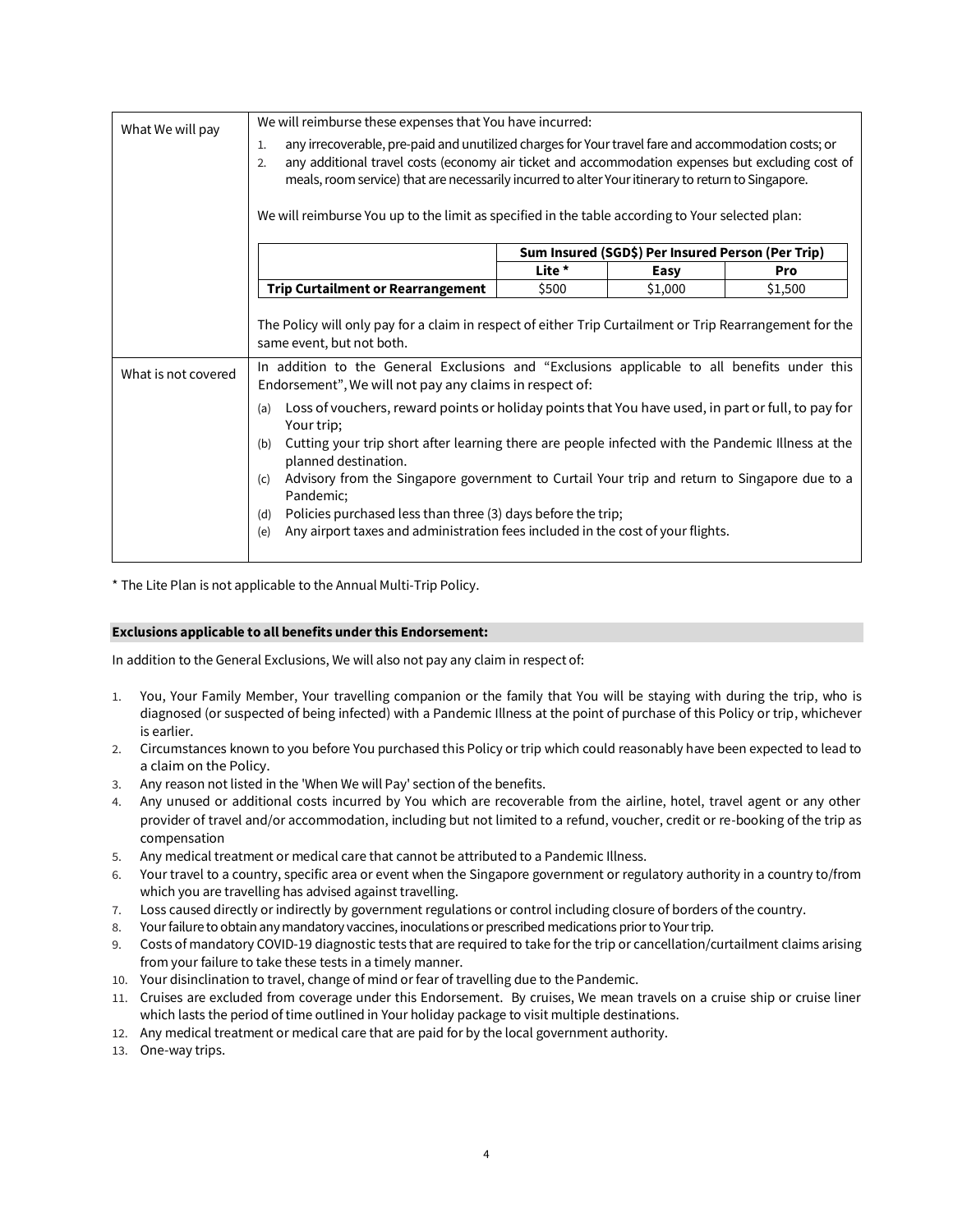# **AXA Wanderlust Travel Insurance Policy Wordings**

## **(for policies issued or commencing 1 July 2021 or later)**

## **Thank you for choosing AXA to protect your travel plans.**

Having received and accepted Your first premium and any subsequent premiums, We will insure You based on the plan stated on Your Policy Schedule.

## **1. What Your Policy consists**

Your Wanderlust Policy is a contract between You and AXA, and it consists of:

- this Policy Wordings;
- the Policy Schedule, which has details of all Insured Persons, the plan and the Period of Insurance;
- any Endorsements; and
- Your application, declaration and any other information given.

If You have any questions after reading these documents, please contact AXA Customer Care.

## **2. Check Your Policy**

You have 7 days from the issuance of this Policy or before Your trip starts (whichever is earlier) to check and inform Us if You find any of the Insured Persons' particulars and/or chosen plan(s) incorrect. Incorrect details can result in a claim being denied. If We do not hear from You at the end of the above-mentioned period, We will take it that the information is complete and correct.

## **3. What You and all Insured Persons must do**

Every Insured Person is individually and jointly responsible for the completeness and accuracy of the information given to Us. For the cover under this Policy to be effective, You and all Insured Persons must follow all the conditions of this Policy.

## **Caring for You**

We want to ensure that You have a great experience every time You insure with Us. If in any way Our service falls below Your expectations, please let Us know so We can look into it.

## **1. Your First Contact**

You can email to Us at customer.care@axa.com.sg. It is important that You provide Us Your Policy number so that We can address Your case efficiently. Rest assured that We will look into Your concern promptly as soon as We receive Your email.

- Within 3 days: We will send You an acknowledgement email while We look into Your concern.
- Within 7 days: We will contact You if We need more information.
- Within 14 days: You can expect to get a full reply from Us on the matter.

## **2. Appeal**

If You find that Our reply is not to Your satisfaction, You can email Us at **axacares@axa.com.sg**. We will respond to Your appeal within 14 working days.

## **3. Dispute Resolution**

If You are not satisfied with Our response, You can request for an independent dispute resolution organisation to assess and advise You further. They can be contacted at:

Financial Industry Disputes Resolution Centre Ltd (FIDREC) 36 Robinson Road #15-01 City House Singapore 068877 Telephone: 6327 8878; Fax: 6327 1089 Email[: info@fidrec.com.sg](mailto:info@fidrec.com.sg) Website: [www.fidrec.com.sg](http://www.fidrec.com.sg/)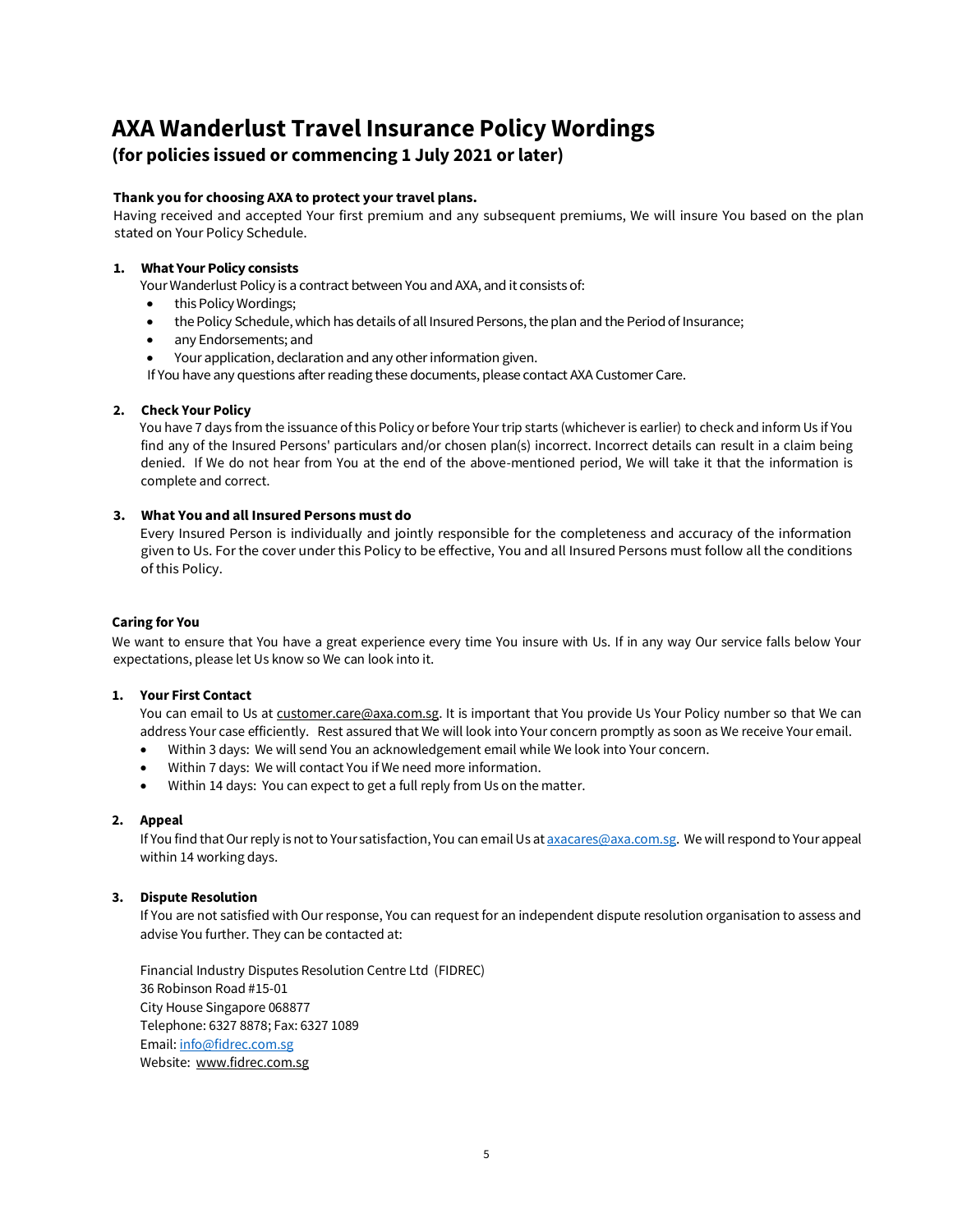# **CONTENTS**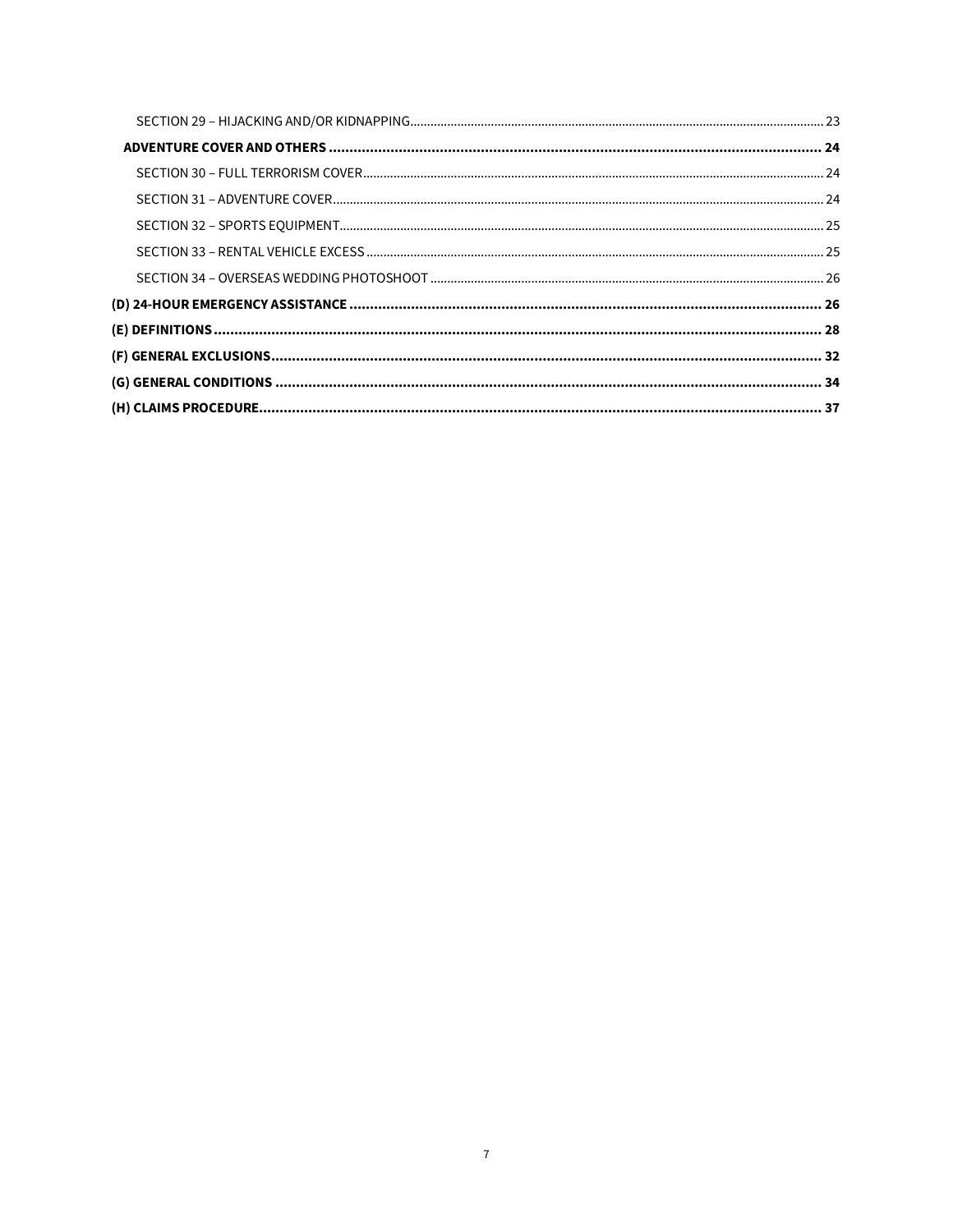# <span id="page-7-0"></span>**(A) SUMMARY OF BENEFITS**

**The following provides an overview of all the plans, their benefits and the respective Sum Insured of each benefit. For details on how each benefit pays, refer to (C) Description of Benefits.**

## **Legend:**

| Pre-Trip  | Refers to the period before You depart Singapore for Your trip.           |
|-----------|---------------------------------------------------------------------------|
| Overseas  | Refers to the period You are travelling Overseas during the trip.         |
| Post-Trip | Refers to the period after You have returned to Singapore from Your trip. |
|           | Add-on benefit                                                            |

| <b>BENEFITS</b>                            |                                                                                                                                  | Sum Insured Per Insured Person (Per Trip) |                                             | When the benefit pays                       |                     |                            |                      |
|--------------------------------------------|----------------------------------------------------------------------------------------------------------------------------------|-------------------------------------------|---------------------------------------------|---------------------------------------------|---------------------|----------------------------|----------------------|
|                                            |                                                                                                                                  | Lite *                                    | Easy                                        | Pro                                         |                     |                            |                      |
|                                            | <b>MEDICAL EXPENSES</b>                                                                                                          |                                           |                                             |                                             | Pre-<br><b>Trip</b> | <b>Overseas</b>            | Post-<br><b>Trip</b> |
| $\mathbf{1}$                               | <b>Overseas Medical Expenses</b><br>Adult up to 70 years old<br>Adult above 70 years old<br>Child<br>Sub-limit for TCM treatment | \$10,000<br>\$5,000<br>\$5,000<br>\$100   | \$250,000<br>\$25,000<br>\$150,000<br>\$250 | \$300,000<br>\$50,000<br>\$250,000<br>\$500 |                     |                            |                      |
| $\overline{2}$                             | <b>Hospital Visit Benefit</b>                                                                                                    | \$1,000                                   | \$5,000                                     | \$5,000                                     |                     | $(\checkmark)$             |                      |
| 3                                          | <b>Child Care Benefit</b>                                                                                                        | \$1,000                                   | \$2,000                                     | \$5,000                                     |                     | ্য                         |                      |
| $\overline{4}$                             | <b>Overseas Hospitalisation Allowance</b><br>Pays for each day of Hospitalisation<br>Pays for each day of Hospitalisation in ICU | \$2,000<br>\$200<br>\$400                 | \$10,000<br>\$200<br>\$400                  | \$20,000<br>\$200<br>\$400                  |                     |                            |                      |
| 5                                          | Post-Trip Medical Expenses<br>Adult up to 70 years old<br>Adult above 70 years old<br>Child                                      | N.A.                                      | \$10,000<br>\$1,000<br>\$5,000              | \$10,000<br>\$1,000<br>\$5,000              |                     |                            |                      |
|                                            | <b>PERSONAL ACCIDENT</b>                                                                                                         |                                           |                                             |                                             |                     |                            |                      |
| 6                                          | Double Public Transport Coverage<br>Adult up to 70 years old<br>Adult above 70 years old<br>Child                                | <b>NA</b>                                 | <b>NA</b>                                   | \$500,000<br>\$200,000<br>\$200,000         |                     |                            |                      |
| $\overline{7}$                             | Accidental Death & Permanent<br><b>Disablement</b><br>Adult up to 70 years old<br>Adult above 70 years old<br>Child              | \$50,000<br>\$25,000<br>\$25,000          | \$150,000<br>\$100,000<br>\$75,000          | \$250,000<br>\$100,000<br>\$100,000         | $\checkmark$        |                            |                      |
| 8                                          | Compassionate Visit Benefit                                                                                                      | \$1,500                                   | \$5,000                                     | \$5,000                                     |                     | $\mathcal{S}$              |                      |
| 9                                          | Special Grant                                                                                                                    | \$1,000                                   | \$2,000                                     | \$4,000                                     |                     | $\widehat{\checkmark}$     |                      |
| 10                                         | <b>Child Education Grant</b><br>Pays per Child                                                                                   | \$4,000<br>\$1,000                        | \$8,000<br>\$2,000                          | \$16,000<br>\$4,000                         | $\oslash$           | $(\!\mathcal{S}\!)$        |                      |
| <b>EMERGENCY TRAVEL-RELATED ASSISTANCE</b> |                                                                                                                                  |                                           |                                             |                                             |                     |                            |                      |
| 11                                         | Emergency Medical Evacuation &<br>Repatriation                                                                                   | \$100,000                                 | \$500,000                                   | Covered                                     |                     | $\left(\mathcal{S}\right)$ |                      |
| 12                                         | Repatriation of Mortal Remains Back to<br>Singapore                                                                              | \$100,000                                 | \$500,000                                   | Covered                                     |                     | $\sqrt{}$                  |                      |
| 13                                         | <b>Emergency Personal Mobile Phone Charges</b>                                                                                   | \$150                                     | \$150                                       | \$150                                       |                     | $(\checkmark)$             |                      |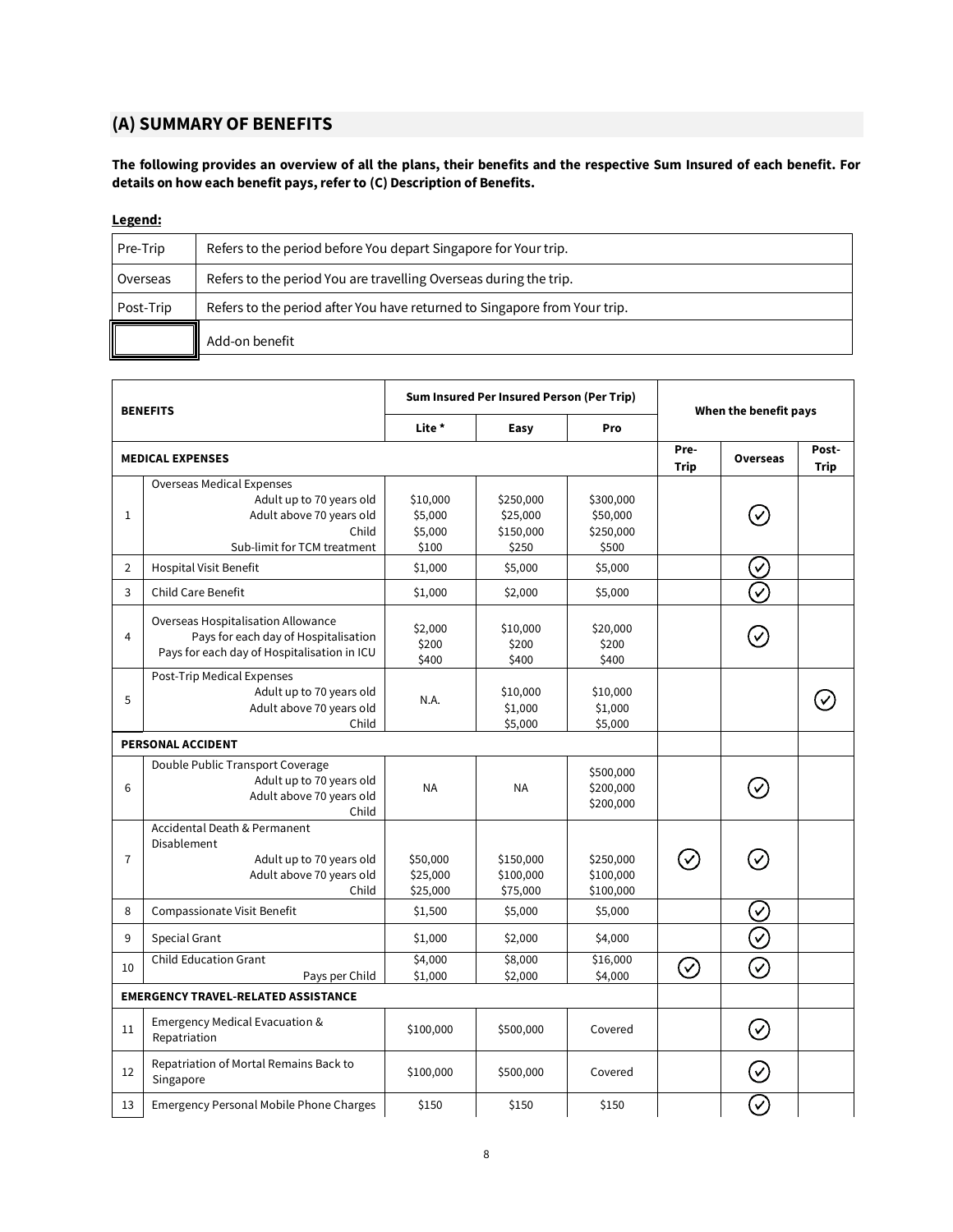|    | Sub-limit per day                                                                                                      | \$50                             | \$50                             | \$50                             |           |                                 |           |
|----|------------------------------------------------------------------------------------------------------------------------|----------------------------------|----------------------------------|----------------------------------|-----------|---------------------------------|-----------|
|    | <b>TRAVEL INCONVENIENCES</b>                                                                                           |                                  |                                  |                                  |           |                                 |           |
| 14 | <b>Trip Cancellation</b>                                                                                               | \$1,000                          | \$5,000                          | \$6,000                          | $\oslash$ |                                 |           |
| 15 | <b>Trip Postponement</b>                                                                                               | \$200                            | \$500                            | \$800                            | $\oslash$ |                                 |           |
| 16 | Replacement of Traveller                                                                                               | <b>NA</b>                        | NA                               | \$500                            | $\oslash$ |                                 |           |
| 17 | Financial Collapse of Travel Agency                                                                                    | \$1,000                          | \$2,000                          | \$3,000                          | $\oslash$ |                                 |           |
| 18 | <b>Trip Curtailment</b>                                                                                                | \$1,000                          | \$5,000                          | \$10,000                         |           | $\oslash$                       |           |
| 19 | Natural Disaster Benefit                                                                                               | \$1,500                          | \$7,500                          | \$15,000                         | $\oslash$ | $\rm \big\{ \mathcal{C} \big\}$ |           |
| 20 | Travel Delay/ Alternative Travel<br>Arrangement<br>Pays for every 6 hours of delay (Overseas)                          | \$500<br>\$100                   | \$1,000<br>\$100                 | \$1,000<br>\$100                 |           | $(\check{<})$                   |           |
| 21 | <b>Travel Diversion</b><br>Pays for every 6 hours of delay (Overseas)                                                  | <b>NA</b>                        | ΝA                               | \$1,000<br>\$100                 |           | $\oslash$                       |           |
| 22 | Overbooked Flight                                                                                                      | <b>NA</b>                        | \$100                            | \$200                            | $\oslash$ | $\oslash$                       |           |
| 23 | <b>Travel Misconnection</b>                                                                                            | <b>NA</b>                        | \$100                            | \$100                            |           | $\oslash$                       |           |
| 24 | Baggage Delay<br>Pays for every 6 hours of delay (Overseas)                                                            | \$500<br>\$100                   | \$1,000<br>\$100                 | \$1,000<br>\$150                 |           | $(\checkmark)$                  |           |
|    | Loss/Damage to Baggage & Personal<br>Belongings                                                                        | \$2,000                          | \$3,000                          | \$5,000                          |           |                                 |           |
| 25 | Sub-limit per article<br>Sub-limit for all Valuables<br>Sub-limit for Mobile Devices<br>Sub-limit for loss of passport | \$200<br>\$500<br>\$500<br>\$500 | \$300<br>\$500<br>\$500<br>\$500 | \$300<br>\$500<br>\$500<br>\$500 |           | $\checkmark$                    |           |
| 26 | Purchase of Essential Items<br>Sub-limit per article                                                                   | <b>NA</b>                        | <b>NA</b>                        | \$250<br>\$50                    |           | $\left( \mathcal{S}\right)$     |           |
| 27 | Fraudulent Use of Lost Credit Card                                                                                     | <b>NA</b>                        | NA                               | \$1,500                          |           | $(\checkmark)$                  |           |
| 28 | Personal Liability                                                                                                     | \$500,000                        | \$500,000                        | \$500,000                        |           | $(\checkmark)$                  |           |
| 29 | Hijacking and/or Kidnapping<br>Pays for every 6 hours of detention                                                     | \$1,500<br>\$300                 | \$3,000<br>\$300                 | \$10,000<br>\$500                |           | $\oslash$                       |           |
|    | <b>ADVENTURE COVER AND OTHERS</b>                                                                                      |                                  |                                  |                                  |           |                                 |           |
| 30 | <b>Full Terrorism Cover</b>                                                                                            | Covered                          | Covered                          | Covered                          | $\odot$   | $\oslash$                       | $\oslash$ |
| 31 | Adventure Cover                                                                                                        | Covered                          | Covered                          | Covered                          |           | $\oslash$                       |           |
| 32 | Sports Equipment<br>Sub-limit per article                                                                              | \$2,000<br>\$500                 | \$2,000<br>\$500                 | \$2,000<br>\$500                 |           | $\oslash$                       |           |
| 33 | Rental Vehicle Excess                                                                                                  | \$1,000                          | \$1,000                          | \$1,000                          |           | $\oslash$                       |           |
| 34 | <b>Overseas Wedding Photoshoot</b>                                                                                     | \$2,500                          | \$2,500                          | \$2,500                          | $\oslash$ |                                 |           |

<span id="page-8-0"></span>\* The Lite Plan is not applicable to the Annual Multi-Trip Policy.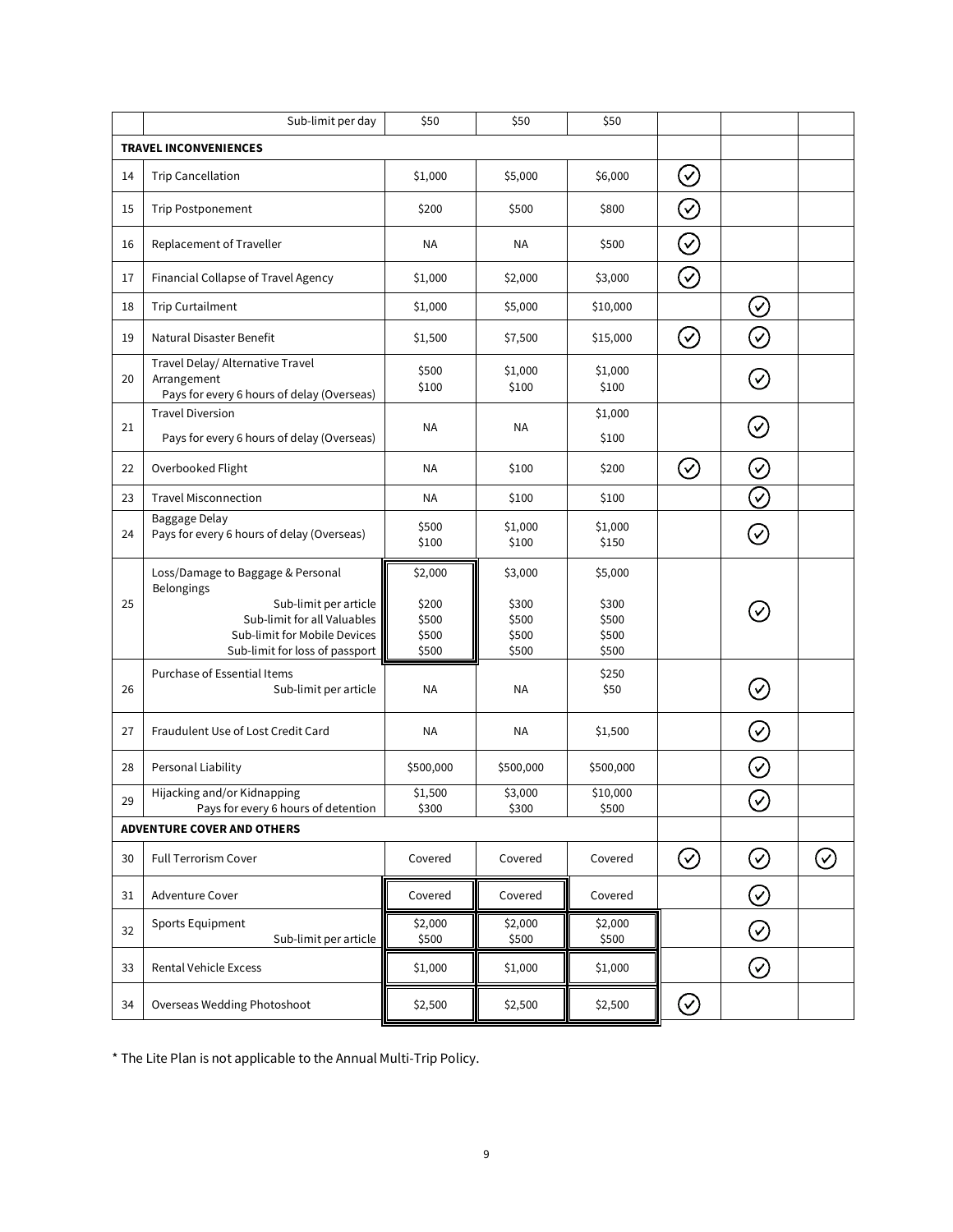## **(B) ELIGIBILITY & SCOPE OF COVER**

#### **Who can be covered:**

- 1. You are eligible for cover under this Policy if You hold a valid Singapore identification document, such as Singapore NRIC, Birth Certificate (for Child), Employment Pass, Work Permit, Long Term Visit Pass, Dependent Pass or Student Pass.
- 2. For Adult Cover, You have to be at least 18 years old at the start of the Period of Insurance of the Policy.
- 3. For Child Cover, the benefit limits under 'Child Cover' will apply.

If a Child satisfies the eligibility requirements at the start of the Period of Insurance and becomes ineligible during the Period of Insurance, this Policy shall extend to cover him/her under Child benefits till the end of that Period of Insurance.

#### **Scope of coverage:**

- 1. The original point of departure of Your trip must be from Singapore.
- 2. You must purchase the Policy and must have fully paid Your premium before Your trip.
- 3. Single-Trip Plan:
	- (a) Maximum 9 adults and 5 Children who are travelling together on the same dates and to the same destination under one Policy.
	- (b) The adults and Children need not be related to one another.
	- (c) Children must be covered together with at least one adult.
	- (d) The maximum duration per trip allowed is 182 days.
- 4. Annual Multi-Trip Plan:
	- (a) Maximum 2 adult Family Members and 5 Children under one Policy.
	- (b) Each Child must be related to at least one insured adult.
	- (c) The adults can travel separately. However, the Children must travel with at least one of the insured adults.
	- (d) Unlimited trips can be made to the selected region as long as each trip does not exceed 92 days.
- 5. The premium will depend on Your selected Travel Region, as follows:
	- (a) REGIONAL

Australia, Brunei, Cambodia, China, Hong Kong, India, Indonesia, Japan, Korea, Laos, Macau, Malaysia, Mongolia, Myanmar, New Zealand, Sri Lanka, Taiwan, The Philippines, Thailand, Timor-Leste and Vietnam.

(b) GLOBAL

Worldwide, excluding Afghanistan, Belarus, Crimea including Sevastopol, Cuba, Democratic Republic of Congo, Iran, Iraq, Liberia, North Korea, Russia, Somalia, Sudan, Syria, Ukraine, Venezuela and Zimbabwe.

- <span id="page-9-0"></span>6. Under specific circumstances, Your insurance cover will automatically be extended beyond the Period of Insurance without additional premium:
	- (a) Up to 30 days, if You are Hospitalised whilst Overseas upon the written advice of a Doctor; or
	- (b) Up to 72 hours, if You are unable to return to Singapore as planned due to the delay of the Public Transport that You are scheduled to travel in, which is not due to Your fault.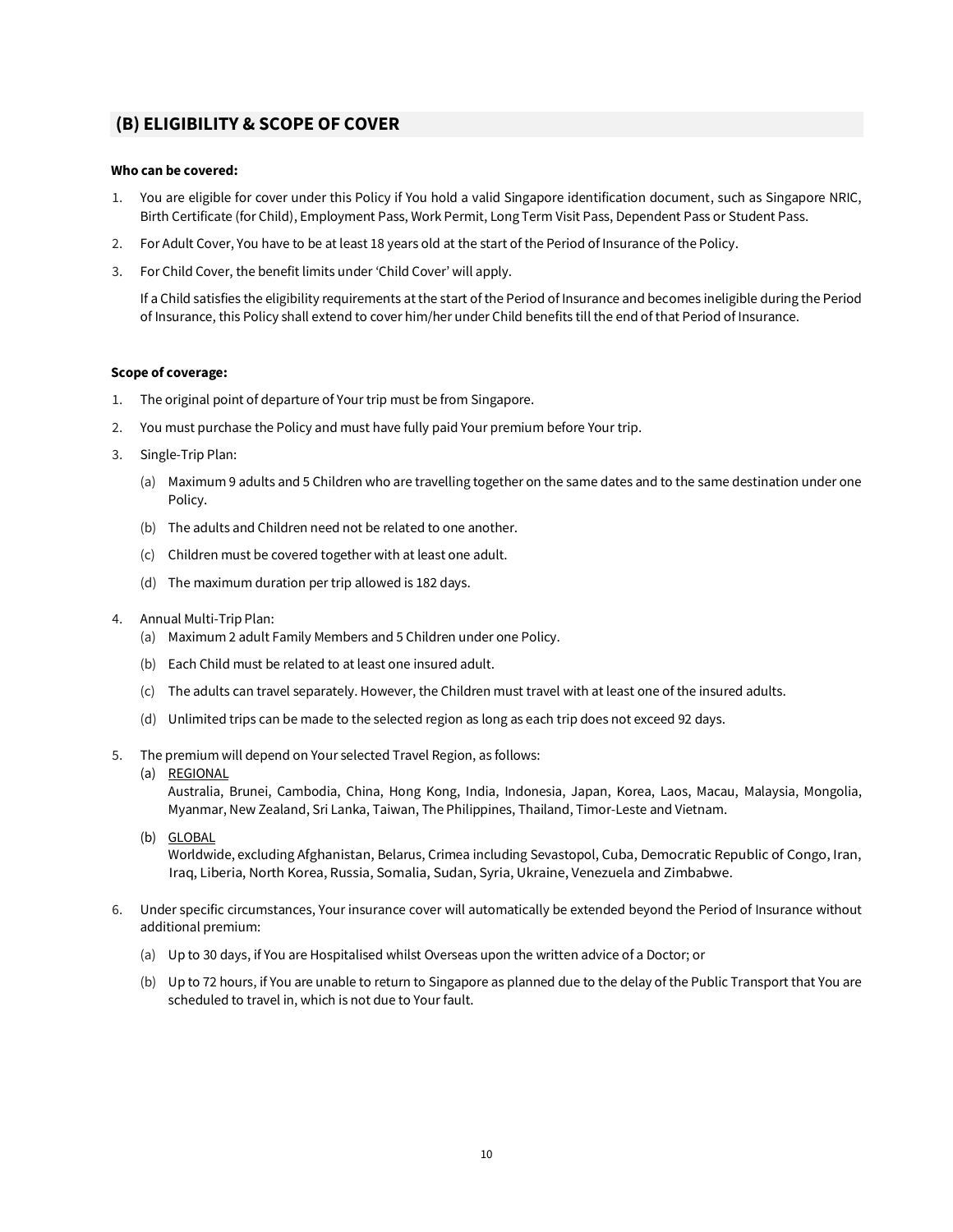# **(C) DESCRIPTION OF BENEFITS**

## **Important Notes:**

The benefits provided herein will not (under any sections) pay for claims of any kind directly or indirectly arising from, relating to or in any way connected with a Pandemic (including Covid-19). For the benefits that You will be covered for, please refer to Your selected plan.

## <span id="page-10-0"></span>**MEDICAL EXPENSES**

<span id="page-10-2"></span><span id="page-10-1"></span>

| <b>SECTION 1 - OVERSEAS MEDICAL EXPENSES</b>                                                                                                                                                   |                                                                                                                                                                                                                                                                           | Pre-Trip | Overseas                   | Post-Trip |  |  |
|------------------------------------------------------------------------------------------------------------------------------------------------------------------------------------------------|---------------------------------------------------------------------------------------------------------------------------------------------------------------------------------------------------------------------------------------------------------------------------|----------|----------------------------|-----------|--|--|
|                                                                                                                                                                                                | Note: For Lite plan, this benefit only applies for expenses incurred for Hospitalisation                                                                                                                                                                                  |          |                            |           |  |  |
| When We will pay                                                                                                                                                                               | If, whilst You are Overseas on a trip, you suffer Injury or Illness and seek medical and/or dental treatment<br>Overseas.                                                                                                                                                 |          |                            |           |  |  |
| What We will pay                                                                                                                                                                               | We will reimburse the Medical Expenses (including expenses incurred for TCM) and Dental Expenses that<br>You incurred within 90 days from the date of Injury or Illness, up to the Sum Insured under this Section.                                                        |          |                            |           |  |  |
|                                                                                                                                                                                                | For a One-Way Trip Policy, coverage under this Section will cease 24 hours after You have cleared<br>immigration at Your intended destination.                                                                                                                            |          |                            |           |  |  |
|                                                                                                                                                                                                | If You travel back to Your Home Country for a continuous period of more than 30 days, coverage under<br>this Section is limited to 50% of the Sum Insured.                                                                                                                |          |                            |           |  |  |
|                                                                                                                                                                                                | 'Home Country' shall mean the country, other than Singapore, which You are granted rights of<br>citizenship or permanent residence by the respective government.                                                                                                          |          |                            |           |  |  |
| What is not covered                                                                                                                                                                            | Refer to General Exclusions.                                                                                                                                                                                                                                              |          |                            |           |  |  |
| <b>SECTION 2 - HOSPITAL VISIT BENEFIT</b>                                                                                                                                                      |                                                                                                                                                                                                                                                                           |          | Overseas<br>$(\checkmark)$ | Post-Trip |  |  |
| When We will pay                                                                                                                                                                               | If, whilst You are Overseas on a trip, You suffer Injury or Illness resulting in Hospitalisation for more than<br>5 consecutive days and:                                                                                                                                 |          |                            |           |  |  |
|                                                                                                                                                                                                | the attending Doctor has advised that You are not fit to travel back to Singapore; and<br>(a)<br>there is no adult who is at least 18 years old with You.<br>(b)                                                                                                          |          |                            |           |  |  |
| What We will pay                                                                                                                                                                               | We will reimburse the following costs incurred, up to the Sum Insured under this Section, for one adult<br>relative or friend to visit and stay with You until the attending Doctor has advised that You are fit to<br>continue with Your trip or to return to Singapore: |          |                            |           |  |  |
|                                                                                                                                                                                                | direct economy air, rail or sea travel fare, excluding domestic travel fares such as taxi, bus or intra-<br>(a)<br>city rail fares; and<br>(b) reasonable accommodation expenses, excluding drinks, meals and other room services.                                        |          |                            |           |  |  |
|                                                                                                                                                                                                | The benefit under this Section will not apply if the adult relative or friend is able to get a refund of all or<br>part of such expenses from another source, including under any other insurance policy or under<br>Section 18 - Trip Curtailment of this Policy.        |          |                            |           |  |  |
| What is not covered                                                                                                                                                                            | Refer to General Exclusions.                                                                                                                                                                                                                                              |          |                            |           |  |  |
| <b>SECTION 3 - CHILD CARE BENEFIT</b>                                                                                                                                                          |                                                                                                                                                                                                                                                                           |          | Overseas<br>$\oslash$      | Post-Trip |  |  |
| When We will pay                                                                                                                                                                               | If, whilst You are Overseas on a trip, You suffer Injury or Illness resulting in Hospitalisation, and there is<br>no adult to care for the children below 18 years old who are with You on the trip.                                                                      |          |                            |           |  |  |
| We will reimburse the following costs incurred, up to the Sum Insured under this Section, for one adult<br>What We will pay<br>relative or friend to accompany the children back to Singapore: |                                                                                                                                                                                                                                                                           |          |                            |           |  |  |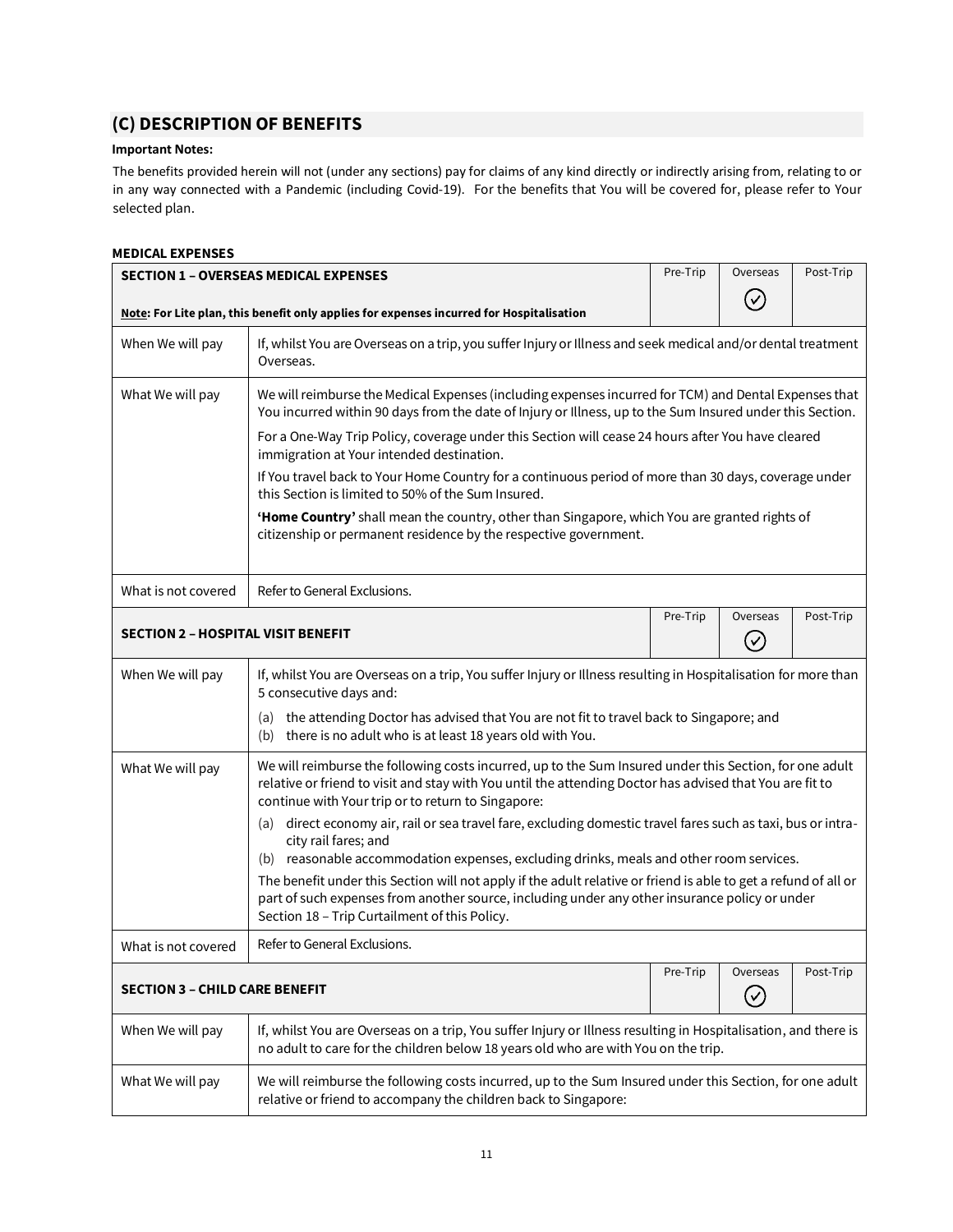<span id="page-11-0"></span>

|                                    | direct economy air, rail or sea travel fare, excluding domestic travel fares such as taxi, bus or intra-<br>(a)                                                                                                                                                                                                                                                                                                                        |          |          |           |  |  |  |
|------------------------------------|----------------------------------------------------------------------------------------------------------------------------------------------------------------------------------------------------------------------------------------------------------------------------------------------------------------------------------------------------------------------------------------------------------------------------------------|----------|----------|-----------|--|--|--|
|                                    | city rail fares; and                                                                                                                                                                                                                                                                                                                                                                                                                   |          |          |           |  |  |  |
|                                    | reasonable accommodation expenses, excluding drinks, meals and other room services.<br>(b)                                                                                                                                                                                                                                                                                                                                             |          |          |           |  |  |  |
|                                    | For the same event, We will only pay the highest claim from one of these Sections:                                                                                                                                                                                                                                                                                                                                                     |          |          |           |  |  |  |
|                                    | Section 3 - Child Care Benefit; and<br>$\bullet$                                                                                                                                                                                                                                                                                                                                                                                       |          |          |           |  |  |  |
|                                    | Section 8 - Compassionate Visit Benefit<br>$\bullet$                                                                                                                                                                                                                                                                                                                                                                                   |          |          |           |  |  |  |
| What is not covered                | Refer to General Exclusions.                                                                                                                                                                                                                                                                                                                                                                                                           |          |          |           |  |  |  |
|                                    |                                                                                                                                                                                                                                                                                                                                                                                                                                        | Pre-Trip | Overseas | Post-Trip |  |  |  |
|                                    | <b>SECTION 4 - OVERSEAS HOSPITALISATION ALLOWANCE</b>                                                                                                                                                                                                                                                                                                                                                                                  |          | $(\vee)$ |           |  |  |  |
| When We will pay                   | If, whilst You are Overseas on a trip, You suffer an Injury or Illness and are Hospitalised.                                                                                                                                                                                                                                                                                                                                           |          |          |           |  |  |  |
| What We will pay                   | We will pay \$200 for each day of Hospitalisation, up to the Sum Insured under this Section.                                                                                                                                                                                                                                                                                                                                           |          |          |           |  |  |  |
|                                    | The benefit amount payable for each day of Hospitalisation is doubled if You are Hospitalised in an<br>Intensive Care Unit (ICU).                                                                                                                                                                                                                                                                                                      |          |          |           |  |  |  |
|                                    | The benefit under this Section is payable provided that the period of Hospitalisation is within the Period<br>of Insurance.                                                                                                                                                                                                                                                                                                            |          |          |           |  |  |  |
| What is not covered                | Refer to General Exclusions.                                                                                                                                                                                                                                                                                                                                                                                                           |          |          |           |  |  |  |
|                                    | <b>SECTION 5 - POST-TRIP MEDICAL EXPENSES</b>                                                                                                                                                                                                                                                                                                                                                                                          | Pre-Trip | Overseas | Post-Trip |  |  |  |
|                                    |                                                                                                                                                                                                                                                                                                                                                                                                                                        |          |          |           |  |  |  |
| Note: Not applicable for Lite plan |                                                                                                                                                                                                                                                                                                                                                                                                                                        |          |          |           |  |  |  |
| When We will pay                   | If, whilst You are Overseas on a trip, You suffer Injury or Illness and seek medical and/or dental treatment<br>upon Your return to Singapore.                                                                                                                                                                                                                                                                                         |          |          |           |  |  |  |
| What We will pay                   | We will reimburse the Medical Expenses and Dental Expenses incurred upon your return in Singapore,<br>up to the Sum Insured under this Section, provided that the date of Your return to Singapore is within<br>the Period of Insurance. Your medical treatment in Singapore must relate to a condition for which<br>treatment was first sought whilst You were Overseas on Your Trip and it falls within the following time<br>limit: |          |          |           |  |  |  |
|                                    | (a) Up to 3 days from the date of return to Singapore to seek the first treatment; and<br>(b) Up to 15 days from the first treatment for the follow up.                                                                                                                                                                                                                                                                                |          |          |           |  |  |  |
| What is not covered                | Refer to General Exclusions.                                                                                                                                                                                                                                                                                                                                                                                                           |          |          |           |  |  |  |

## <span id="page-11-2"></span><span id="page-11-1"></span>**PERSONAL ACCIDENT**

<span id="page-11-3"></span>

| <b>SECTION 6 - DOUBLE PUBLIC TRANSPORT COVERAGE</b> |                                                                                                                                                                                                                                                                | Pre-Trip | Overseas | Post-Trip |  |
|-----------------------------------------------------|----------------------------------------------------------------------------------------------------------------------------------------------------------------------------------------------------------------------------------------------------------------|----------|----------|-----------|--|
| Note: Not applicable for Lite and Easy plans        |                                                                                                                                                                                                                                                                |          |          |           |  |
| When We will pay                                    | If You suffer death within 90 days arising from an Accident Overseas whilst travelling as a fare-paying<br>passenger in a Public Transport.                                                                                                                    |          |          |           |  |
| What We will pay                                    | We will pay double the Accidental death benefit under Section 7.<br>For the same event, We will only pay the highest claim from one of these Sections:<br>Section 6 - Double Public Transport Coverage<br>Section 7 - Accidental Death & Permanent Disablement |          |          |           |  |
| What is not covered                                 | Refer to General Exclusions.                                                                                                                                                                                                                                   |          |          |           |  |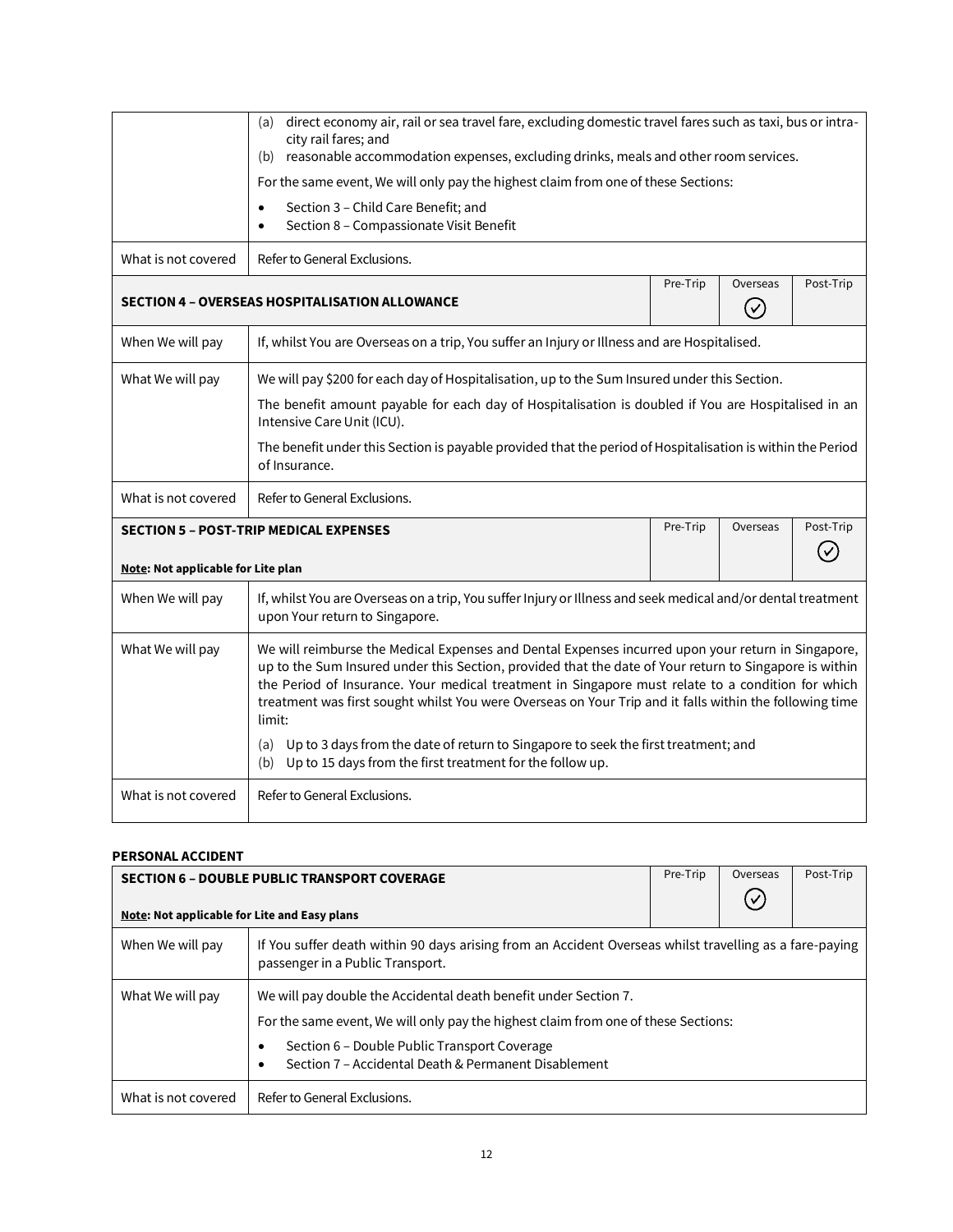<span id="page-12-1"></span><span id="page-12-0"></span>

|                                                                                   | SECTION 7 - ACCIDENTAL DEATH & PERMANENT DISABLEMENT                                                                                                                                                                                                                                                                                               |                                                                                                                                                                                                                 |                  | Post-Trip |  |  |
|-----------------------------------------------------------------------------------|----------------------------------------------------------------------------------------------------------------------------------------------------------------------------------------------------------------------------------------------------------------------------------------------------------------------------------------------------|-----------------------------------------------------------------------------------------------------------------------------------------------------------------------------------------------------------------|------------------|-----------|--|--|
| When We will pay                                                                  | If an Accident happens during a trip and causes Your:                                                                                                                                                                                                                                                                                              |                                                                                                                                                                                                                 |                  |           |  |  |
|                                                                                   | (a) death within 90 days from the date of Accident; or                                                                                                                                                                                                                                                                                             | (b) Permanent Disablement within 365 days from the date of Accident.                                                                                                                                            |                  |           |  |  |
|                                                                                   | Cover under this Section:                                                                                                                                                                                                                                                                                                                          |                                                                                                                                                                                                                 |                  |           |  |  |
|                                                                                   | commences 3 hours before the time You depart Singapore for Your Overseas trip; and<br>(a)<br>ends when any one of the following happens:<br>(b)<br>3 hours after You have arrived in Singapore;<br>You have reached Your home or place of work in Singapore; or<br>at 23:59 Singapore Time on the expiry date stated on Your Policy Schedule.<br>٠ |                                                                                                                                                                                                                 |                  |           |  |  |
|                                                                                   | If You are declared as missing because of the sinking, crashing or disappearance of the conveyance You<br>are travelling in, We will presume that You have suffered death if Your body is not found within 365 days<br>from the date of Accident.                                                                                                  |                                                                                                                                                                                                                 |                  |           |  |  |
| What We will pay                                                                  | We will pay the benefit amount, up to the Sum Insured under this Section, based on the Injury and the<br>percentage as listed in the following Scale of Compensation table:<br><b>Scale of Compensation:</b>                                                                                                                                       |                                                                                                                                                                                                                 |                  |           |  |  |
|                                                                                   |                                                                                                                                                                                                                                                                                                                                                    |                                                                                                                                                                                                                 | % of Sum Insured |           |  |  |
|                                                                                   | <b>Benefits</b>                                                                                                                                                                                                                                                                                                                                    | under Section 7                                                                                                                                                                                                 |                  |           |  |  |
|                                                                                   | Accidental death<br>1.                                                                                                                                                                                                                                                                                                                             | 100%                                                                                                                                                                                                            |                  |           |  |  |
|                                                                                   | Permanent Total Disablement<br>2.                                                                                                                                                                                                                                                                                                                  | 100%                                                                                                                                                                                                            |                  |           |  |  |
|                                                                                   | Permanent Disablement of:<br>3.                                                                                                                                                                                                                                                                                                                    |                                                                                                                                                                                                                 |                  |           |  |  |
|                                                                                   | (a) Total Loss of two Limbs                                                                                                                                                                                                                                                                                                                        | 100%                                                                                                                                                                                                            |                  |           |  |  |
|                                                                                   | (b) Total Loss of one Limb                                                                                                                                                                                                                                                                                                                         | 50%                                                                                                                                                                                                             |                  |           |  |  |
|                                                                                   | (c) Total Loss of Sight in both eyes                                                                                                                                                                                                                                                                                                               | 100%                                                                                                                                                                                                            |                  |           |  |  |
|                                                                                   | (d) Total Loss of Sight in one eye                                                                                                                                                                                                                                                                                                                 | 50%                                                                                                                                                                                                             |                  |           |  |  |
|                                                                                   | (e) Total Loss of Speech and Hearing                                                                                                                                                                                                                                                                                                               | 100%                                                                                                                                                                                                            |                  |           |  |  |
|                                                                                   | (f) Total Loss of Speech                                                                                                                                                                                                                                                                                                                           | 50%                                                                                                                                                                                                             |                  |           |  |  |
|                                                                                   | (g) Total Loss of Hearing in both ears                                                                                                                                                                                                                                                                                                             | 50%                                                                                                                                                                                                             |                  |           |  |  |
|                                                                                   | (h) Total Loss of Hearing in one ear                                                                                                                                                                                                                                                                                                               | 15%                                                                                                                                                                                                             |                  |           |  |  |
|                                                                                   | For the same event, We will only pay the highest claim from one of these Sections:<br>Section 6 - Double Public Transport Coverage<br>٠<br>Section 7 - Accidental Death & Permanent Disablement<br>$\bullet$                                                                                                                                       |                                                                                                                                                                                                                 |                  |           |  |  |
| What is not covered                                                               | Refer to General Exclusions.                                                                                                                                                                                                                                                                                                                       |                                                                                                                                                                                                                 |                  |           |  |  |
| Pre-Trip<br>Overseas<br>SECTION 8 - COMPASSIONATE VISIT BENEFIT<br>$(\checkmark)$ |                                                                                                                                                                                                                                                                                                                                                    |                                                                                                                                                                                                                 | Post-Trip        |           |  |  |
| When We will pay                                                                  | If, whilst You are Overseas on a trip, You suffer death and there is no adult aged 18 or older with You.                                                                                                                                                                                                                                           |                                                                                                                                                                                                                 |                  |           |  |  |
| What We will pay                                                                  | arrangements to Singapore:                                                                                                                                                                                                                                                                                                                         | We will reimburse the following costs incurred, up to the Sum Insured under this Section, for one adult<br>relative or friend to travel to the country that You were in to help with the burial or repatriation |                  |           |  |  |
|                                                                                   | direct economy air, rail or sea travel fare, excluding domestic travel fares such as taxi, bus or intra-<br>(a)<br>city rail fares; and<br>reasonable accommodation expenses, excluding drinks, meals and other room services.<br>(b)                                                                                                              |                                                                                                                                                                                                                 |                  |           |  |  |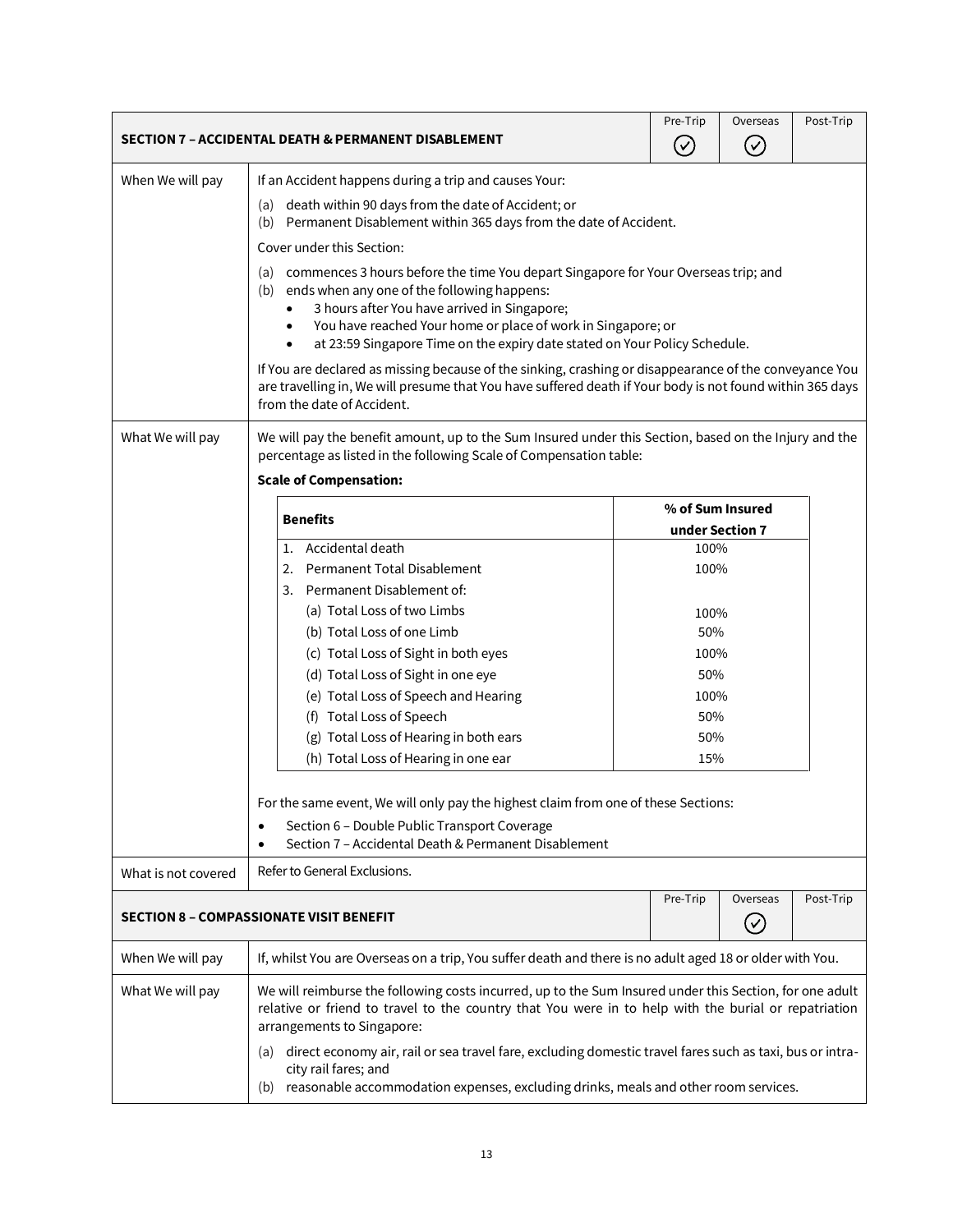<span id="page-13-0"></span>

| What is not covered                                               | Refer to General Exclusions.                                                                                                                                                                                           |          |           |           |
|-------------------------------------------------------------------|------------------------------------------------------------------------------------------------------------------------------------------------------------------------------------------------------------------------|----------|-----------|-----------|
| <b>SECTION 9 - SPECIAL GRANT</b>                                  |                                                                                                                                                                                                                        | Pre-Trip | Overseas  | Post-Trip |
| When We will pay                                                  | If, whilst You are Overseas on a trip, You suffer death due to:<br>an Injury that happens during the trip; or<br>(a)<br>an Illness that happens during the trip, for which You were Hospitalised for treatment.<br>(b) |          |           |           |
| What We will pay                                                  | We will pay the Sum Insured under this Section to Your family for the funeral expenses.                                                                                                                                |          |           |           |
| What is not covered                                               | Refer to General Exclusions.                                                                                                                                                                                           |          |           |           |
| Pre-Trip<br>Overseas<br><b>SECTION 10 - CHILD EDUCATION GRANT</b> |                                                                                                                                                                                                                        |          | Post-Trip |           |
| When We will pay                                                  | If We pay the Accidental death benefit under Section 7 and You have living Children at the time of the<br>Accident.                                                                                                    |          |           |           |
| What We will pay                                                  | We will pay up to the Sum Insured under this Section to Your living Children, up to 4 Children.                                                                                                                        |          |           |           |
| What is not covered                                               | Refer to General Exclusions.                                                                                                                                                                                           |          |           |           |

## <span id="page-13-2"></span><span id="page-13-1"></span>**EMERGENCY TRAVEL-RELATED ASSISTANCE**

## **The benefits under Section 11 & 12 are available via AXA Assistance Singapore (AAS) at 6322 2566.**

<span id="page-13-3"></span>

|                     | <b>SECTION 11 - EMERGENCY MEDICAL EVACUATION &amp; REPATRIATION</b>                                                                                                                                                                                                                                                                                                                | Pre-Trip | Overseas | Post-Trip |
|---------------------|------------------------------------------------------------------------------------------------------------------------------------------------------------------------------------------------------------------------------------------------------------------------------------------------------------------------------------------------------------------------------------|----------|----------|-----------|
| When We will pay    | If, whilst You are Overseas on a trip, You suffer Injury or Illness and the AAS medical team certifies that it<br>is medically necessary to transfer You to another location for medical treatment, or to repatriate You<br>back to Singapore.                                                                                                                                     |          |          |           |
| What We will pay    | AAS will arrange and pay for Your evacuation/repatriation under medical supervision, including costs of<br>transportation and medical supplies necessarily incurred for the evacuation/repatriation.                                                                                                                                                                               |          |          |           |
|                     | Any decision on Your evacuation/repatriation will be exclusively and jointly made by both the attending<br>Doctor and the AAS medical team.                                                                                                                                                                                                                                        |          |          |           |
|                     | The Medical Expenses incurred in Singapore after the evacuation and/or repatriation shall be covered<br>under Section 5 and not this Section.                                                                                                                                                                                                                                      |          |          |           |
| What You must do    | You (or Your representative) must contact AAS to make arrangements for the services provided under<br>this Section.                                                                                                                                                                                                                                                                |          |          |           |
|                     | If due to reasons beyond Your control, You or Your representative is unable to notify AAS to make the<br>necessary arrangements, and if We are satisfied that the arrangements were medically necessary in view<br>of Your medical condition at that time, We shall reimburse the expenses incurred for the services that<br>AAS would have provided under the same circumstances. |          |          |           |
|                     | If Your original travel ticket is not valid for such repatriation, You must surrender any unused portion of<br>Your travel ticket to AAS.                                                                                                                                                                                                                                          |          |          |           |
| What is not covered | In addition to the General Exclusions, We will also not pay any claims in respect of:                                                                                                                                                                                                                                                                                              |          |          |           |
|                     | expenses for a service not approved and arranged by AAS or its authorised representative;<br>(a)<br>treatment performed or ordered by a person who is not a Doctor; and<br>(b)<br>expenses incurred if treatment can be reasonably delayed until Your return to Singapore.<br>(c)                                                                                                  |          |          |           |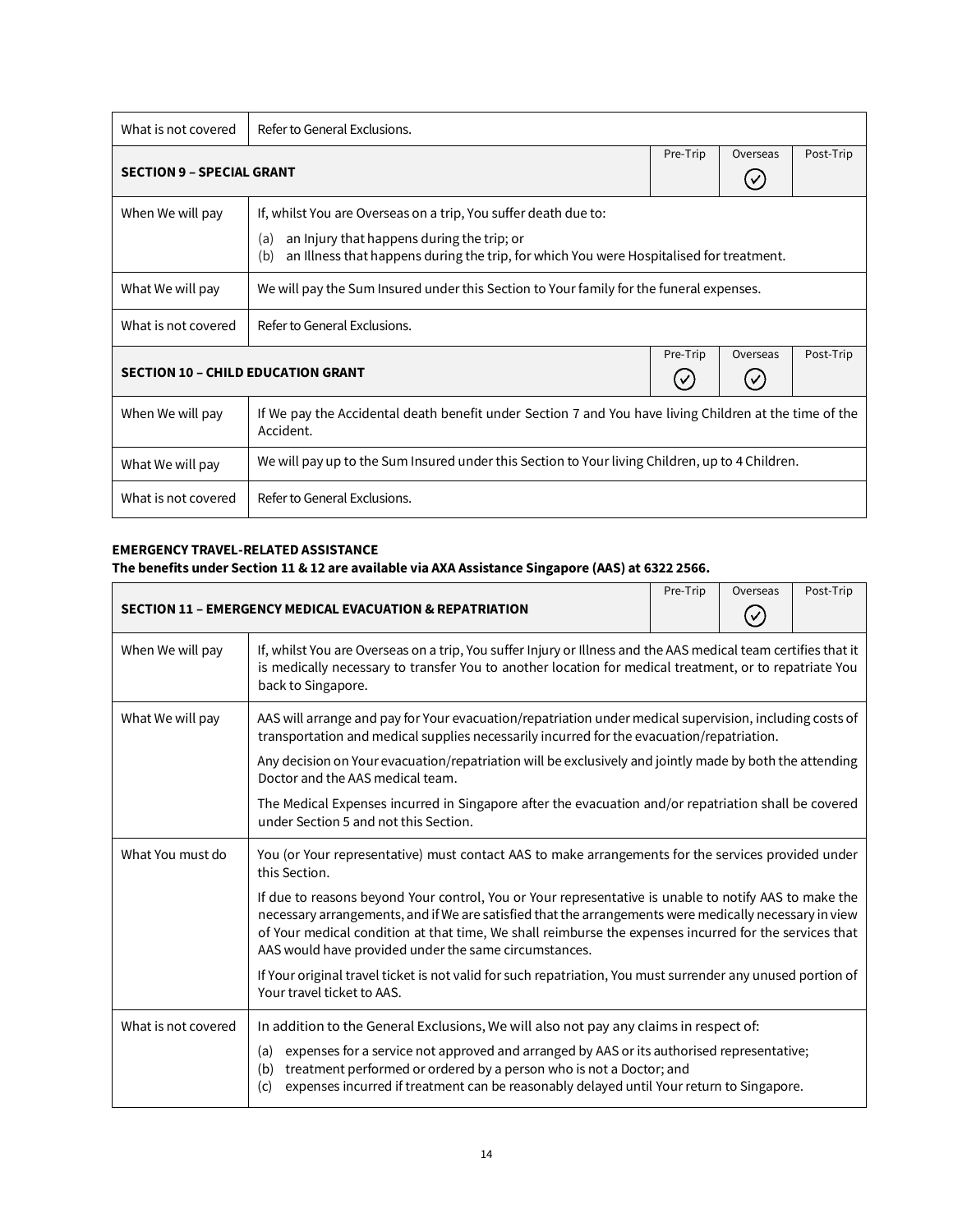<span id="page-14-1"></span><span id="page-14-0"></span>

|                                                                                                                       | SECTION 12 - REPATRIATION OF MORTAL REMAINS BACK TO SINGAPORE                                                                                                                                                                                                                                                                                                                                                                                                                                                                                                 | Pre-Trip | Overseas<br>$(\vee)$ | Post-Trip |  |
|-----------------------------------------------------------------------------------------------------------------------|---------------------------------------------------------------------------------------------------------------------------------------------------------------------------------------------------------------------------------------------------------------------------------------------------------------------------------------------------------------------------------------------------------------------------------------------------------------------------------------------------------------------------------------------------------------|----------|----------------------|-----------|--|
| When We will pay                                                                                                      | If, whilst You are Overseas on a trip, You suffer death.                                                                                                                                                                                                                                                                                                                                                                                                                                                                                                      |          |                      |           |  |
| What We will pay                                                                                                      | AAS will arrange and pay for:<br>(a) the cost of transporting Your mortal remains to Singapore;<br>(b) the cost of transporting Your mortal remains to an alternative destination besides Singapore (at<br>the request of Your personal representative); or<br>the cost of local burial in the country that You were visiting.<br>(C)<br>Our maximum liability for (b) or (c) is the equivalent cost of transporting Your mortal remains to<br>Singapore.<br>AAS will also cover the associated reasonable costs of a basic casket, embalmment and cremation. |          |                      |           |  |
| What You must do                                                                                                      | Your representative must contact AAS to make arrangements for the repatriation.<br>If due to reasons beyond Your representative's control, he/she is unable to notify AAS to make the<br>necessary arrangements, and if We are satisfied that the arrangements were necessary in view of the<br>circumstances at that time, We shall reimburse the expenses incurred for the services that AAS would<br>have provided under the same circumstances.                                                                                                           |          |                      |           |  |
| What is not covered                                                                                                   | In addition to the General Exclusions, We will also not pay any claims in respect of:<br>expenses for a service not approved and arranged by AAS or its authorised representative;<br>(a)<br>expenses related to religious ceremony or rites; and<br>(b)<br>the cost of burial and any other related expenses incurred in Singapore.<br>(c)                                                                                                                                                                                                                   |          |                      |           |  |
| Pre-Trip<br>Overseas<br>Post-Trip<br><b>SECTION 13 - EMERGENCY PERSONAL MOBILE PHONE CHARGES</b><br>$\mathbf{\nabla}$ |                                                                                                                                                                                                                                                                                                                                                                                                                                                                                                                                                               |          |                      |           |  |
| When We will pay                                                                                                      | If, whilst You are Overseas on a trip, You incur phone call charges to AAS or government authorities to<br>seek assistance pertaining to events claimable under the Sections listed below:<br>Section 1 - Overseas Medical Expenses (only for medical Emergency);<br>(a)<br>Section 7 - Accidental Death & Permanent Disablement;<br>(b)<br>Section 11 - Emergency Medical Evacuation & Repatriation;<br>(c)                                                                                                                                                  |          |                      |           |  |
|                                                                                                                       | Section 12 - Repatriation of Mortal Remains Back to Singapore;<br>(d)<br>Section 25 - Loss/Damage to Baggage & Personal Belongings (only for loss of Passport); and<br>(e)<br>calling Your credit card company or bank to report unauthorised transactions, loss or Theft of Your<br>(f)<br>payment cards.                                                                                                                                                                                                                                                    |          |                      |           |  |
| What We will pay                                                                                                      | We will reimburse the following costs incurred, up to the Sum Insured under this Section:<br>overseas phone call charges under Your or a third party's mobile phone or standard LAN line, up to<br>(a)<br>\$50 per day; and<br>(b) if You have purchased an Overseas pre-paid phone card to call AAS or government authorities,<br>relating to events claimable under the above-listed Sections, We will reimburse You up to \$10.                                                                                                                            |          |                      |           |  |
| What You must do                                                                                                      | You must get the following supporting documents:<br>original telco bill that details the date, time and charges for calls to AAS or government authorities;<br>(a)<br>original receipt of Your Overseas pre-paid phone card; and<br>(b)<br>written notice issued by the relevant bank showing the record of unauthorised use of Your credit<br>(c)<br>card, including date and time of notification of loss.                                                                                                                                                  |          |                      |           |  |
| What is not covered                                                                                                   | Refer to General Exclusions.                                                                                                                                                                                                                                                                                                                                                                                                                                                                                                                                  |          |                      |           |  |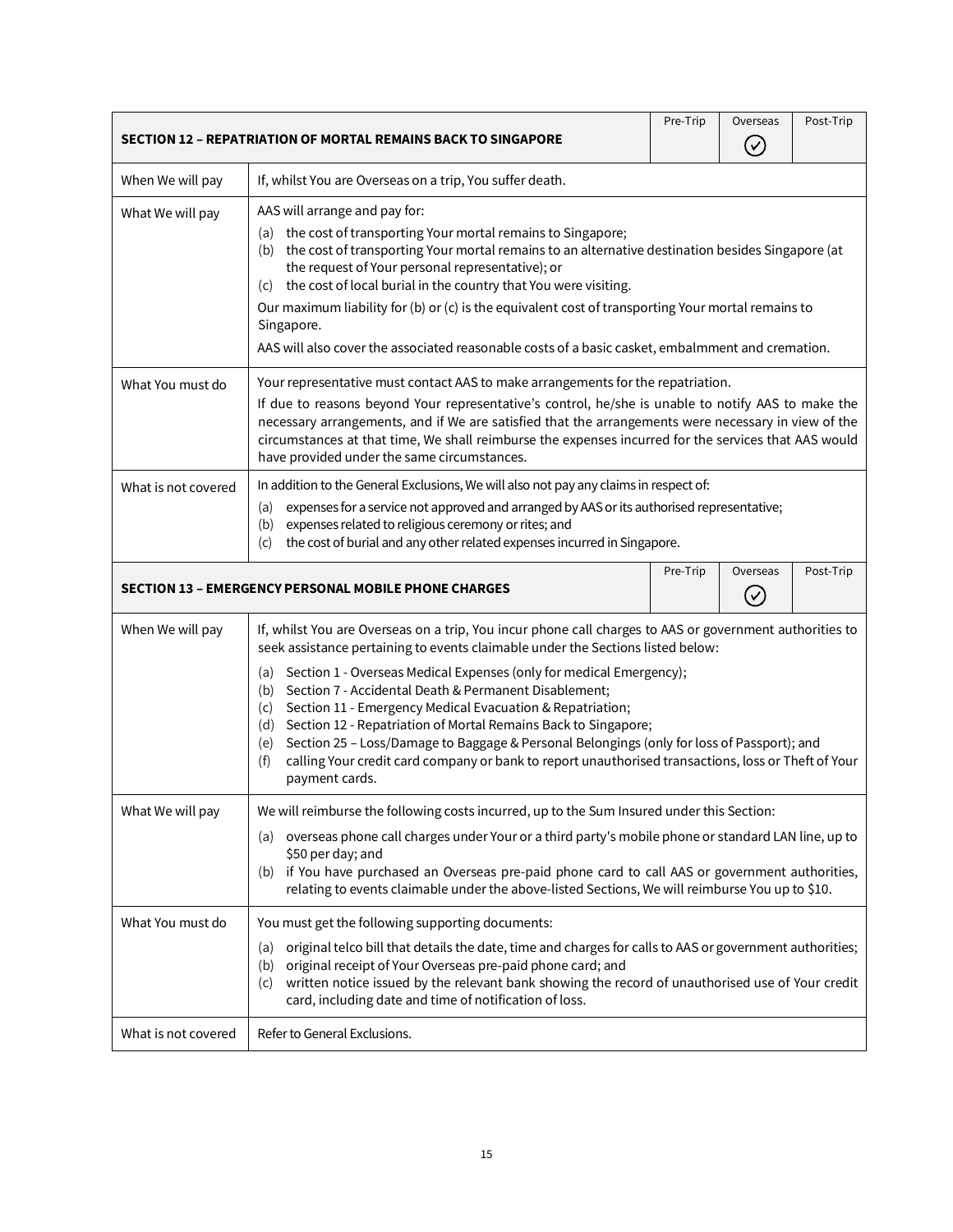## <span id="page-15-0"></span>**TRAVEL INCONVENIENCES**

<span id="page-15-3"></span><span id="page-15-2"></span><span id="page-15-1"></span>

| <b>SECTION 14 - TRIP CANCELLATION</b>        |                                                                                                                                                                                                                                                                                                                                                                                                                                                                                                                                                                                                      | Pre-Trip<br>$(\checkmark)$ | Overseas | Post-Trip |
|----------------------------------------------|------------------------------------------------------------------------------------------------------------------------------------------------------------------------------------------------------------------------------------------------------------------------------------------------------------------------------------------------------------------------------------------------------------------------------------------------------------------------------------------------------------------------------------------------------------------------------------------------------|----------------------------|----------|-----------|
| When We will pay                             | When You have to unavoidably cancel any part of Your trip due to any Specified Causes occurring within 30 days prior<br>to the commencement of the trip.                                                                                                                                                                                                                                                                                                                                                                                                                                             |                            |          |           |
| What We will pay                             | We will reimburse the following pre-paid expenses, up to the Sum Insured under this Section, less any<br>refund You receive:                                                                                                                                                                                                                                                                                                                                                                                                                                                                         |                            |          |           |
|                                              | Your air, sea or train fare and accommodation expenses; and<br>(a)<br>any incurred charges for Your bookings to activities such as theatre shows, theme parks, concerts<br>(b)<br>and sports activities/events at Your scheduled destination.                                                                                                                                                                                                                                                                                                                                                        |                            |          |           |
|                                              | For the same event, We will only pay the highest claim from one of these Sections:                                                                                                                                                                                                                                                                                                                                                                                                                                                                                                                   |                            |          |           |
|                                              | Section 14 - Trip Cancellation<br>٠<br>Section 15 - Trip Postponement<br>٠<br>Section 16 - Replacement of Traveller<br>$\bullet$<br>Section 17 - Financial Collapse of Travel Agency<br>٠<br>Section 19 - Natural Disaster Benefit                                                                                                                                                                                                                                                                                                                                                                   |                            |          |           |
| What is not covered                          | In addition to the General Exclusions, We will also not pay any claims:                                                                                                                                                                                                                                                                                                                                                                                                                                                                                                                              |                            |          |           |
|                                              | for loss of frequent flyer reward points, holiday points or vouchers in any form (e.g. travel vouchers, cash<br>(a)<br>vouchers, shopping vouchers etc.) that You have used, in part or full, to pay for any part of the trip; and<br>if this Policy was purchased less than 3 days before the commencement of the trip.<br>(b)                                                                                                                                                                                                                                                                      |                            |          |           |
| <b>SECTION 15 - TRIP POSTPONEMENT</b>        |                                                                                                                                                                                                                                                                                                                                                                                                                                                                                                                                                                                                      | Pre-Trip<br>$(\checkmark$  | Overseas | Post-Trip |
| When We will pay                             | When You have to unavoidably postpone Your trip due to any of the Specified Causes occurring within thirty (30) days<br>prior to the commencement of the trip.                                                                                                                                                                                                                                                                                                                                                                                                                                       |                            |          |           |
| What We will pay                             | We will reimburse the following expenses to postpone Your trip, up to the Sum Insured under this<br>Section, less any refund You receive:                                                                                                                                                                                                                                                                                                                                                                                                                                                            |                            |          |           |
|                                              | administrative charges incurred; and<br>(a)<br>additional economy class travel fare and standard room expenses, not exceeding the original cost<br>(b)<br>of the replaced travel ticket and accommodation.                                                                                                                                                                                                                                                                                                                                                                                           |                            |          |           |
|                                              | For the same event, We will only pay the highest claim from one of these Sections:                                                                                                                                                                                                                                                                                                                                                                                                                                                                                                                   |                            |          |           |
|                                              | Section 14 - Trip Cancellation<br>$\bullet$                                                                                                                                                                                                                                                                                                                                                                                                                                                                                                                                                          |                            |          |           |
|                                              | Section 15 - Trip Postponement<br>Section 16 - Replacement of Traveller                                                                                                                                                                                                                                                                                                                                                                                                                                                                                                                              |                            |          |           |
|                                              | Section 17 - Financial Collapse of Travel Agency                                                                                                                                                                                                                                                                                                                                                                                                                                                                                                                                                     |                            |          |           |
|                                              | Section 19 - Natural Disaster Benefit                                                                                                                                                                                                                                                                                                                                                                                                                                                                                                                                                                |                            |          |           |
| What is not covered                          | In addition to the General Exclusions, We will also not pay any claims:<br>for loss of frequent flyer reward points, holiday points or vouchers in any form (e.g. travel vouchers, cash<br>(a)<br>vouchers, shopping vouchers etc.) that You have used, in part or full, to pay for any part of the trip; and<br>if this Policy was purchased less than 3 days before the commencement of the trip. This does not apply<br>(b)<br>if You, Your Family Member or Your Travel Companion suffer death or life-threatening Injury, due to an<br>Accident occurring after You have purchased this Policy. |                            |          |           |
|                                              | Pre-Trip<br>Overseas<br>Post-Trip<br><b>SECTION 16 - REPLACEMENT OF TRAVELLER</b>                                                                                                                                                                                                                                                                                                                                                                                                                                                                                                                    |                            |          |           |
| Note: Not applicable for Lite and Easy plans |                                                                                                                                                                                                                                                                                                                                                                                                                                                                                                                                                                                                      |                            |          |           |
| When We will pay                             | When You cannot proceed with Your trip because You or Your Family Member are Hospitalised within 7<br>days before the commencement of the trip.                                                                                                                                                                                                                                                                                                                                                                                                                                                      |                            |          |           |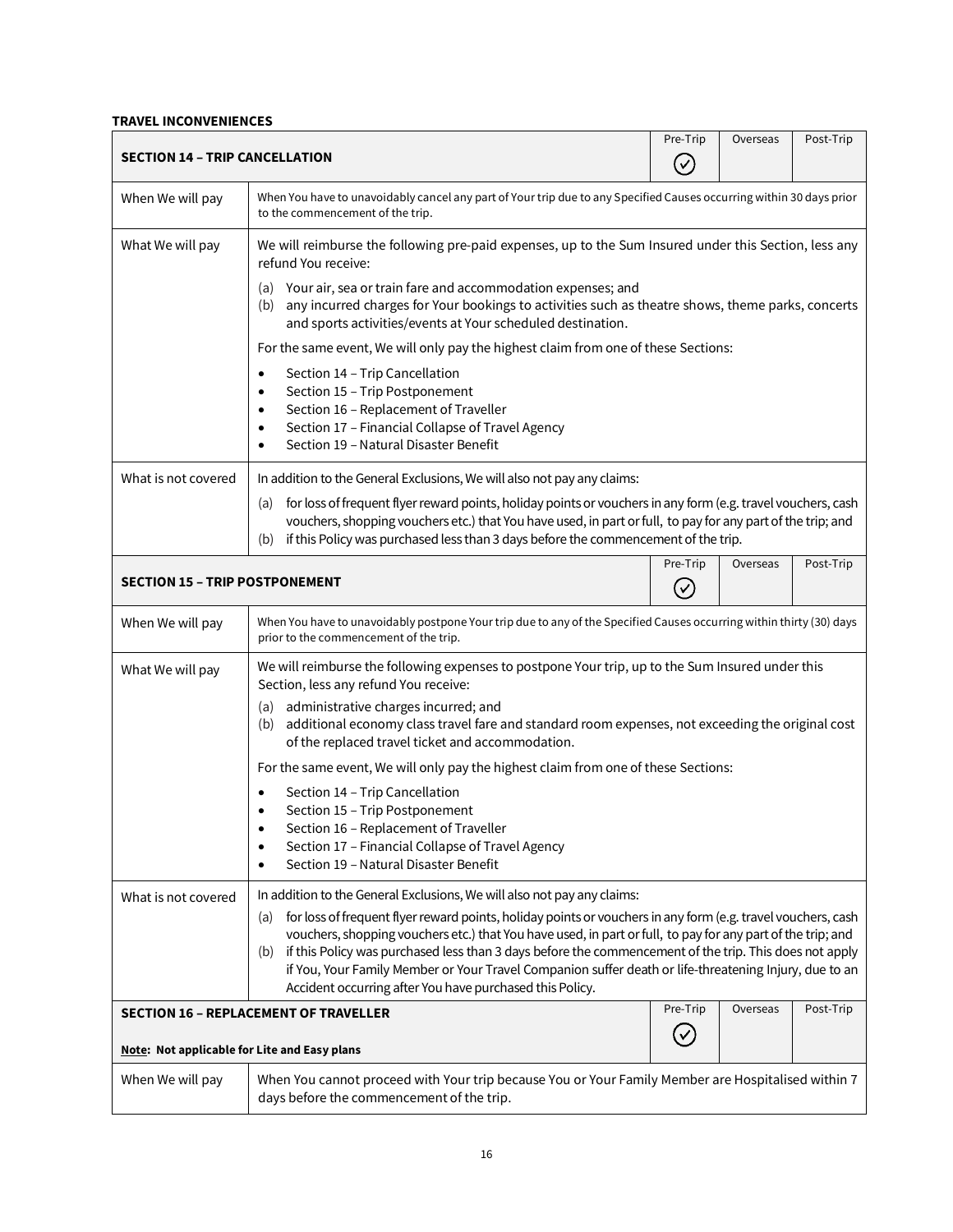<span id="page-16-1"></span><span id="page-16-0"></span>

| What We will pay                     | We will reimburse the following expenses to make a one-time change of traveller so another person can<br>go as Your replacement, up to the Sum Insured under this Section, less any refund You receive:                                                                                                                                                                                                                                                                                                                                                                                              |          |                            |           |
|--------------------------------------|------------------------------------------------------------------------------------------------------------------------------------------------------------------------------------------------------------------------------------------------------------------------------------------------------------------------------------------------------------------------------------------------------------------------------------------------------------------------------------------------------------------------------------------------------------------------------------------------------|----------|----------------------------|-----------|
|                                      | administrative charges incurred; and<br>(a)<br>additional economy class travel fare and standard room expenses, not exceeding the original cost<br>(b)<br>of the replaced travel ticket and accommodation.                                                                                                                                                                                                                                                                                                                                                                                           |          |                            |           |
|                                      | For the same event, We will only pay the highest claim from one of these Sections:                                                                                                                                                                                                                                                                                                                                                                                                                                                                                                                   |          |                            |           |
|                                      | Section 14 - Trip Cancellation<br>Section 15 - Trip Postponement<br>$\bullet$<br>Section 16 - Replacement of Traveller<br>$\bullet$<br>Section 17 - Financial Collapse of Travel Agency<br>Section 19 - Natural Disaster Benefit                                                                                                                                                                                                                                                                                                                                                                     |          |                            |           |
| What is not covered                  | In addition to the General Exclusions, We will also not pay any claims:<br>for loss of frequent flyer reward points, holiday points or vouchers in any form (e.g. travel vouchers, cash<br>(a)<br>vouchers, shopping vouchers etc.) that You have used, in part or full, to pay for any part of the trip; and<br>if this Policy was purchased less than 3 days before the commencement of the trip. This does not apply<br>(b)<br>if You, Your Family Member or Your Travel Companion suffer death or life-threatening Injury, due to an<br>Accident occurring after You have purchased this Policy. |          |                            |           |
|                                      | Pre-Trip<br>Post-Trip<br>Overseas<br>SECTION 17 - FINANCIAL COLLAPSE OF TRAVEL AGENCY<br>$(\checkmark)$                                                                                                                                                                                                                                                                                                                                                                                                                                                                                              |          |                            |           |
| When We will pay                     | When any part of Your trip is cancelled because the Travel Agent which You have made payment to has<br>become Insolvent.                                                                                                                                                                                                                                                                                                                                                                                                                                                                             |          |                            |           |
|                                      | 'Travel Agent' shall mean a travel agency that is registered in Singapore and a licensed member of the<br>Singapore Tourism Board.                                                                                                                                                                                                                                                                                                                                                                                                                                                                   |          |                            |           |
|                                      | 'Insolvent' shall mean the inability of the entity to pay its debts when due and is deemed to occur upon<br>a winding up petition being filed against it in any competent court of law.                                                                                                                                                                                                                                                                                                                                                                                                              |          |                            |           |
| What We will pay                     | We will reimburse the irrecoverable travel deposits or travel fares paid in advance, up to the Sum Insured<br>under this Section.                                                                                                                                                                                                                                                                                                                                                                                                                                                                    |          |                            |           |
|                                      | For the same event, We will only pay the highest claim from one of these Sections:                                                                                                                                                                                                                                                                                                                                                                                                                                                                                                                   |          |                            |           |
|                                      | Section 14 - Trip Cancellation                                                                                                                                                                                                                                                                                                                                                                                                                                                                                                                                                                       |          |                            |           |
|                                      | Section 15 - Trip Postponement<br>Section 16 - Replacement of Traveller                                                                                                                                                                                                                                                                                                                                                                                                                                                                                                                              |          |                            |           |
|                                      | Section 17 - Financial Collapse of Travel Agency<br>Section 19 - Natural Disaster Benefit                                                                                                                                                                                                                                                                                                                                                                                                                                                                                                            |          |                            |           |
| What is not covered                  | In addition to the General Exclusions, We will also not pay any claims:                                                                                                                                                                                                                                                                                                                                                                                                                                                                                                                              |          |                            |           |
|                                      | for loss of frequent flyer reward points, holiday points or vouchers in any form (e.g. travel vouchers, cash<br>(a)<br>vouchers, shopping vouchers etc.) that You have used, in part or full, to pay for any part of the trip; and<br>if this Policy was purchased less than 7 days before the commencement of the trip.<br>(b)                                                                                                                                                                                                                                                                      |          |                            |           |
| <b>SECTION 18 - TRIP CURTAILMENT</b> |                                                                                                                                                                                                                                                                                                                                                                                                                                                                                                                                                                                                      | Pre-Trip | Overseas<br>$(\checkmark)$ | Post-Trip |
| When We will pay                     | When You have to unavoidably Curtail Your trip to return to Singapore or alter the itinerary of the trip after it has<br>started due to any of the Specified Causes.                                                                                                                                                                                                                                                                                                                                                                                                                                 |          |                            |           |
| What We will pay                     | We will reimburse the following, up to the Sum Insured under this Section:                                                                                                                                                                                                                                                                                                                                                                                                                                                                                                                           |          |                            |           |
|                                      | any irrecoverable, pre-paid and unutilised charges for Your travel fare, accommodation costs and<br>(a)<br>other charges (such as tickets to theatre shows, theme parks, concerts and sports                                                                                                                                                                                                                                                                                                                                                                                                         |          |                            |           |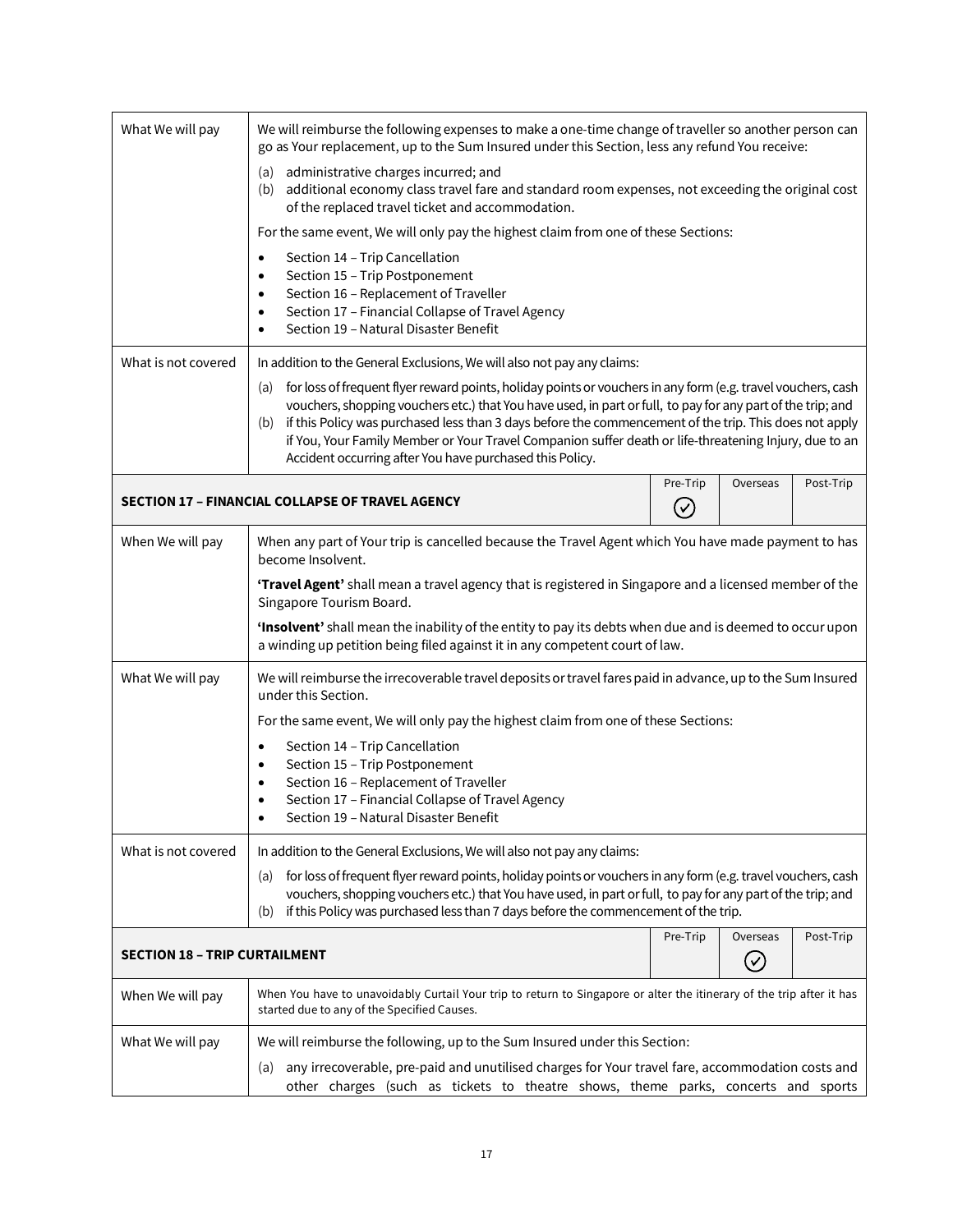<span id="page-17-1"></span><span id="page-17-0"></span>

|                                                                                                          | activities/events). The reimbursement will be pro-rated for each complete day of the unused trip;<br>or                                                                                                                                                                                                                                                                                                                                                                                       |          |                      |           |  |
|----------------------------------------------------------------------------------------------------------|-----------------------------------------------------------------------------------------------------------------------------------------------------------------------------------------------------------------------------------------------------------------------------------------------------------------------------------------------------------------------------------------------------------------------------------------------------------------------------------------------|----------|----------------------|-----------|--|
|                                                                                                          | any additional charges for Your direct economy fare for air, rail or sea travel and Your<br>(b)<br>accommodation (excluding cost of meals, room service) that are necessarily incurred to extend<br>Your stay at the same or alternative location.                                                                                                                                                                                                                                            |          |                      |           |  |
|                                                                                                          | For the same event, We will only pay the highest claim from one of these Sections:                                                                                                                                                                                                                                                                                                                                                                                                            |          |                      |           |  |
|                                                                                                          | Section 18 - Trip Curtailment<br>Section 19 - Natural Disaster Benefit<br>Section 20 - Travel Delay/Alternative Travel Arrangement<br>Section 21 - Travel Diversion                                                                                                                                                                                                                                                                                                                           |          |                      |           |  |
| What You must do                                                                                         | You must:                                                                                                                                                                                                                                                                                                                                                                                                                                                                                     |          |                      |           |  |
|                                                                                                          | notify the tour operator or provider of transport or accommodation immediately upon finding it<br>(a)<br>necessary to alter the itinerary;<br>(b) ensure that the additional/replacement transport or accommodation booked is not of a higher<br>category from that in Your original itinerary (for example, changing flight from budget airline to full-<br>service airline); and<br>ensure that any alteration to Your itinerary is within the Travel Region chosen for Your Policy.<br>(c) |          |                      |           |  |
| What is not covered                                                                                      | In addition to the General Exclusions, We will also not pay any claims for any frequent flyer reward points or<br>holiday points that You have used, in part or full, to pay for any part of the trip.                                                                                                                                                                                                                                                                                        |          |                      |           |  |
| Pre-Trip<br>Overseas<br><b>SECTION 19 - NATURAL DISASTER BENEFIT</b><br>$(\checkmark)$<br>$(\checkmark)$ |                                                                                                                                                                                                                                                                                                                                                                                                                                                                                               |          | Post-Trip            |           |  |
| When We will pay                                                                                         | If You have to unavoidably cancel Your trip prior to Your departure or Curtail Your trip whilst Overseas<br>due to a Natural Disaster at the planned destination, and Section 14 - Trip Cancellation or Section 18 - Trip<br>Curtailment becomes payable.                                                                                                                                                                                                                                     |          |                      |           |  |
| What We will pay                                                                                         | We will pay up to an additional 50% of the Sum Insured under Section 14 - Trip Cancellation or Section 18<br>- Trip Curtailment.                                                                                                                                                                                                                                                                                                                                                              |          |                      |           |  |
|                                                                                                          | For the same event, We will only pay claim from one of these Sections:                                                                                                                                                                                                                                                                                                                                                                                                                        |          |                      |           |  |
|                                                                                                          | Section 14 - Trip Cancellation<br>Section 18 - Trip Curtailment<br>Section 19 - Natural Disaster Benefit                                                                                                                                                                                                                                                                                                                                                                                      |          |                      |           |  |
| What is not covered                                                                                      | Refer to "What is not covered" under Section 14 - Trip Cancellation and Section 18 - Trip Curtailment.                                                                                                                                                                                                                                                                                                                                                                                        |          |                      |           |  |
|                                                                                                          | SECTION 20 - TRAVEL DELAY/ALTERNATIVE TRAVEL ARRANGEMENT                                                                                                                                                                                                                                                                                                                                                                                                                                      | Pre-Trip | Overseas<br>$(\vee)$ | Post-Trip |  |
| When We will pay                                                                                         | If, whilst You are Overseas on a trip, the departure of the Public Transport which You are scheduled to<br>travel in is delayed for at least 6 consecutive hours from the time specified in Your trip itinerary, and the<br>delay was not caused by You.                                                                                                                                                                                                                                      |          |                      |           |  |
| What We will pay                                                                                         | (A) Travel Delay                                                                                                                                                                                                                                                                                                                                                                                                                                                                              |          |                      |           |  |
|                                                                                                          | We will pay \$100 for every 6 consecutive hours of delay, up to the Sum Insured under this Section.                                                                                                                                                                                                                                                                                                                                                                                           |          |                      |           |  |
|                                                                                                          | The duration of the delay is calculated from the scheduled departure time of Your Public Transport, to<br>one of the following:                                                                                                                                                                                                                                                                                                                                                               |          |                      |           |  |
|                                                                                                          | (a) the next available re-scheduled departure time offered by the same Public Transport provider<br>which You are scheduled to travel in; or                                                                                                                                                                                                                                                                                                                                                  |          |                      |           |  |
|                                                                                                          | (b) the departure time of an alternative Public Transport which You arrange and travel in, provided<br>that it departs earlier than the next available re-scheduled departure time offered by the original<br>Public Transport provider.                                                                                                                                                                                                                                                      |          |                      |           |  |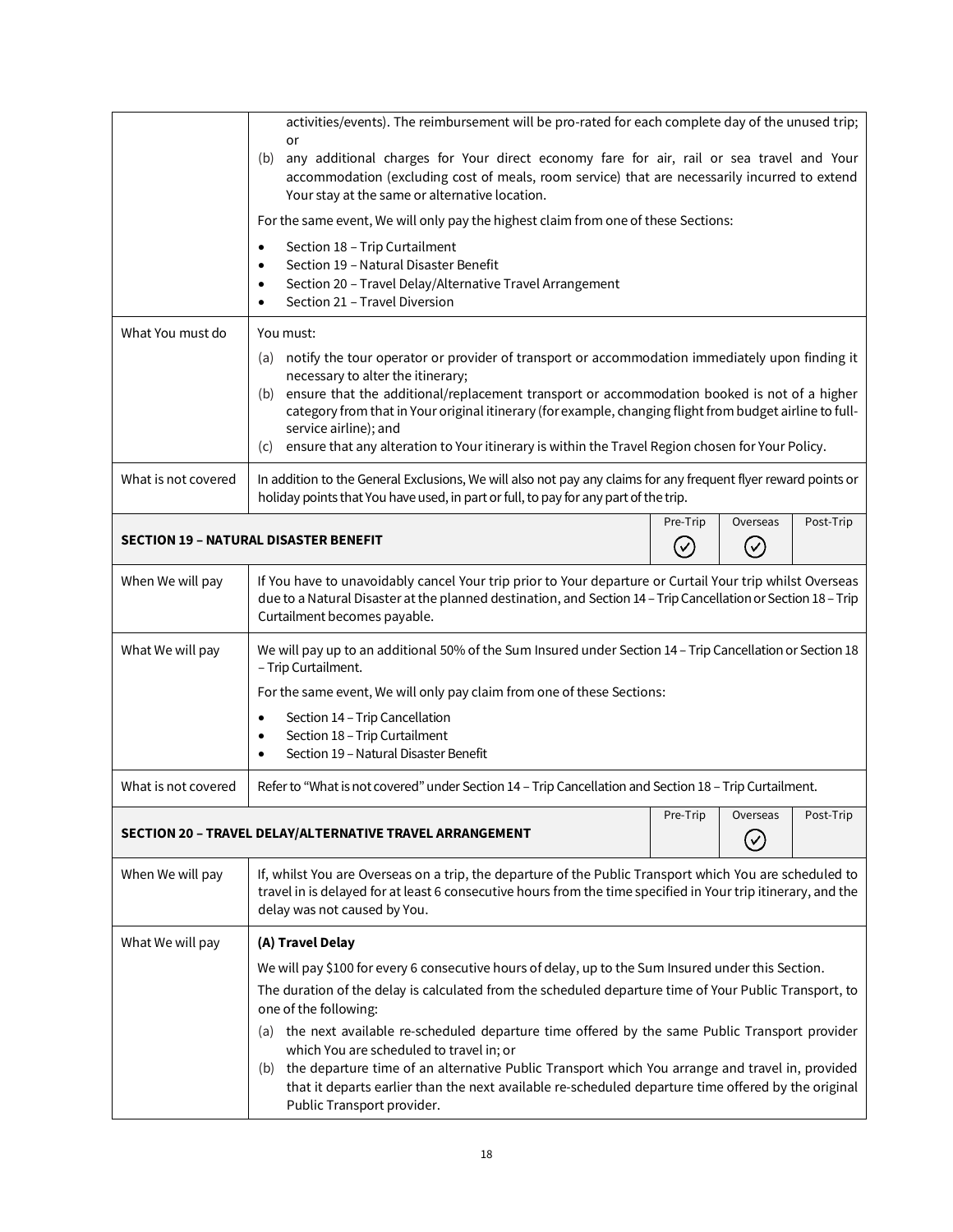<span id="page-18-0"></span>

|                                                     | If the alternative Public Transport which You arrange departs later, We will pay the benefit amount based<br>on the next available re-scheduled departure time offered by the original Public Transport provider.                                                                                                                    |          |                            |           |
|-----------------------------------------------------|--------------------------------------------------------------------------------------------------------------------------------------------------------------------------------------------------------------------------------------------------------------------------------------------------------------------------------------|----------|----------------------------|-----------|
|                                                     | (B) Alternative Travel Arrangement                                                                                                                                                                                                                                                                                                   |          |                            |           |
|                                                     | If You book an alternative mode of transport or travel routing to continue with Your planned trip and it<br>departs earlier than the next available re-scheduled departure time offered by the original Public<br>Transport provider, We will reimburse You for the additional economy fare for air, land or sea travel<br>incurred. |          |                            |           |
|                                                     | The maximum amount that We will reimburse You shall not exceed the benefit payable under (A) Travel<br>Delay, calculated from the original scheduled departure time to the next available re-scheduled<br>departure time offered by the same Public Transport provider, less the following:                                          |          |                            |           |
|                                                     | any benefit You receive from (A) Travel Delay; and<br>(a)<br>any refund You receive from the original Public Transport provider.<br>(b)                                                                                                                                                                                              |          |                            |           |
|                                                     | For the same event, We will only pay the highest claim from one of these Sections:                                                                                                                                                                                                                                                   |          |                            |           |
|                                                     | Section 18 - Trip Curtailment<br>$\bullet$<br>Section 19 - Natural Disaster Benefit<br>$\bullet$<br>Section 20 - Travel Delay/Alternative Travel Arrangement<br>٠<br>Section 21 - Travel Diversion                                                                                                                                   |          |                            |           |
| What You must do                                    | You must get the following:                                                                                                                                                                                                                                                                                                          |          |                            |           |
|                                                     | written proof in English of the duration of delay from the Public Transport provider;<br>(a)<br>the itinerary of Your alternative travel arrangement; and<br>(b)<br>Your boarding pass for the actual transportation taken.<br>(c)                                                                                                   |          |                            |           |
| What is not covered                                 | Refer to General Exclusions.                                                                                                                                                                                                                                                                                                         |          |                            |           |
| <b>SECTION 21 - TRAVEL DIVERSION</b>                |                                                                                                                                                                                                                                                                                                                                      | Pre-Trip | Overseas<br>$\circledcirc$ | Post-Trip |
| <b>Note: Not applicable for Lite and Easy plans</b> |                                                                                                                                                                                                                                                                                                                                      |          |                            |           |
| When We will pay                                    | If, whilst You are Overseas on a trip, the Public Transport which You are travelling in is diverted, causing<br>You to arrive later at the planned destination.                                                                                                                                                                      |          |                            |           |
| What We will pay                                    | We will pay \$100 for every 6 consecutive hours of delay from the original scheduled arrival time, up to<br>the Sum Insured under this Section.                                                                                                                                                                                      |          |                            |           |
|                                                     | This is provided that the delay is not caused by You.                                                                                                                                                                                                                                                                                |          |                            |           |
|                                                     | For the same event, We will only pay the highest claim from one of these Sections:                                                                                                                                                                                                                                                   |          |                            |           |
|                                                     | Section 18 - Trip Curtailment<br>$\bullet$<br>Section 19 - Natural Disaster Benefit<br>٠<br>Section 20 - Travel Delay/Alternative Travel Arrangement<br>٠<br>Section 21 - Travel Diversion<br>٠                                                                                                                                      |          |                            |           |
| What You must do                                    | You must get written proof in English of the duration of delay from the Public Transport provider.                                                                                                                                                                                                                                   |          |                            |           |
| What is not covered                                 | Refer to General Exclusions.                                                                                                                                                                                                                                                                                                         |          |                            |           |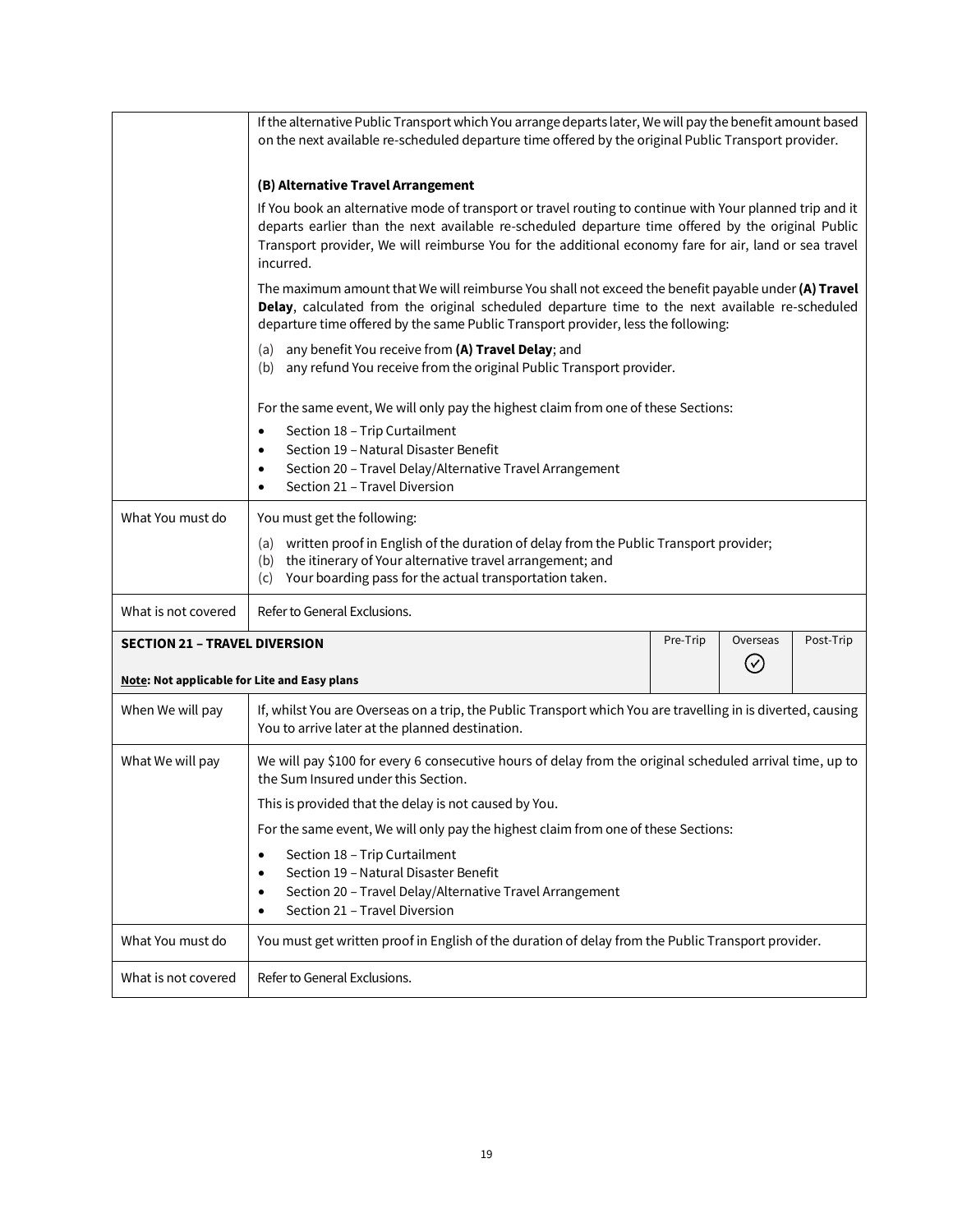<span id="page-19-3"></span><span id="page-19-2"></span><span id="page-19-1"></span><span id="page-19-0"></span>

| <b>SECTION 22 - OVERBOOKED FLIGHT</b>                                                                                                                                                                                                                                                                                                                                  |                                                                                                                                                             | Pre-Trip  | Overseas | Post-Trip |
|------------------------------------------------------------------------------------------------------------------------------------------------------------------------------------------------------------------------------------------------------------------------------------------------------------------------------------------------------------------------|-------------------------------------------------------------------------------------------------------------------------------------------------------------|-----------|----------|-----------|
| Note: Not applicable for Lite plan                                                                                                                                                                                                                                                                                                                                     |                                                                                                                                                             | $\oslash$ | ⊘        |           |
| When We will pay<br>If You are denied boarding the scheduled flight for which You have a confirmed reservation due to<br>overbooking of the flight, and You cannot get an alternative transportation which departs within 4 hours<br>of the original scheduled departure time.                                                                                         |                                                                                                                                                             |           |          |           |
| What We will pay                                                                                                                                                                                                                                                                                                                                                       | We will pay the Sum Insured under this Section.                                                                                                             |           |          |           |
| What You must do                                                                                                                                                                                                                                                                                                                                                       | You must get written proof in English containing details of the overbooking and alternative<br>transportation from the Public Transport provider.           |           |          |           |
| What is not covered                                                                                                                                                                                                                                                                                                                                                    | Refer to General Exclusions.                                                                                                                                |           |          |           |
| <b>SECTION 23 - TRAVEL MISCONNECTION</b>                                                                                                                                                                                                                                                                                                                               |                                                                                                                                                             | Pre-Trip  | Overseas | Post-Trip |
| Note: Not applicable for Lite and Easy plans                                                                                                                                                                                                                                                                                                                           |                                                                                                                                                             |           | $(\vee)$ |           |
| If, whilst You are Overseas on a trip, the scheduled Public Transport which You are travelling in arrives<br>When We will pay<br>late at the point of transfer, causing You to miss Your confirmed connecting scheduled Public Transport,<br>and You cannot get an alternative transportation which departs within 4 hours of Your arrival at the<br>connecting point. |                                                                                                                                                             |           |          |           |
| What We will pay                                                                                                                                                                                                                                                                                                                                                       | We will pay the Sum Insured under this Section.                                                                                                             |           |          |           |
| What You must do                                                                                                                                                                                                                                                                                                                                                       | You must get written proof in English containing details of Your travel misconnection and alternative<br>transportation from the Public Transport provider. |           |          |           |
| What is not covered                                                                                                                                                                                                                                                                                                                                                    | Refer to General Exclusions.                                                                                                                                |           |          |           |
| <b>SECTION 24 - BAGGAGE DELAY</b>                                                                                                                                                                                                                                                                                                                                      |                                                                                                                                                             | Pre-Trip  | Overseas | Post-Trip |
| When We will pay                                                                                                                                                                                                                                                                                                                                                       | If, whilst You are Overseas on a trip, Your checked-in baggage is delayed by the Public Transport at the<br>scheduled destination.                          |           |          |           |
| What We will pay                                                                                                                                                                                                                                                                                                                                                       | We will pay \$100 for every 6 consecutive hours of delay, up to the Sum Insured under this Section.                                                         |           |          |           |
|                                                                                                                                                                                                                                                                                                                                                                        | The amount of \$100 is based on per Public Transport that is delayed, and not on each piece of baggage.                                                     |           |          |           |
|                                                                                                                                                                                                                                                                                                                                                                        | For the same event, We will only pay claim from one of these Sections:                                                                                      |           |          |           |
|                                                                                                                                                                                                                                                                                                                                                                        | Section 24 - Baggage Delay<br>٠<br>Section 25 - Loss/Damage to Baggage & Personal Belongings<br>٠                                                           |           |          |           |
| What You must do                                                                                                                                                                                                                                                                                                                                                       | You must get written proof in English of the duration of delay from the Public Transport provider.                                                          |           |          |           |
| What is not covered                                                                                                                                                                                                                                                                                                                                                    | Refer to General Exclusions.                                                                                                                                |           |          |           |
| Pre-Trip<br>Overseas<br>Post-Trip<br><b>SECTION 25 - LOSS/DAMAGE TO BAGGAGE &amp; PERSONAL BELONGINGS</b><br>$(\vee)$<br>Note: For Lite plan, this is an add-on benefit which is applicable subject to the payment of<br>additional premium                                                                                                                            |                                                                                                                                                             |           |          |           |
| When We will pay                                                                                                                                                                                                                                                                                                                                                       | If, whilst You are Overseas on a trip:                                                                                                                      |           |          |           |
| Your baggage and/or personal belongings (including Mobile Devices) are lost or damaged; and/or<br>(a)<br>(b) Your passport is lost due to Theft.                                                                                                                                                                                                                       |                                                                                                                                                             |           |          |           |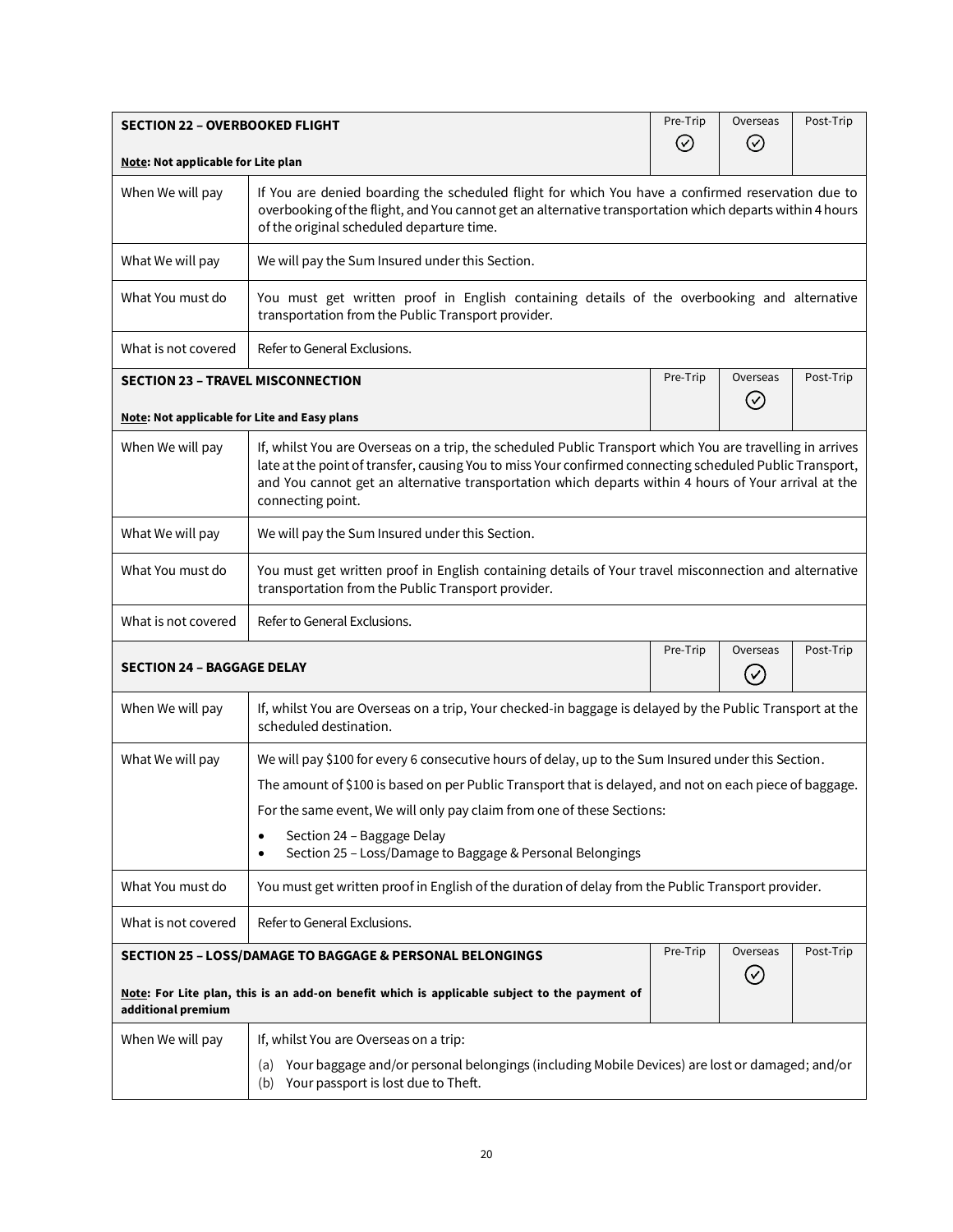| What We will pay | Applicable for baggage and/or personal belongings (including Mobile Devices):                                                                                                                                                                                                                                                                                                                                                                            |
|------------------|----------------------------------------------------------------------------------------------------------------------------------------------------------------------------------------------------------------------------------------------------------------------------------------------------------------------------------------------------------------------------------------------------------------------------------------------------------|
|                  | We will reimburse Your loss, up to the Sum Insured under this Section, provided that the lost or damaged<br>article is owned by You or entrusted to You.                                                                                                                                                                                                                                                                                                 |
|                  | Our compensation to You is subject to:                                                                                                                                                                                                                                                                                                                                                                                                                   |
|                  | (a) deductions for wear and tear and depreciation;<br>Our discretion on whether to pay You for the loss, or to repair or replace the article;<br>(b)<br>a maximum limit of \$200 (applicable for Lite plan) or \$300 (applicable for Easy and Pro plan) for<br>(c)<br>any one article or pair or set of articles;<br>a maximum limit of \$500 in total for all Valuables; and<br>(d)<br>a maximum limit of \$500 in total for all Mobile Devices.<br>(e) |
|                  | For any item that forms part of a pair or set, We will pay a proportionate part of the value of the pair or<br>set that is lost or damaged.                                                                                                                                                                                                                                                                                                              |
|                  | A pair or set of items is treated as one article (e.g. a pair of shoes, a camera and its accompanying lens<br>and any accessories, a set of diving gear and any accessories even if purchased separately and are of<br>different brands).                                                                                                                                                                                                                |
|                  | Applicable for loss of passport due to Theft:                                                                                                                                                                                                                                                                                                                                                                                                            |
|                  | We will reimburse up to \$500 for the following costs:                                                                                                                                                                                                                                                                                                                                                                                                   |
|                  | (a) Costs of getting Your replacement travel documents whilst Overseas, including any reasonable<br>travel and accommodation expenses and mobile phone charges incurred to await the issuance of<br>the documents; or<br>(b) Cost of the new replacement passport, if You are getting the replacement passport in Singapore.                                                                                                                             |
|                  | For the same event, We will only pay claim from one of these Sections:                                                                                                                                                                                                                                                                                                                                                                                   |
|                  | Section 24 - Baggage Delay<br>$\bullet$<br>Section 25 - Loss/Damage to Baggage and Personal Belongings                                                                                                                                                                                                                                                                                                                                                   |
| What You must do | You must:                                                                                                                                                                                                                                                                                                                                                                                                                                                |
|                  | not leave any item unattended in a Public Place, including in any locked vehicle (unless not visible<br>(a)<br>from the outside of the vehicle) or in a locked luggage;                                                                                                                                                                                                                                                                                  |
|                  | (b) take all reasonable steps to recover missing property;<br>hand-carry all Valuables, photographic equipment and Mobile Device(s) with You (and not as<br>(c)<br>checked-in items with the Public Transport provider), and keep them in a locked safe/luggage if left<br>in Your accommodation;                                                                                                                                                        |
|                  | (d) report the loss or damage to the police or relevant authority/establishment (e.g. hotel, airline,<br>transport provider) having jurisdiction where the loss or damage occurred, within 24 hours of the<br>incident. Any claim must be supported by a police report or a report issued by the relevant<br>authority/establishment evidencing such loss;                                                                                               |
|                  | seek compensation from the transport/service provider first if Your baggage and/or personal<br>(e)<br>belongings were lost or damaged when held by them. Claims shall be paid in excess of any<br>compensation You have received. Any claim must be accompanied with written proof in English of<br>compensation or denial from the relevant transport/service provider; and                                                                             |
|                  | provide proof of purchase of the articles (e.g. receipts or credit card statements). If no proof of<br>(f)<br>purchase is provided, Your claim may be declined or accepted at a reduced value.                                                                                                                                                                                                                                                           |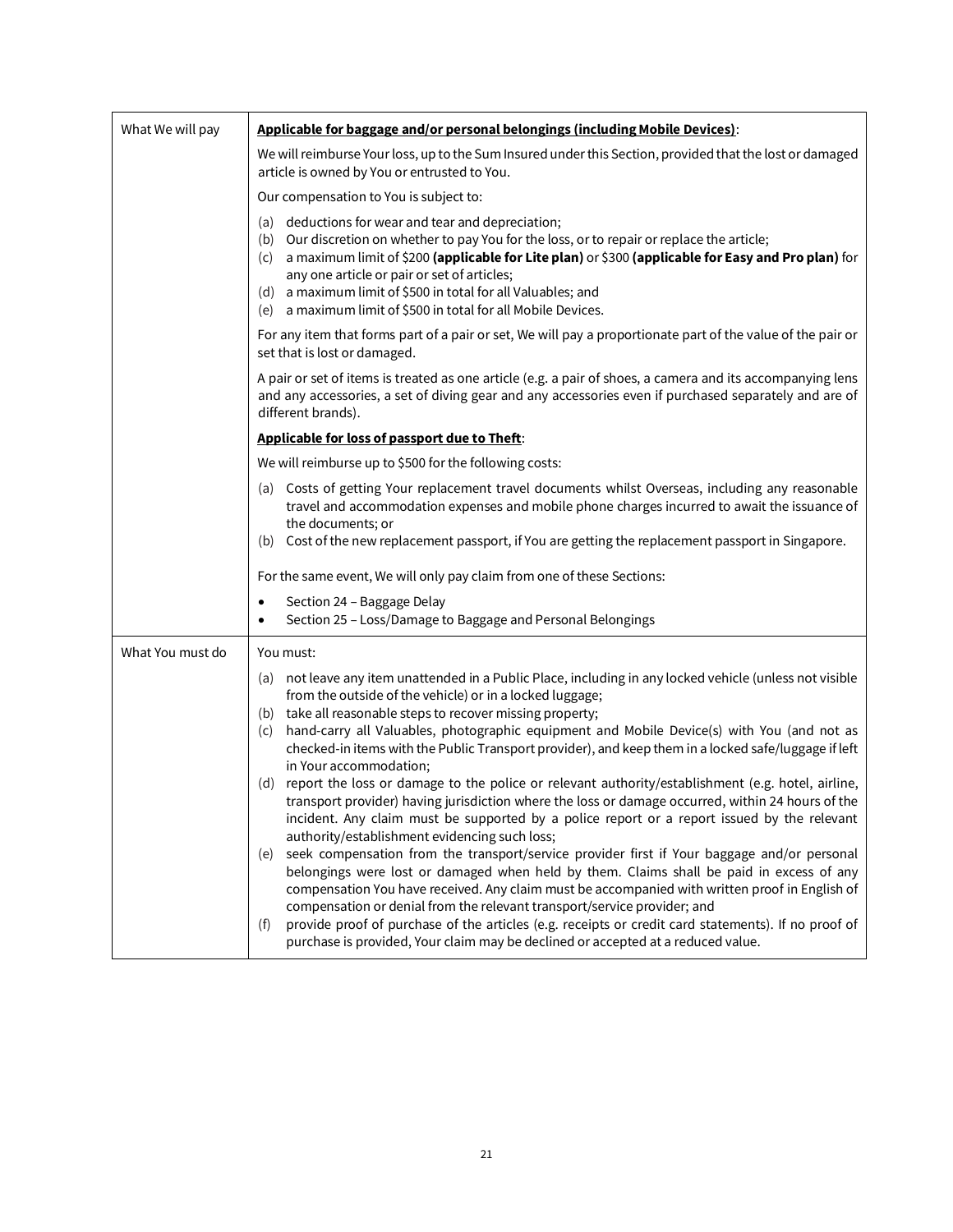<span id="page-21-1"></span><span id="page-21-0"></span>

| What is not covered                                 |                                                                                                                                                                                                                                                                                                                                                                                                                                                                                                                                                                                                                                                                                                                                                                                                                                                                                                                                                                                                                                                                                                                                                                                                                                                                                                                                                                                                                                                                                                                                                                                           | In addition to the General Exclusions, We will also not pay any claims in respect of: |                         |           |  |
|-----------------------------------------------------|-------------------------------------------------------------------------------------------------------------------------------------------------------------------------------------------------------------------------------------------------------------------------------------------------------------------------------------------------------------------------------------------------------------------------------------------------------------------------------------------------------------------------------------------------------------------------------------------------------------------------------------------------------------------------------------------------------------------------------------------------------------------------------------------------------------------------------------------------------------------------------------------------------------------------------------------------------------------------------------------------------------------------------------------------------------------------------------------------------------------------------------------------------------------------------------------------------------------------------------------------------------------------------------------------------------------------------------------------------------------------------------------------------------------------------------------------------------------------------------------------------------------------------------------------------------------------------------------|---------------------------------------------------------------------------------------|-------------------------|-----------|--|
|                                                     | the first \$50 of each and every claim for Lite plan;<br>(a)<br>unexplained and mysterious disappearance of Your baggage or personal belongings;<br>(b)<br>baggage or personal belongings that are mailed or shipped in advance and separately;<br>(c)<br>normal wear and tear (including scratches, discolouration, stains, tears or dents to the surface of<br>(d)<br>the item which do not affect how it works);<br>prohibition imposed by transportation/service providers or government authorities; and<br>(e)<br>the following classes of property:<br>(f)<br>business goods or samples of any kind;<br>$\overline{\phantom{0}}$<br>animals, perishables, consumables (e.g. food, beverage, medicine);<br>$\qquad \qquad -$<br>fragile articles (e.g. chinaware, glassware), antiques, artifacts, documents or manuscripts,<br>$\qquad \qquad -$<br>paintings;<br>contact or corneal lenses, hearing aids or dentures;<br>$\overline{\phantom{m}}$<br>musical instruments;<br>$\overline{\phantom{m}}$<br>any sports (including pedal cycles) or Golf Equipment;<br>$\overline{\phantom{m}}$<br>money, securities, debit or credit cards or any cards or vouchers with a stored/monetary value;<br>$\qquad \qquad -$<br>identity card, driver's licence, employment passes or any type of passes;<br>$\overline{\phantom{m}}$<br>any motorised vehicles, PMDs or remote controlled motorised devices;<br>$\qquad \qquad -$<br>information stored in tapes, cards, discs or other storage devices; and<br>$\overline{\phantom{m}}$<br>computers including software and accessories. |                                                                                       |                         |           |  |
|                                                     | <b>SECTION 26 - PURCHASE OF ESSENTIAL ITEMS</b>                                                                                                                                                                                                                                                                                                                                                                                                                                                                                                                                                                                                                                                                                                                                                                                                                                                                                                                                                                                                                                                                                                                                                                                                                                                                                                                                                                                                                                                                                                                                           | Pre-Trip                                                                              | Overseas<br>$\mathbf v$ | Post-Trip |  |
| Note: Not applicable for Lite and Easy plans        |                                                                                                                                                                                                                                                                                                                                                                                                                                                                                                                                                                                                                                                                                                                                                                                                                                                                                                                                                                                                                                                                                                                                                                                                                                                                                                                                                                                                                                                                                                                                                                                           |                                                                                       |                         |           |  |
| When We will pay                                    | If, whilst You are Overseas on a trip, Your baggage is Stolen.                                                                                                                                                                                                                                                                                                                                                                                                                                                                                                                                                                                                                                                                                                                                                                                                                                                                                                                                                                                                                                                                                                                                                                                                                                                                                                                                                                                                                                                                                                                            |                                                                                       |                         |           |  |
| What We will pay                                    | We will reimburse the reasonable costs of purchasing the essential items (e.g. toiletries and basic wear)<br>necessarily incurred to get You through the period of loss, up to the Sum Insured under this Section.<br>Our maximum liability is \$50 for any one article or pair or set of articles.                                                                                                                                                                                                                                                                                                                                                                                                                                                                                                                                                                                                                                                                                                                                                                                                                                                                                                                                                                                                                                                                                                                                                                                                                                                                                       |                                                                                       |                         |           |  |
| What You must do                                    | You must get receipts for Your purchases.                                                                                                                                                                                                                                                                                                                                                                                                                                                                                                                                                                                                                                                                                                                                                                                                                                                                                                                                                                                                                                                                                                                                                                                                                                                                                                                                                                                                                                                                                                                                                 |                                                                                       |                         |           |  |
| What is not covered                                 | Refer to General Exclusions.                                                                                                                                                                                                                                                                                                                                                                                                                                                                                                                                                                                                                                                                                                                                                                                                                                                                                                                                                                                                                                                                                                                                                                                                                                                                                                                                                                                                                                                                                                                                                              |                                                                                       |                         |           |  |
|                                                     | SECTION 27 - FRADULENT USE OF LOST CREDIT CARD                                                                                                                                                                                                                                                                                                                                                                                                                                                                                                                                                                                                                                                                                                                                                                                                                                                                                                                                                                                                                                                                                                                                                                                                                                                                                                                                                                                                                                                                                                                                            | Pre-Trip                                                                              | Overseas                | Post-Trip |  |
| <b>Note: Not applicable for Lite and Easy plans</b> |                                                                                                                                                                                                                                                                                                                                                                                                                                                                                                                                                                                                                                                                                                                                                                                                                                                                                                                                                                                                                                                                                                                                                                                                                                                                                                                                                                                                                                                                                                                                                                                           |                                                                                       | $\mathbf{v}$            |           |  |
| When We will pay                                    | If, whilst You are Overseas on a trip, You suffer financial loss due to unauthorised charges made to Your<br>lost or Stolen credit, charge or bank card.                                                                                                                                                                                                                                                                                                                                                                                                                                                                                                                                                                                                                                                                                                                                                                                                                                                                                                                                                                                                                                                                                                                                                                                                                                                                                                                                                                                                                                  |                                                                                       |                         |           |  |
| What We will pay                                    | We will reimburse the unauthorised charges which You are made liable for (excluding any cash<br>withdrawals made from ATM), up to the Sum Insured under this Section.                                                                                                                                                                                                                                                                                                                                                                                                                                                                                                                                                                                                                                                                                                                                                                                                                                                                                                                                                                                                                                                                                                                                                                                                                                                                                                                                                                                                                     |                                                                                       |                         |           |  |
| What You must do                                    | You must:<br>report the loss within 24 hours to the credit card company and police where the loss occurred; and<br>(a)<br>get a copy of the police report and/or a report issued by the credit card company which details Your<br>(b)<br>loss.                                                                                                                                                                                                                                                                                                                                                                                                                                                                                                                                                                                                                                                                                                                                                                                                                                                                                                                                                                                                                                                                                                                                                                                                                                                                                                                                            |                                                                                       |                         |           |  |
| What is not covered                                 | Refer to General Exclusions.                                                                                                                                                                                                                                                                                                                                                                                                                                                                                                                                                                                                                                                                                                                                                                                                                                                                                                                                                                                                                                                                                                                                                                                                                                                                                                                                                                                                                                                                                                                                                              |                                                                                       |                         |           |  |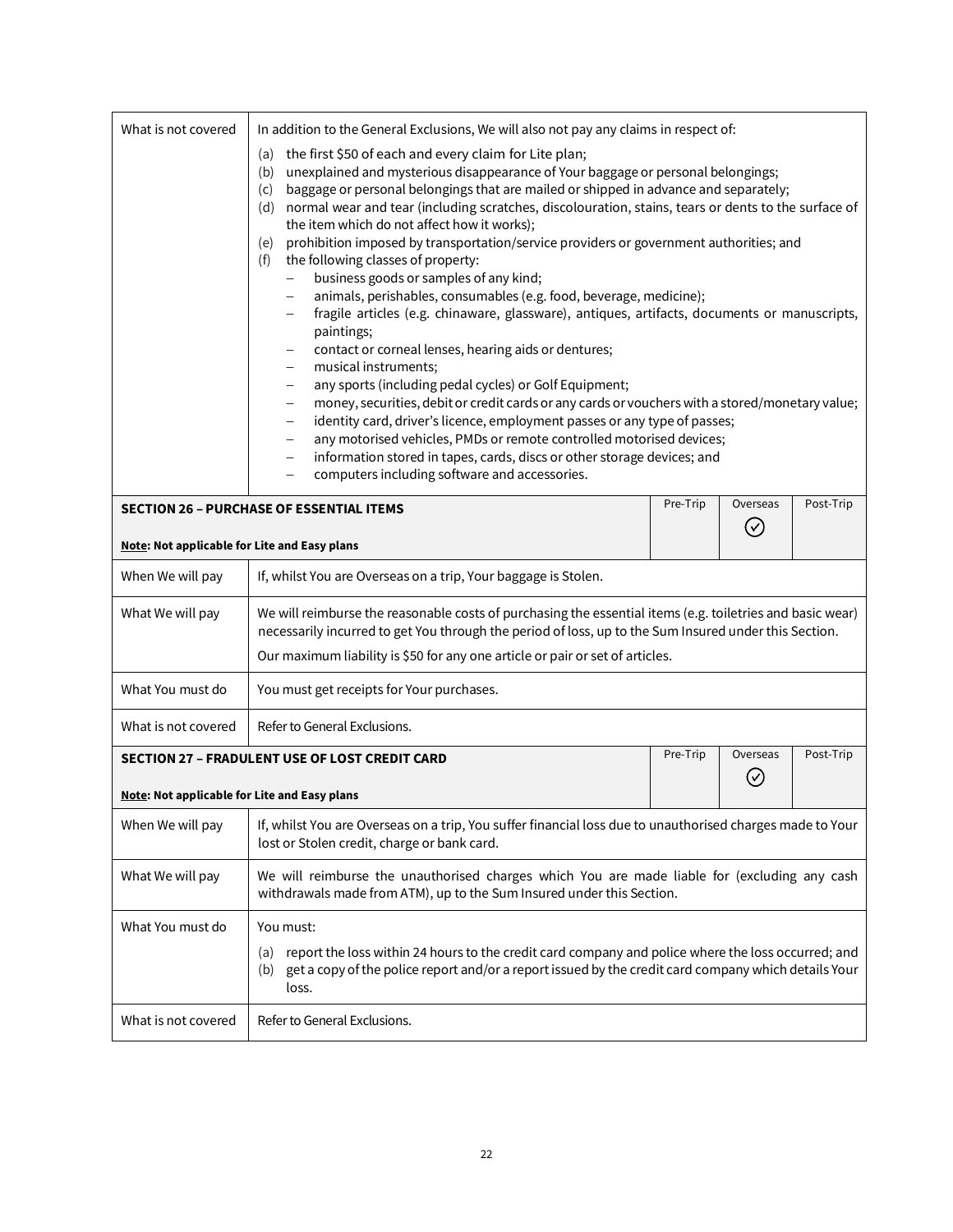<span id="page-22-1"></span><span id="page-22-0"></span>

| <b>SECTION 28 - PERSONAL LIABILITY</b> |                                                                                                                                                                                                                                                                                                                                                                       | Pre-Trip | Overseas       | Post-Trip |
|----------------------------------------|-----------------------------------------------------------------------------------------------------------------------------------------------------------------------------------------------------------------------------------------------------------------------------------------------------------------------------------------------------------------------|----------|----------------|-----------|
|                                        |                                                                                                                                                                                                                                                                                                                                                                       |          | $(\checkmark)$ |           |
| When We will pay                       | If, whilst You are Overseas on a trip, You become legally liable to a third party because You have directly<br>caused:                                                                                                                                                                                                                                                |          |                |           |
|                                        | Injury or Accidental death to that third party; and/or<br>(a)<br>Accidental physical damage to the property of that third party.<br>(b)                                                                                                                                                                                                                               |          |                |           |
| What We will pay                       | We will pay, up to the Sum Insured under this Section, for:                                                                                                                                                                                                                                                                                                           |          |                |           |
|                                        | the legal costs and expenses to represent or defend You; and<br>(a)<br>(b) the amount awarded against You by a court of competent jurisdiction.                                                                                                                                                                                                                       |          |                |           |
| What You must do                       | You must:                                                                                                                                                                                                                                                                                                                                                             |          |                |           |
|                                        | not admit, deny or make any offer or promise or indemnity without Our written consent; and<br>(a)<br>send Us any writ, summons or other documents in connection with the claim immediately upon<br>(b)<br>Your receipt of the same.                                                                                                                                   |          |                |           |
| What is not covered                    | In addition to the General Exclusions, We will also not pay any claims in respect of:                                                                                                                                                                                                                                                                                 |          |                |           |
|                                        | anyone who has caught any Illness or disease from You;<br>(a)<br>damage to property under Your care or control;<br>(b)<br>death, Injury, property damage or legal liability to Your family, relatives, Partner, Travel Companion<br>(c)<br>or people who work for or with You;                                                                                        |          |                |           |
|                                        | (d) legal liability that You have under a contract or relating to Your employment, trade, business or<br>profession;                                                                                                                                                                                                                                                  |          |                |           |
|                                        | Your ownership or occupation of any land or buildings other than Your authorised stay at a<br>(e)<br>temporary residence;                                                                                                                                                                                                                                             |          |                |           |
|                                        | You owning, holding or using firearms, animals, motorised vehicles (including PMDs), air or water<br>(f)<br>crafts, remote controlled motorised devices or bicycles;<br>judgments not delivered by a court of competent jurisdiction;<br>(g)<br>punitive, aggravated or exemplary damages;<br>(h)<br>legal costs resulting from any criminal proceedings; and<br>(i)  |          |                |           |
|                                        | Your participation in mountaineering.<br>(i)                                                                                                                                                                                                                                                                                                                          | Pre-Trip | Overseas       | Post-Trip |
|                                        | <b>SECTION 29 - HIJACKING AND/OR KIDNAPPING</b>                                                                                                                                                                                                                                                                                                                       |          | $(\vee)$       |           |
| When We will pay                       | If, whilst You are Overseas on a trip, You become victim of:                                                                                                                                                                                                                                                                                                          |          |                |           |
|                                        | (a) a Hijack of a Public Transport which You are travelling in; or<br>(b) a Kidnap.                                                                                                                                                                                                                                                                                   |          |                |           |
|                                        | 'Hijacking/Hijack' shall mean any unlawful seizure or the exercise of control by force of a Public<br>Transport.                                                                                                                                                                                                                                                      |          |                |           |
|                                        | 'Kidnapping/Kidnap' shall mean You being seized by force or fraud by another person(s) against Your<br>will for the purpose of demanding a ransom. This does not include kidnapping ordered or carried out by<br>Your Partner, Travel Companion, business partner or agent, Your employer or employee or any person<br>related to You by blood, marriage or adoption. |          |                |           |
| What We will pay                       | We will pay \$300 for every 6 consecutive hours of detention, up to the Sum Insured under this Section.                                                                                                                                                                                                                                                               |          |                |           |
| What You must do                       | You must:                                                                                                                                                                                                                                                                                                                                                             |          |                |           |
|                                        | (a) report the Hijacking or Kidnapping within 24 hours of Your release to the police having jurisdiction<br>at the place; and<br>(b) get a copy of the police report that contains details of the incident.                                                                                                                                                           |          |                |           |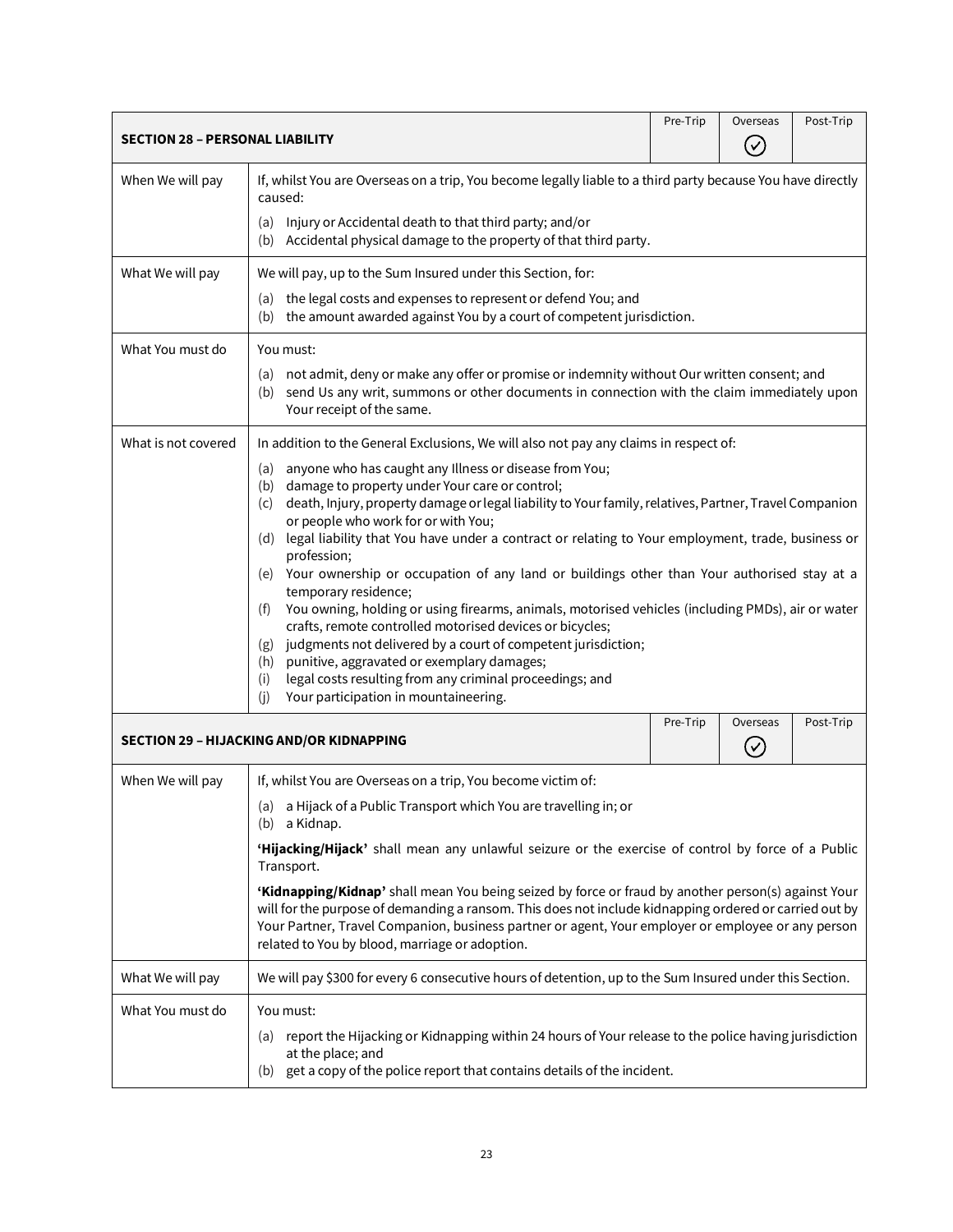| What is not covered | In addition to the General Exclusions, We will also not pay any claims for Kidnapping occurring in a<br>country located in Central or South America, Africa or any country in which United Nation security |
|---------------------|------------------------------------------------------------------------------------------------------------------------------------------------------------------------------------------------------------|
|                     | forces are present and active.                                                                                                                                                                             |

## <span id="page-23-0"></span>**ADVENTURE COVER AND OTHERS**

<span id="page-23-2"></span><span id="page-23-1"></span>

| <b>SECTION 30 - FULL TERRORISM COVER</b>                                                                                                                                                 |                                                                                                                                                                                                                                                                                                                                                                                                                                                                                                                                                                                                                                                                                                                                                                                                                       |  | Overseas<br>$(\checkmark)$ | Post-Trip |
|------------------------------------------------------------------------------------------------------------------------------------------------------------------------------------------|-----------------------------------------------------------------------------------------------------------------------------------------------------------------------------------------------------------------------------------------------------------------------------------------------------------------------------------------------------------------------------------------------------------------------------------------------------------------------------------------------------------------------------------------------------------------------------------------------------------------------------------------------------------------------------------------------------------------------------------------------------------------------------------------------------------------------|--|----------------------------|-----------|
| When We will pay                                                                                                                                                                         | When You suffer any losses that are covered under Sections 1 to 29 and Sections 31 to 34 arising directly<br>from an act of Terrorism.                                                                                                                                                                                                                                                                                                                                                                                                                                                                                                                                                                                                                                                                                |  |                            |           |
|                                                                                                                                                                                          | 'Terrorism' shall mean use of force of violence, including the use of nuclear, chemical and biological<br>substances, causing damage, Injury or disruption or commission of an act dangerous to human life or<br>property, against any individual, property or government with the objective of pursuing economic,<br>ethnic, nationalistic, political, racial or religious interests, whether such interests are declared or not.<br>Terrorism also includes any act that is verified or recognised by the (relevant) government as an act of                                                                                                                                                                                                                                                                        |  |                            |           |
|                                                                                                                                                                                          | Terrorism.                                                                                                                                                                                                                                                                                                                                                                                                                                                                                                                                                                                                                                                                                                                                                                                                            |  |                            |           |
|                                                                                                                                                                                          | Robberies or other criminal acts primarily committed for personal gain and acts arising primarily from<br>prior personal relationships between perpetrator(s) and victim(s) will not be considered Terrorism.                                                                                                                                                                                                                                                                                                                                                                                                                                                                                                                                                                                                         |  |                            |           |
| What We will pay                                                                                                                                                                         | We will pay benefits from the relevant Sections of the Policy, up to their Sum Insured.                                                                                                                                                                                                                                                                                                                                                                                                                                                                                                                                                                                                                                                                                                                               |  |                            |           |
| What is not covered                                                                                                                                                                      | In addition to the General Exclusions, We will also not pay any claims in respect of the consequences of<br>an act of Terrorism if:                                                                                                                                                                                                                                                                                                                                                                                                                                                                                                                                                                                                                                                                                   |  |                            |           |
|                                                                                                                                                                                          | (a) the event is compensated by any government authority; or<br>(b) it results in Your fear of travelling.                                                                                                                                                                                                                                                                                                                                                                                                                                                                                                                                                                                                                                                                                                            |  |                            |           |
| Pre-Trip<br>Overseas<br><b>SECTION 31 - ADVENTURE COVER</b><br>$\left( \mathbf{v}\right)$<br>Note: For Lite and Easy plans, this is an add-on benefit which is applicable subject to the |                                                                                                                                                                                                                                                                                                                                                                                                                                                                                                                                                                                                                                                                                                                                                                                                                       |  | Post-Trip                  |           |
| payment of additional premium.                                                                                                                                                           |                                                                                                                                                                                                                                                                                                                                                                                                                                                                                                                                                                                                                                                                                                                                                                                                                       |  |                            |           |
| When We will pay                                                                                                                                                                         | If, whilst You are Overseas on a trip, You suffer Injury or Accidental death from participating in<br>Adventurous Activities with a licensed operator, for leisure and non-competitive purpose.                                                                                                                                                                                                                                                                                                                                                                                                                                                                                                                                                                                                                       |  |                            |           |
|                                                                                                                                                                                          | 'Adventurous Activities' refers to the following:                                                                                                                                                                                                                                                                                                                                                                                                                                                                                                                                                                                                                                                                                                                                                                     |  |                            |           |
|                                                                                                                                                                                          | bungee jumping;<br>(a)<br>(b) flying/hot air balloon rides for sightseeing;<br>hiking or trekking up to 3,500 metres above sea level;<br>(c)<br>mountaineering that ordinarily does not require the use of specific climbing equipment and ropes;<br>(d)<br>rock climbing;<br>(e)<br>parachuting, sky-diving, hang-gliding;<br>(f)<br>ice sports/snow sports within approved areas of the ski resort;<br>(g)<br>white water rafting up to grade 3;<br>(h)<br>scuba diving no deeper than 30 metres under the supervision of a qualified diving instructor; or<br>(i)<br>diving with a buddy and both of you are PADI-certified (or its equivalent); and<br>any other sporting activities that are open to the general public without restriction (other than<br>(j)<br>height or general health or fitness warnings). |  |                            |           |
| What We will pay                                                                                                                                                                         | We will pay benefits relating to Your Injury or Accidental death from the relevant Sections of the Policy,<br>up to their Sum Insured.                                                                                                                                                                                                                                                                                                                                                                                                                                                                                                                                                                                                                                                                                |  |                            |           |
| What is not covered                                                                                                                                                                      | Refer to General Exclusions.                                                                                                                                                                                                                                                                                                                                                                                                                                                                                                                                                                                                                                                                                                                                                                                          |  |                            |           |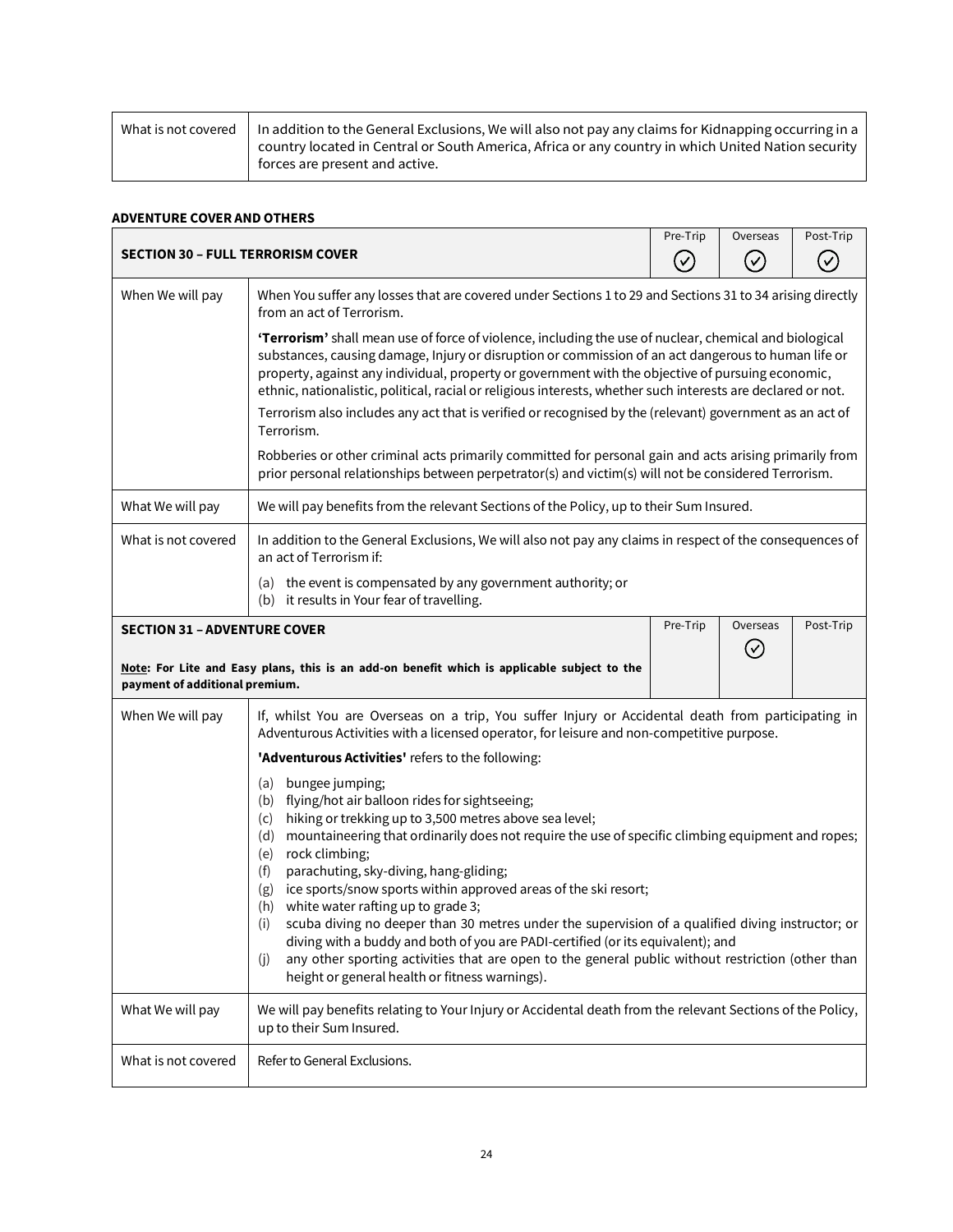<span id="page-24-1"></span><span id="page-24-0"></span>

| <b>SECTION 32 - SPORTS EQUIPMENT</b>                                                                               |                                                                                                                                                                                                                                                                                                                                                                                                                                                                                                                                                                                                                                                                                                           |  | Overseas<br>⊘ | Post-Trip |
|--------------------------------------------------------------------------------------------------------------------|-----------------------------------------------------------------------------------------------------------------------------------------------------------------------------------------------------------------------------------------------------------------------------------------------------------------------------------------------------------------------------------------------------------------------------------------------------------------------------------------------------------------------------------------------------------------------------------------------------------------------------------------------------------------------------------------------------------|--|---------------|-----------|
| Note: This is an add-on benefit for all plans which is applicable subject to the payment of<br>additional premium. |                                                                                                                                                                                                                                                                                                                                                                                                                                                                                                                                                                                                                                                                                                           |  |               |           |
| When We will pay                                                                                                   | If, whilst You are Overseas on a trip, You suffer loss of or damage to Your Sports Equipment (including<br>Golf Equipment) due to the following:                                                                                                                                                                                                                                                                                                                                                                                                                                                                                                                                                          |  |               |           |
|                                                                                                                    | Theft or Natural Disaster; and/or<br>(a)<br>(b) Accidental damage except in the course of play or practice.                                                                                                                                                                                                                                                                                                                                                                                                                                                                                                                                                                                               |  |               |           |
| What We will pay                                                                                                   | We will reimburse Your loss, up to the Sum Insured under this Section.                                                                                                                                                                                                                                                                                                                                                                                                                                                                                                                                                                                                                                    |  |               |           |
|                                                                                                                    | Our compensation to You is subject to:                                                                                                                                                                                                                                                                                                                                                                                                                                                                                                                                                                                                                                                                    |  |               |           |
|                                                                                                                    | deductions for wear and tear and depreciation;<br>(a)<br>(b) Our discretion on whether to pay You for the loss, or to repair or replace the article; and<br>a maximum limit of \$500 for any one article or pair or set of articles.<br>(c)                                                                                                                                                                                                                                                                                                                                                                                                                                                               |  |               |           |
| What You must do                                                                                                   | You must:                                                                                                                                                                                                                                                                                                                                                                                                                                                                                                                                                                                                                                                                                                 |  |               |           |
|                                                                                                                    | (a) not leave any item unattended in a Public Place, including in any locked vehicle (unless not visible from<br>the outside of the vehicle);<br>(b) report the loss or damage to the police or relevant authority/establishment, (e.g. hotel, airline, transport<br>provider) having jurisdiction where the loss or damage occurred, within 24 hours of the incident. Any<br>claim must be supported by a police report or a report issued by the relevant<br>authority/establishment evidencing such loss;<br>provide proof of purchase of the articles (e.g. receipts or credit card statements); and<br>(c)<br>bring any damaged article back to Singapore for Our inspection (if applicable).<br>(d) |  |               |           |
| What is not covered                                                                                                | In addition to the General Exclusions, We will also not pay any claims in respect of:                                                                                                                                                                                                                                                                                                                                                                                                                                                                                                                                                                                                                     |  |               |           |
|                                                                                                                    | (a) articles that are mailed or shipped in advance and separately;<br>normal wear and tear to Your Sports Equipment or Golf Equipment (including scratches, discolouration,<br>(b)<br>stains, tears or dents to the surface of the item which does not affect how it works); and<br>fishing equipment.<br>(c)                                                                                                                                                                                                                                                                                                                                                                                             |  |               |           |
| Pre-Trip<br>Overseas<br><b>SECTION 33 - RENTAL VEHICLE EXCESS</b>                                                  |                                                                                                                                                                                                                                                                                                                                                                                                                                                                                                                                                                                                                                                                                                           |  | Post-Trip     |           |
| Note: This is an add-on benefit for all plans which is applicable subject to the payment of<br>additional premium. |                                                                                                                                                                                                                                                                                                                                                                                                                                                                                                                                                                                                                                                                                                           |  | $(\vee)$      |           |
| When We will pay                                                                                                   | If, whilst You are Overseas on a trip, Your Rental Vehicle is lost or damaged due to an Accident, and You<br>become liable for the damage excess.                                                                                                                                                                                                                                                                                                                                                                                                                                                                                                                                                         |  |               |           |
|                                                                                                                    | 'Rental Vehicle' shall mean any motor-driven four-wheeled passenger vehicle that You hire from a<br>licensed car rental company and is in Your care and custody, for the purpose of private and leisure use<br>and not for practice or speed trial.                                                                                                                                                                                                                                                                                                                                                                                                                                                       |  |               |           |
| What We will pay                                                                                                   | We will reimburse the damage excess which You are liable for, up to the Sum Insured under this Section.                                                                                                                                                                                                                                                                                                                                                                                                                                                                                                                                                                                                   |  |               |           |
| What You must do                                                                                                   | You must:                                                                                                                                                                                                                                                                                                                                                                                                                                                                                                                                                                                                                                                                                                 |  |               |           |
|                                                                                                                    | be named driver or co-driver of the Rental Vehicle;<br>(a)<br>hold a valid licence to drive the Rental Vehicle; and<br>(b)<br>comply with all terms of the hiring agreement, the laws of the country where You are using the vehicle,<br>(c)<br>and take up a comprehensive motor insurance against loss of or damage to the Rental Vehicle during the<br>rental period as part of the car rental agreement.                                                                                                                                                                                                                                                                                              |  |               |           |
| What is not covered                                                                                                | In addition to the General Exclusions, We will also not pay any claims if the Rental Vehicle is driven by anyone<br>else other than You when the Accident occurred.                                                                                                                                                                                                                                                                                                                                                                                                                                                                                                                                       |  |               |           |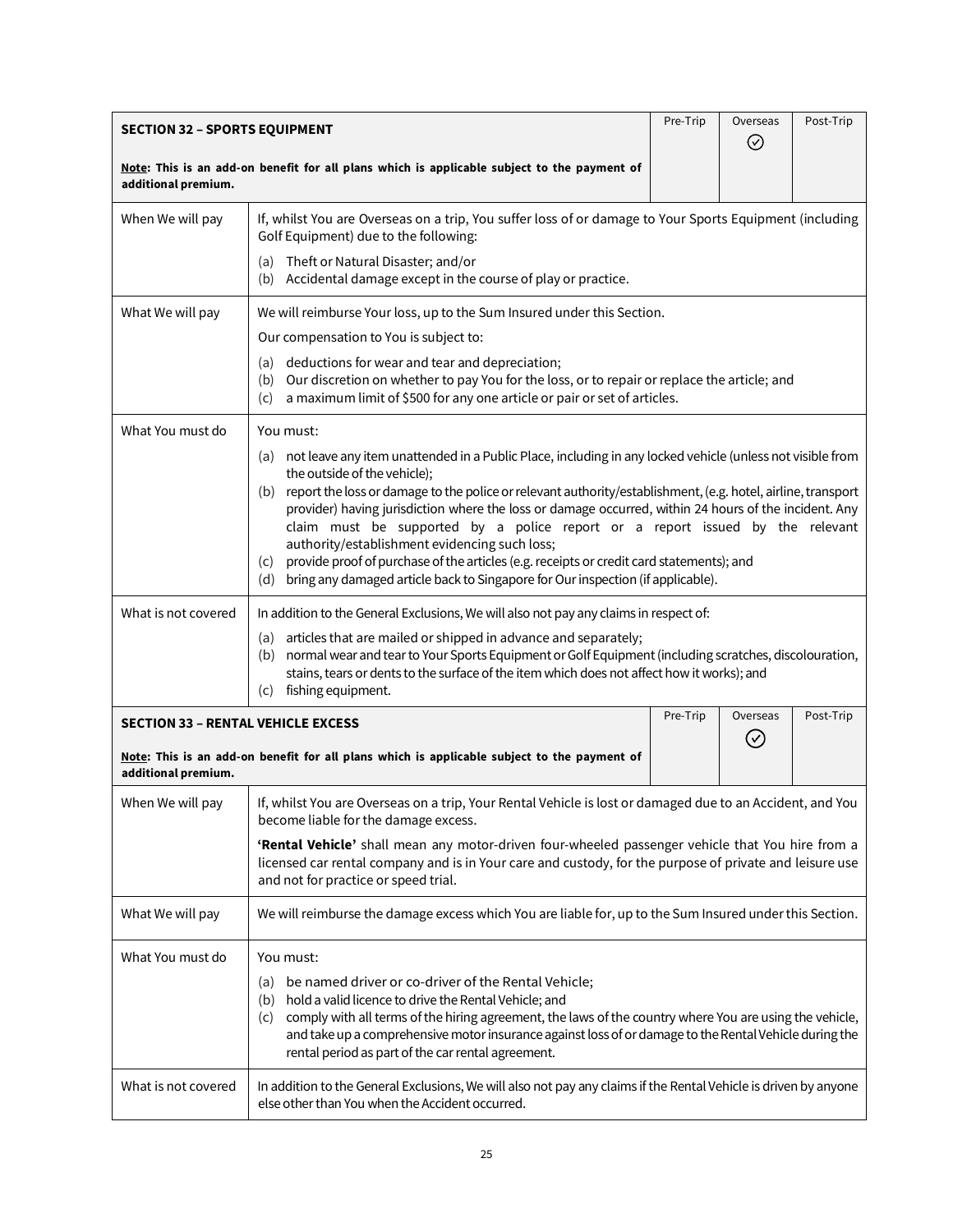<span id="page-25-0"></span>

| <b>SECTION 34 - OVERSEAS WEDDING PHOTOSHOOT</b>                                                                    |                                                                                                                                                                                                                                                                                                                                                        | Pre-Trip | Overseas | Post-Trip |
|--------------------------------------------------------------------------------------------------------------------|--------------------------------------------------------------------------------------------------------------------------------------------------------------------------------------------------------------------------------------------------------------------------------------------------------------------------------------------------------|----------|----------|-----------|
| Note: This is an add-on benefit for all plans which is applicable subject to the payment of<br>additional premium. |                                                                                                                                                                                                                                                                                                                                                        |          |          |           |
| When We will pay                                                                                                   | If You have to unavoidably cancel or postpone Your Overseas wedding photoshoot due to any Specified Causes<br>occurring within 30 days prior to the commencement of the trip                                                                                                                                                                           |          |          |           |
| What We will pay                                                                                                   | We will reimburse the following expenses, up to the Sum Insured under this Section, less any refund You<br>receive:                                                                                                                                                                                                                                    |          |          |           |
|                                                                                                                    | Your pre-paid expenses for the Overseas wedding photoshoot which becomes forfeited; and<br>(a)<br>any administrative expenses incurred to postpone the wedding photoshoot.<br>(b)                                                                                                                                                                      |          |          |           |
| What is not covered                                                                                                | In addition to the General Exclusions, We will also not pay any claims if this Policy was purchased less than 3<br>days before the commencement of the trip. This does not apply if You, Your Family Member or Your Travel<br>Companion suffer death or life-threatening Injury, due to an Accident occurring after You have purchased this<br>Policy. |          |          |           |

# <span id="page-25-1"></span>**(D) 24-HOUR EMERGENCY ASSISTANCE**

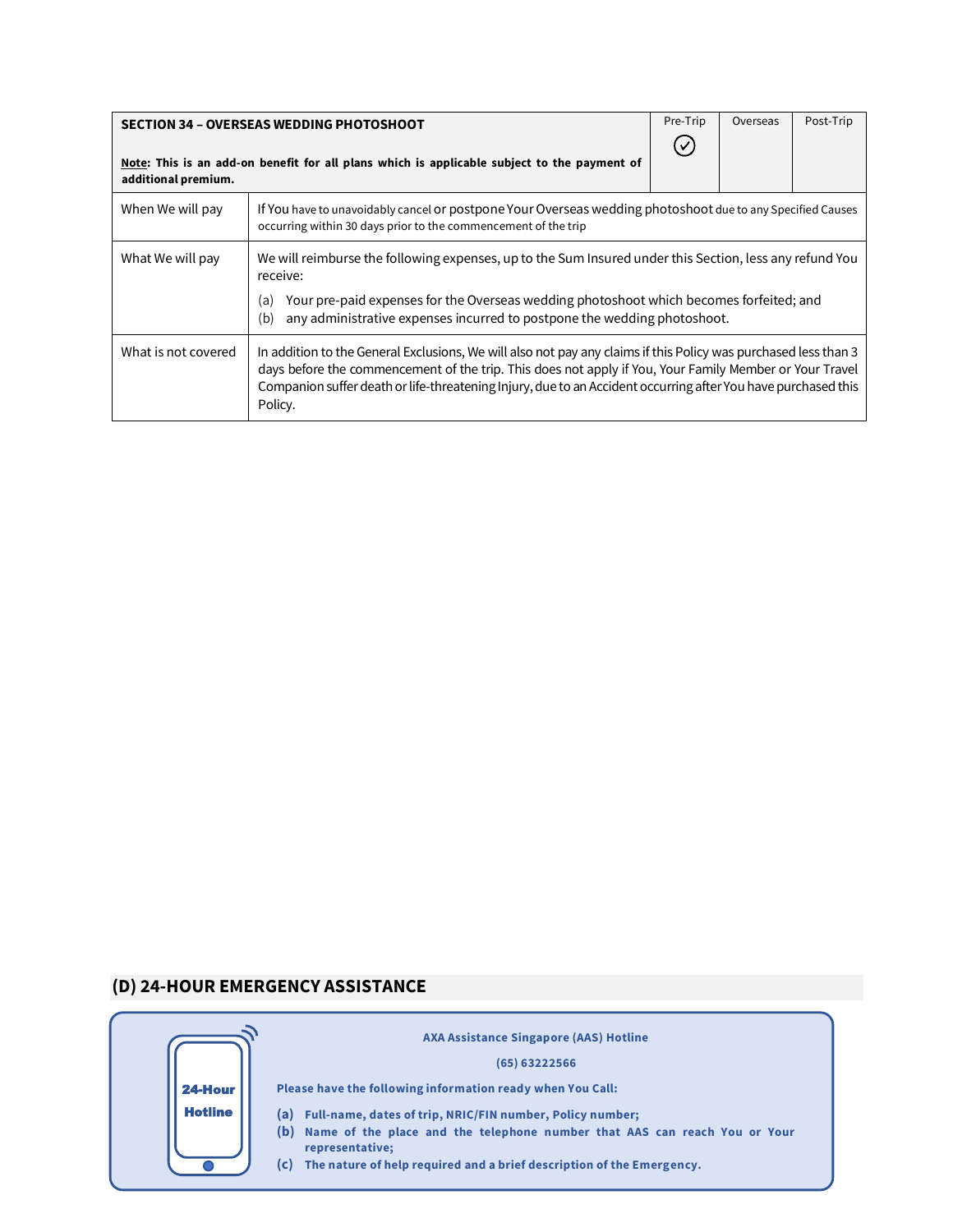## **EMERGENCY ASSISTANCE**

If You require Emergency assistance whilst Overseas, the following benefits are available via the above hotline:

- SECTION 11 Emergency Medical Evacuation & Repatriation
- SECTION 12 Repatriation of Mortal Remains Back To Singapore

#### **REFERRAL AND ADVISORY SERVICE**

You may also contact AAS for the referral/advisory services listed below. The costs of referred services are not covered by this Policy and are payable at the Insured Person's own expense.

#### **1. Pre-trip Information**

Up-to-date travel related information such as airport tax, custom regulations, visa requirements, immunisation, vaccination and embassy locations.

## **2. Travel Assistance**

- (a) Lost Baggage Assistance retrieval and redirecting baggage that is lost whilst Overseas
- (b) Lost Travel Documents advice on recovery or assisting to obtain a replacement passport that is lost whilst Overseas
- (c) Referral to Interpreter Services referral to an interpreter in an Emergency situation
- (d) Legal Assistance Referral to a lawyer for legal advice on the laws of the country

## **3. Medical Assistance**

- (a) Medical Advice phone advice and assessment from AAS' medical team
- (b) Referral to medical or dental facilities information on available medical and dental facilities, and assistance with booking a medical appointment

#### **WE PROMISE OUR BEST EFFORT TO HELP YOU**

Whenever You are in need, AXA and AAS will extend our services on best effort basis. However, AXA and AAS are not liable if we are delayed or prevented from providing the agreed services due to circumstances or events beyond our control, such as Strike, Riot or Civil Commotion, restriction to free circulation/access, sabotage, terrorist attacks, civil or foreign war, and any consequences of a source of radioactivity or Natural Disasters.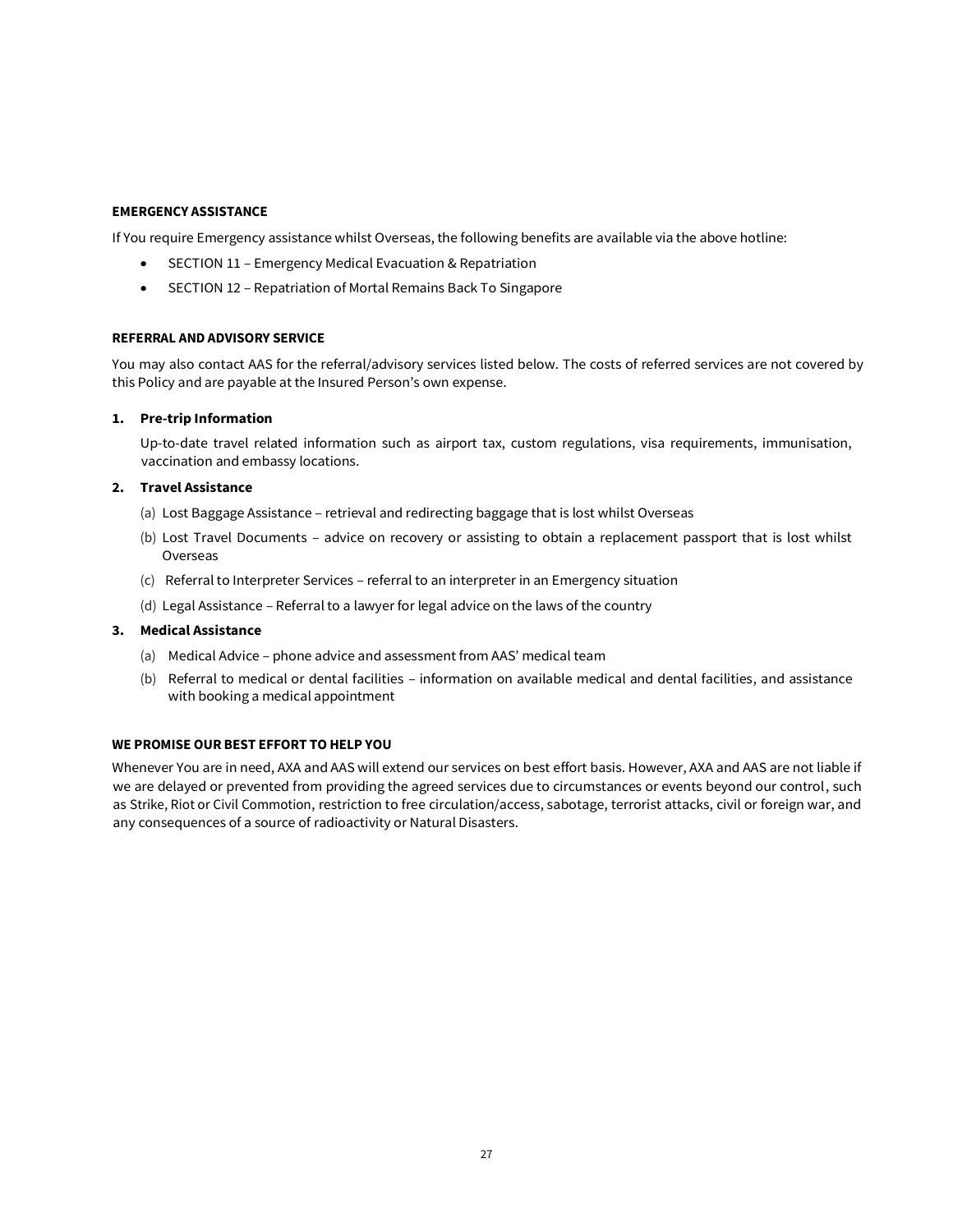# <span id="page-27-0"></span>**(E) DEFINITIONS**

The terms listed below have these special meanings when they appear in this Policy with the first letter capitalised.

| <b>TERM</b>                                      | <b>MEANING</b>                                                                                                                                                                                                                                                                                                                                                                                                   |
|--------------------------------------------------|------------------------------------------------------------------------------------------------------------------------------------------------------------------------------------------------------------------------------------------------------------------------------------------------------------------------------------------------------------------------------------------------------------------|
| <b>AXA Assistance Singapore or</b><br><b>AAS</b> | The service provider appointed by Us to provide You with travel assistance and medical<br>emergency services as specified in this Policy.                                                                                                                                                                                                                                                                        |
| Accident or Accidental                           | A sudden, unforeseen and external event that solely and independently results in Injury,<br>disablement or death and which is not caused by any Illness or medical condition suffered by<br>You; or loss of or damage to property, whichever applies.                                                                                                                                                            |
| Child(ren)                                       | An unmarried and unemployed person who is below 18 years of age, or up to 25 years of age if<br>enrolled or still studying full-time in a recognised institution of higher learning.                                                                                                                                                                                                                             |
| <b>Curtail / Curtailment</b>                     | Abandonment of the trip as shown on the booking invoice and/or shortening of the trip and returning to<br>Singapore.                                                                                                                                                                                                                                                                                             |
| <b>Dental Expenses</b>                           | Charges for dental treatment that is medically necessary to restore sound and natural teeth<br>due solely to an Accident, and which is carried out by a qualified and licensed Dentist.<br>This does not include charges for dental treatment due to tooth or gum or oral diseases, or<br>from normal wearing of Your teeth.                                                                                     |
| <b>Dentist</b>                                   | A registered practitioner qualified by a degree in dentistry who is licensed and practising<br>within the scope of his licence according to the laws of the country in which such practice<br>is maintained. The Dentist cannot be You, Your business partner or agent, Your employer or<br>employee, Your Partner, Travel Companion or a person related to You by blood, marriage or<br>adoption.               |
| <b>Doctor</b>                                    | A registered practitioner qualified by a medical degree in western medicine who is licensed<br>and practising within the scope of his licence according to the laws of the country in which<br>such practice is maintained. The Doctor cannot be You, Your business partner or agent, Your<br>employer or employee, Your Partner, Travel Companion or a person related to You by blood,<br>marriage or adoption. |
|                                                  | Any reference to "Doctor" in this Policy shall mean, wherever appropriate, a general<br>practitioner and/or specialist.                                                                                                                                                                                                                                                                                          |
| <b>Emergency</b>                                 | The sudden onset of a medical condition manifesting itself by acute symptoms of sufficient<br>severity (including severe pain) such that the absence of immediate medical attention could<br>reasonably be expected to result in placing Your health in serious jeopardy.                                                                                                                                        |
| <b>Endorsement</b>                               | An authorised amendment to the terms of Your Policy.                                                                                                                                                                                                                                                                                                                                                             |
| <b>Epidemic</b>                                  | Any contagious disease outbreak which is classified as such by the World Health Organisation<br>or the Singapore government. For the avoidance of doubt, this definition does not cover<br>contagious diseases which are classified as Pandemic by either one of these organisations,<br>which will be explicitly referred to as Pandemic.                                                                       |
| <b>Family Member</b>                             | Your Partner, Child, son-in-law, daughter-in-law, parent, parent-in-law, grandparent,<br>grandparent-in-law, grandchild, siblings, brother-in-law, sister-in-law.                                                                                                                                                                                                                                                |
| <b>Golf Equipment</b>                            | Golf clubs and/or golf bags.                                                                                                                                                                                                                                                                                                                                                                                     |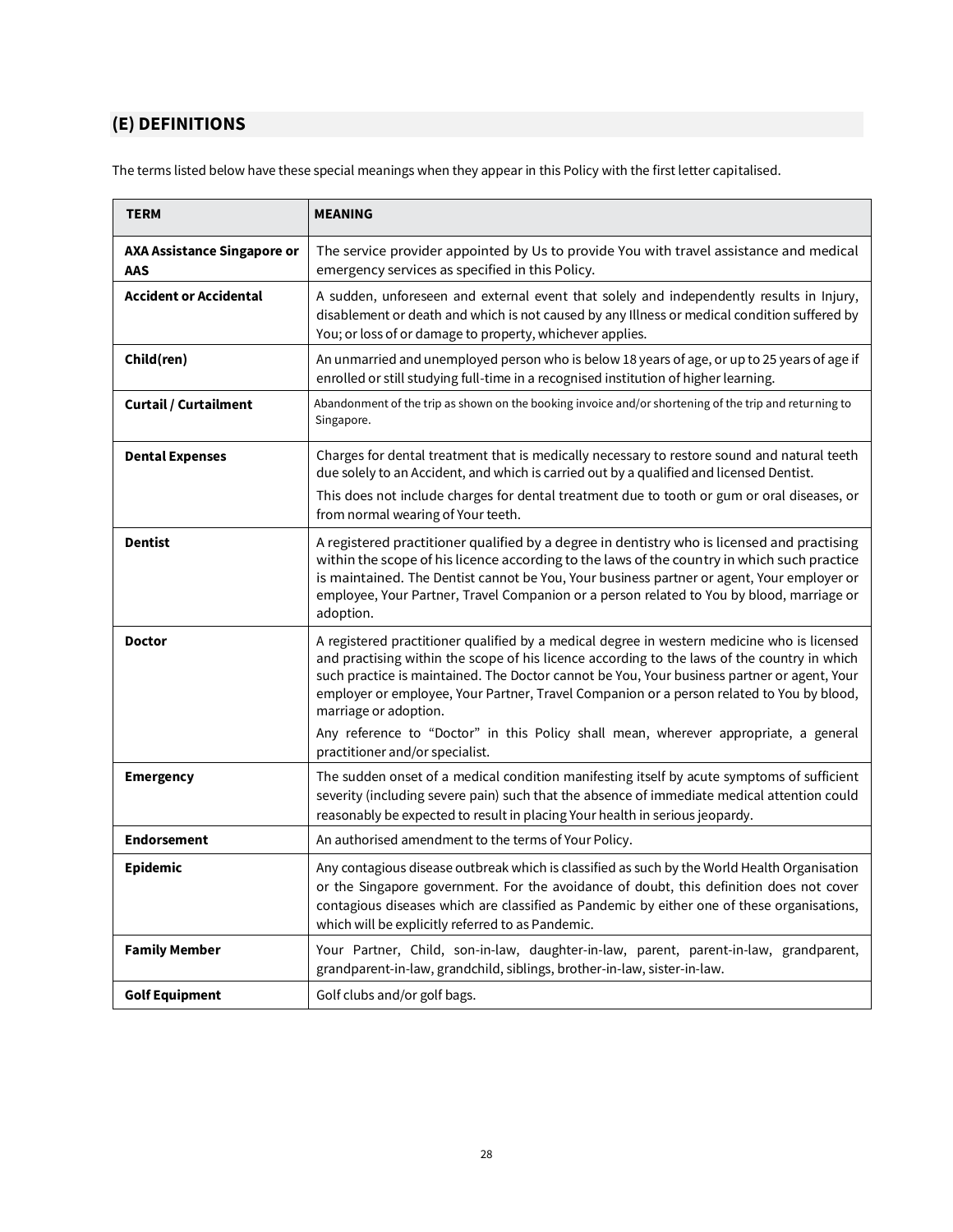| <b>Hospital</b>                           | An establishment duly constituted and licensed as a medical institution for the treatment of<br>sick and injured persons as bed-paying patients, and that:<br>provides facilities for diagnosis, treatment and surgery; and<br>(a)<br>provides 24 hours nursing services by registered graduate nurses; and<br>(b)<br>is supervised by a full-time staff of Doctors at all times; and<br>(c)<br>is not primarily a clinic, a mental institution, a place for custodial care or facility for<br>(d)<br>alcoholics or drug addicts, a spa, or hydroclinic or a nursing or convalescent home or a |
|-------------------------------------------|------------------------------------------------------------------------------------------------------------------------------------------------------------------------------------------------------------------------------------------------------------------------------------------------------------------------------------------------------------------------------------------------------------------------------------------------------------------------------------------------------------------------------------------------------------------------------------------------|
|                                           | home for the aged or such similar establishments.                                                                                                                                                                                                                                                                                                                                                                                                                                                                                                                                              |
| <b>Hospitalised or</b><br>Hospitalisation | Being confined in a Hospital as a registered in-patient under the care of a Doctor because of<br>medical necessity (and not merely for any form of nursing, convalescence, rehabilitation or<br>extended care). One day of Hospitalisation means a continuous 24-hour period for which room<br>and board has been charged.                                                                                                                                                                                                                                                                     |
| <b>Illness</b>                            | Worsening physical health not caused by an Accident, for which You need medical treatment<br>by a Doctor, commencing and manifesting itself whilst Overseas and within the Period of<br>Insurance, excluding any Pre-Existing Medical Condition.                                                                                                                                                                                                                                                                                                                                               |
| <b>Injury</b>                             | Damage or harm that is caused to the body by an external force sustained during the Period<br>of Insurance and caused solely by an Accident.                                                                                                                                                                                                                                                                                                                                                                                                                                                   |
| Loss                                      | Physical severance or permanent and irrecoverable functional disablement of the body<br>member, which is beyond remedy by surgical or other treatment.                                                                                                                                                                                                                                                                                                                                                                                                                                         |
| <b>Loss of Hearing</b>                    | Total and irrecoverable Loss of hearing, which is beyond remedy by surgical or other<br>treatment.                                                                                                                                                                                                                                                                                                                                                                                                                                                                                             |
| <b>Loss of Limb</b>                       | Complete severance of, or irrecoverable Loss of use of, hand at or above the wrist or a foot at<br>or above the ankle.                                                                                                                                                                                                                                                                                                                                                                                                                                                                         |
| <b>Loss of Sight</b>                      | Total and irrecoverable Loss of sight, which is beyond remedy by surgical or other treatment.                                                                                                                                                                                                                                                                                                                                                                                                                                                                                                  |
| <b>Loss of Speech</b>                     | Disability in articulating any three of the four sounds which contribute to the speech, such as<br>the labial sounds, the alveolobial sounds, the palatal sounds and the velar sounds, or total<br>Loss of vocal cord or damage of speech centre in the brain resulting in aphasia.                                                                                                                                                                                                                                                                                                            |
| <b>Medical Expenses</b>                   | Expenses necessarily and reasonably incurred for medical treatment of bodily Injury or Illness<br>covered under this Policy. Medical equipment and aids (such as prostheses, crutches) are not<br>covered, unless prescribed by the attending Doctor. Any treatment by a specialist must be<br>referred by the attending Doctor and shall not exceed the usual level of charges for similar<br>treatment or medical supplies in the location where the expenses are incurred had this<br>insurance not existed.                                                                                |
| <b>Mobile Device</b>                      | Laptop computers with the standard accessories, mobile phones, PDAs or other wireless<br>handheld devices, excluding software and gaming devices.                                                                                                                                                                                                                                                                                                                                                                                                                                              |
| <b>Natural Disaster</b>                   | Any event or force of nature that have catastrophic consequences, such as avalanche,<br>earthquake, flood, forest fire, hurricane, tornado, tsunami or volcanic eruption.                                                                                                                                                                                                                                                                                                                                                                                                                      |
| <b>One-Way Trip</b>                       | Overseas journey departing from Singapore that:<br>commences from the time You leave Your permanent place of residence or work in<br>(a)<br>Singapore, but not more than 3 hours prior to Your scheduled time of departure to the<br>intended Overseas destination; and<br>(b) ceases 2 hours upon Your arrival and after immigration clearance at the intended<br>Overseas destination, or at 23:59 Singapore Time on the expiry date of the Period of<br>Insurance, whichever is earlier (except for benefits provided under Section 1).                                                     |
| Overseas                                  | The countries outside of Singapore and which are in the Travel Region that You or Your<br>representative have chosen at the time of application.                                                                                                                                                                                                                                                                                                                                                                                                                                               |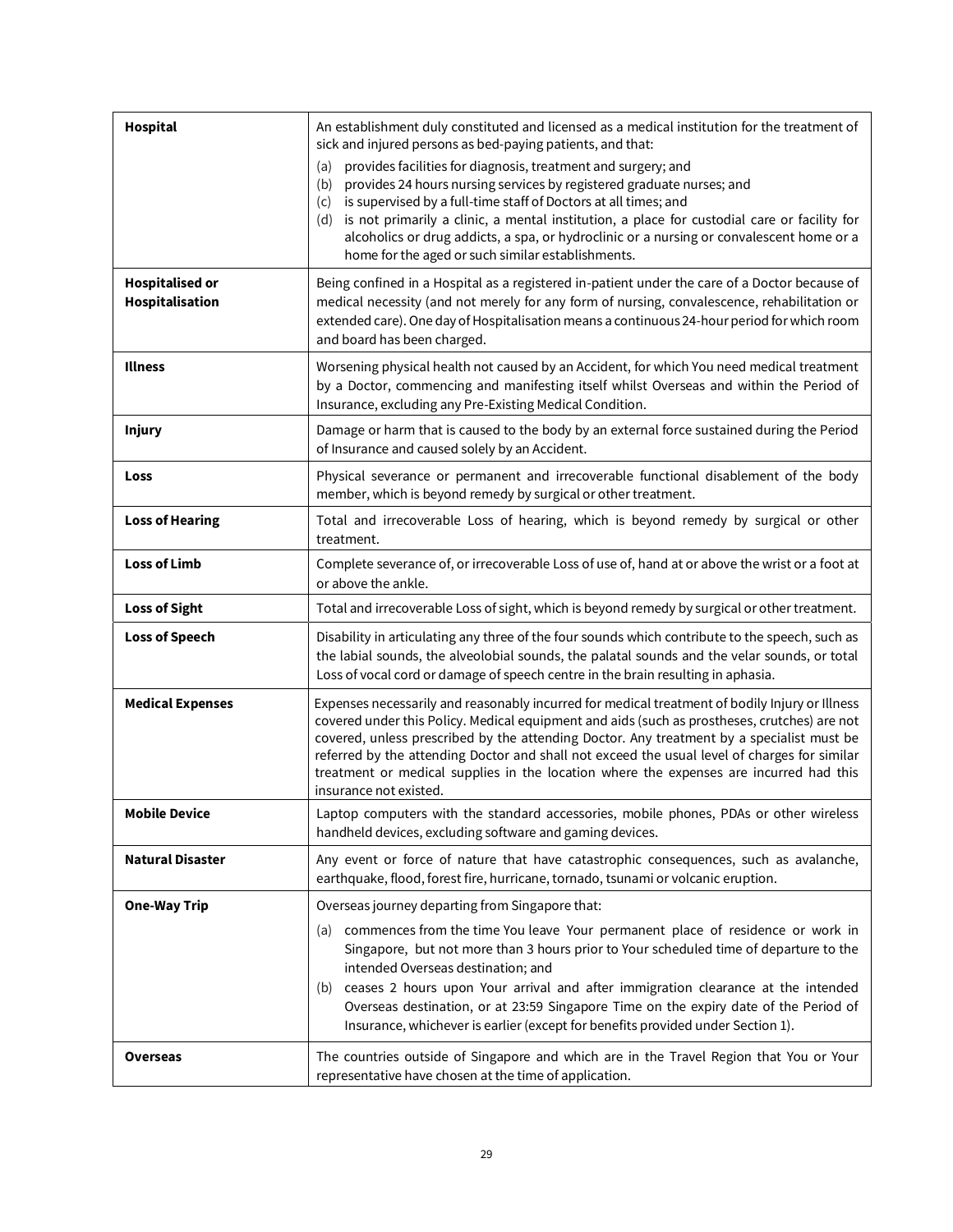| <b>Pandemic or Pandemic</b><br><b>Illness</b>   | An infectious disease, including Covid-19, that is declared by the World Health Organisation<br>and/or the Singapore government as a Pandemic. The infectious disease is referred to as a<br>Pandemic Illness.<br>For the avoidance of doubt, Covid-19 is defined as an infectious disease named by the World<br>Health Organisation as "COVID-19" and caused by the severe acute respiratory syndrome<br>SARS-COV-2 and falls within the above definition of a Pandemic.                  |
|-------------------------------------------------|--------------------------------------------------------------------------------------------------------------------------------------------------------------------------------------------------------------------------------------------------------------------------------------------------------------------------------------------------------------------------------------------------------------------------------------------------------------------------------------------|
| <b>Partner</b>                                  | This shall mean:<br>(a) Your legal spouse; or<br>Your fiancé or fiancée; or<br>(b)<br>someone whom You have a relationship with as a couple and who is currently residing<br>(c)<br>with You for at least six (6) months at the point this Policy is incepted.                                                                                                                                                                                                                             |
| <b>Period of Insurance</b>                      | The period during which the Cover under this Policy is effective, as specified in the Policy<br>Schedule.                                                                                                                                                                                                                                                                                                                                                                                  |
| <b>Permanent Disablement</b>                    | Injury which:<br>(a) falls into one of the defined Injuries listed in the Scale of Compensation table under<br>Section 7; and<br>has lasted for at least 12 months from the date of the Accident; and<br>(b)<br>is medically certified to have no hope of improvement at the end of that period.<br>(c)                                                                                                                                                                                    |
| <b>Permanent Total</b><br><b>Disablement</b>    | Injury which:<br>totally disables and prevents You from engaging in, performing, or attending to any<br>(a)<br>business or occupation of any and every kind, or if You have no business or occupation,<br>from attending to Your usual duties; and<br>has lasted for at least 12 months from the date of the Accident; and<br>(b)<br>is medically certified to have no hope of improvement at the end of that period.<br>(c)                                                               |
| <b>Pre-Existing Medical</b><br><b>Condition</b> | Any Injury or Illness which:<br>(a) You have received medical treatment, diagnosis, consultation or prescribed drugs within<br>182 days prior to the commencement of Your trip; or<br>symptoms or manifestations have existed, whether treatment was actually received<br>(b)<br>within 182 days prior to the commencement of Your trip; or<br>a reasonable person in the circumstances would be expected to be aware of within 182<br>(C)<br>days prior to the commencement of Your trip. |
| <b>Public Place</b>                             | Any place to which the public has access to (e.g. shops, airports, airport check-in area, train<br>stations, bus stations, streets, hotel foyers and grounds, restaurants, beaches and public<br>toilets).                                                                                                                                                                                                                                                                                 |
| <b>Public Transport</b>                         | Any land, sea, rail or air conveyance (such as bus, commercial airplane, ferry, hovercraft,<br>hydrofoil, ship, train, tram or underground train) that has fixed and established routes only<br>and is operated under licence by the respective country for the transportation of fare paying<br>passengers.<br>This excludes rental vehicles, taxis and all modes of transportation that are chartered or<br>arranged as part of a tour, even if the services are regularly scheduled.    |
| Serious Injury or<br><b>Serious Illness</b>     | When applied to You, this refers to any Injury or Illness that results in You being certified<br>(a)<br>by a Doctor as unfit to continue with Your trip.<br>When applied to a Family Member or Travel Companion, this refers to any Injury or Illness<br>(b)<br>that is certified as being life threatening and requires immediate medical treatment by a<br>Doctor.                                                                                                                       |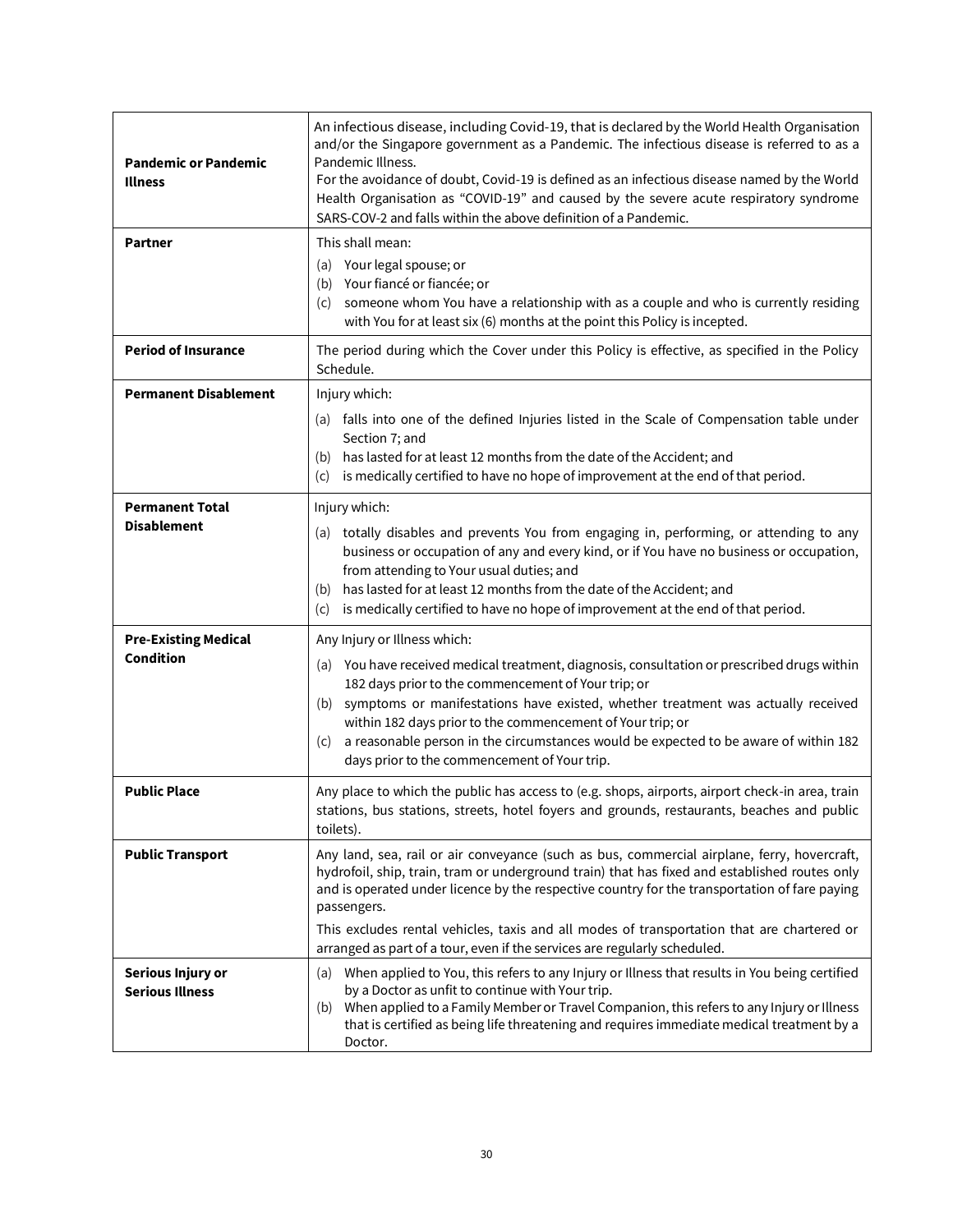| <b>Specified Causes</b>                   | death, Serious Injury or Serious Illness occurring to You, Your Family Member or Travel<br>(a)<br>Companion;<br>unexpected outbreak of Strike, Riot or Civil Commotion at the planned destination resulting in<br>(b)<br>cancellation of scheduled Public Transport services;<br>compulsory quarantine or witness summons that are not made known to You before the trip was<br>(c)<br>booked:<br>serious damage to Your residence in Singapore from fire or flood occurring within one (1) week<br>(d)<br>before Your trip such that Your presence is required on the premises on the date of departure;<br>An Epidemic or Natural Disaster at the planned destination;<br>(e)<br>Adverse weather condition (including haze that contains volcanic dust and gases) that is<br>(f)<br>supported by the travel advisory from the local relevant authority of the country You are<br>travelling to;<br>any event leading to airspace or airport closure;<br>(c) |  |
|-------------------------------------------|---------------------------------------------------------------------------------------------------------------------------------------------------------------------------------------------------------------------------------------------------------------------------------------------------------------------------------------------------------------------------------------------------------------------------------------------------------------------------------------------------------------------------------------------------------------------------------------------------------------------------------------------------------------------------------------------------------------------------------------------------------------------------------------------------------------------------------------------------------------------------------------------------------------------------------------------------------------|--|
| <b>Sports Equipment</b>                   | Articles that are used (e.g. balls, goals, sticks for hockey and lacrosse, wickets and bails for<br>cricket, racquets and nets for tennis, bicycle) during participation in a recognised physical<br>sport, but excluding the clothing and accessories used (e.g. leotards for gymnastics, football<br>boots, gloves for cricket) for that sports activity. The Sports Equipment must be owned by You<br>and not hired by, loaned or entrusted to You. This definition excludes any electronic or<br>motorised equipment.                                                                                                                                                                                                                                                                                                                                                                                                                                     |  |
| <b>Stolen or Theft</b>                    | Dishonestly and illegally taken from You against Your will, whether by stealth, by force or<br>threat of force or by coercion.<br>This excludes theft committed by Your Family Member, relatives, friends, Travel Companion,<br>someone employed by You or staying with You.                                                                                                                                                                                                                                                                                                                                                                                                                                                                                                                                                                                                                                                                                  |  |
| <b>Strike, Riot or Civil</b><br>Commotion | Disturbance of public peace with the presence of violence or threats of violence created by a<br>gathering of civilians (organised or unorganised) usually against a governing body or the<br>policies thereof and including any action of government authority to suppress such gathering.                                                                                                                                                                                                                                                                                                                                                                                                                                                                                                                                                                                                                                                                   |  |
| <b>Sum Insured</b>                        | The maximum limit that the relevant Section will pay as stated under the Summary of Benefits,<br>based on the selected plan shown on Your Policy Schedule.                                                                                                                                                                                                                                                                                                                                                                                                                                                                                                                                                                                                                                                                                                                                                                                                    |  |
| <b>Travel Companion</b>                   | The person who has a travel reservation to accompany You on the entire trip. This excludes a<br>tour leader who is travelling together as part of a tour group and receiving remuneration in<br>payment or in kind.                                                                                                                                                                                                                                                                                                                                                                                                                                                                                                                                                                                                                                                                                                                                           |  |
| <b>Valuables</b>                          | Gold, silver or other precious metals, jewellery, watches, furs, precious and semiprecious<br>gems, stamp, coin or medal collections, pictures and other works of art.                                                                                                                                                                                                                                                                                                                                                                                                                                                                                                                                                                                                                                                                                                                                                                                        |  |
| We/Our/Us/AXA                             | AXA Insurance Pte Ltd.                                                                                                                                                                                                                                                                                                                                                                                                                                                                                                                                                                                                                                                                                                                                                                                                                                                                                                                                        |  |
| <b>You/Your/Insured Person</b>            | The person(s) insured and named in the Policy Schedule.                                                                                                                                                                                                                                                                                                                                                                                                                                                                                                                                                                                                                                                                                                                                                                                                                                                                                                       |  |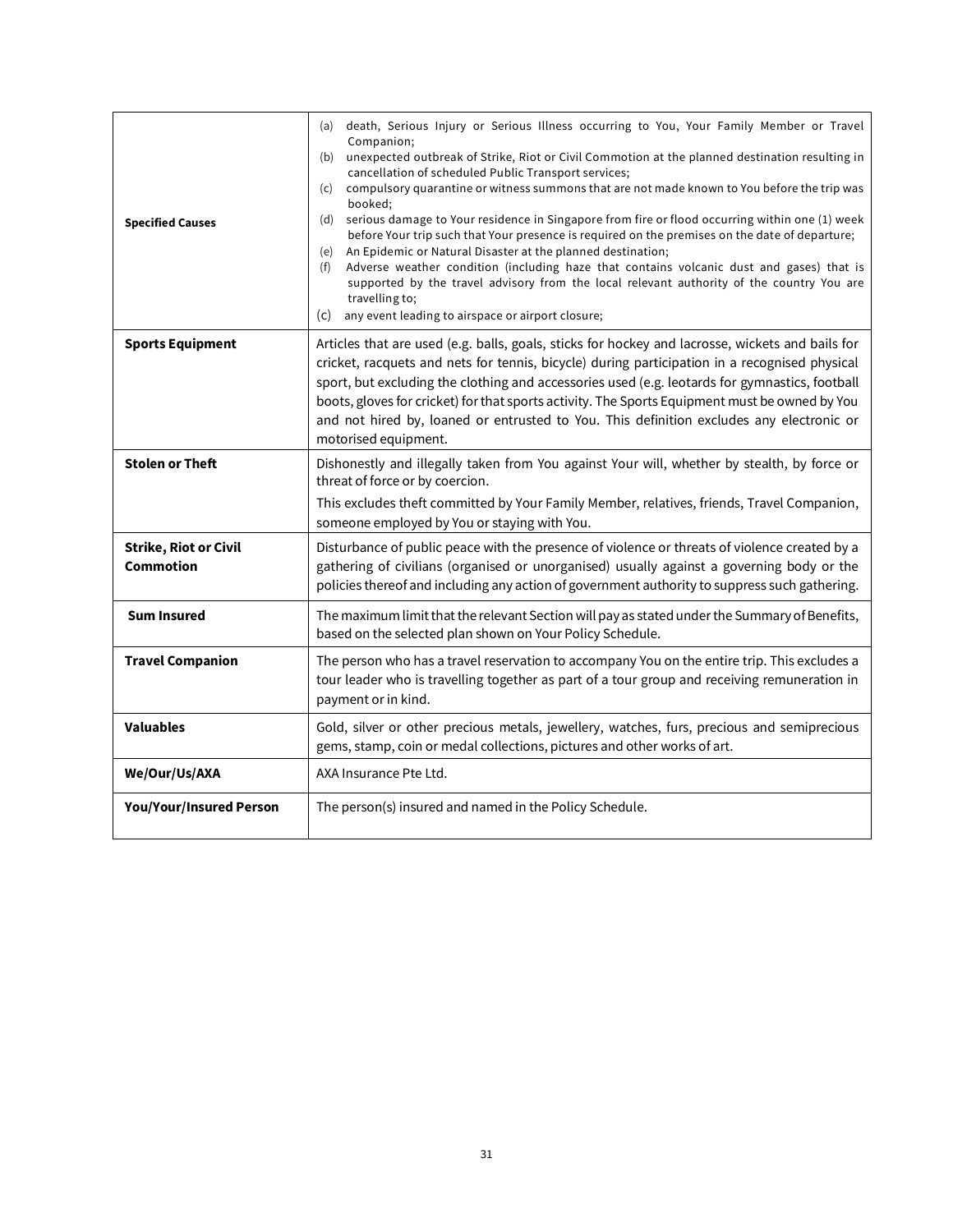## <span id="page-31-0"></span>**(F) GENERAL EXCLUSIONS**

**The exclusions listed here apply to the whole Policy. We will not pay any benefits from this Policy if the claim is caused directly or indirectly by any of these exclusions.** 

## **1. Behavioural Exclusions**

- (a) When You commit:
	- i. any act which is illegal at the place where it occurred; or
	- ii. suicide or intentional self-injury.
- (b) When You are under the influence of alcohol, or medication or drugs not prescribed by Your Doctor.
- (c) If You suffer from any mental or nervous disorder.

## **2. Medical Exclusions**

- (a) Any Pre-Existing Medical Condition, including congenital conditions.
- (b) You are travelling for the purpose of getting medical treatment.
- (c) Pregnancy and all its related conditions.
- (d) Any medical treatment which, in the opinion of the attending Doctor, could be reasonably delayed until You return to Singapore.
- (e) Any cosmetic treatment except to restore function after suffering an Injury.
- (f) HIV, AIDS and/or any sexually transmitted disease.
- (g) Your failure to obtain any mandatory vaccines, inoculations or prescribed medications prior to your trip.

## **3. Activity Exclusions**

When You take part in the following activities unless covered under Section 31 - Adventure Cover:

- (a) Flying or other aerial activities, except as a fare-paying passenger in a licensed passenger-carrying aircraft.
- (b) Any sports that are played in a professional capacity or in competition involving prize money, donations, sponsorship or reward of any kind.
- (c) Extreme Sports or underwater activities requiring the use of artificial breathing apparatus.
	- **'Extreme Sports'** shall mean activities that present a high level of inherent danger (that is, involving exceptional speed and height, high level of expertise, exceptional physical exertion or highly specialised gear or stunts), such as big wave surfing, cliff jumping, horse jumping, potholing, ultra-marathons, biathlons, triathlons, stunt riding, etc.
- (d) Expedition to remote areas of a country.

## **4. Travel Exclusions**

- (a) When You travel in, to or through Afghanistan, Belarus, Crimea including Sevastopol, Cuba, Democratic Republic of Congo, Iran, Iraq, Liberia, North Korea, Russia, Somalia, Sudan, Syria, Ukraine, Venezuela and Zimbabwe.
- (b) When You travel to any country or place which the Singapore government has advised against non-essential travel due to any war or warlike event, Strike, Riot or Civil Commotion, disease outbreak or unsafe health conditions, impending natural disasters or any other events of similar nature. This exclusion does not apply if You have already started Your trip before the issuance of such travel advisory.

## **5. Circumstantial Exclusions**

- (a) War, invasion, act of foreign enemy hostilities (whether war is declared or not), civil war, rebellion, revolution, insurrection, military or usurped power.
- (b) Action taken by any government authority including confiscation, seizure, destruction and restriction.
- (c) Any reason not listed in the 'When We will Pay' section of each benefit.
- (d) Any nuclear reaction or contamination, ionising rays or radioactivity.
- (e) With the exception of the Pandemic benefits covered under the Endorsement, this Policy does not cover any claims arising from any infectious disease which is announced as a Pandemic by the Singapore Government or the World Health Organisation (WHO). In the event of an announcement of a Pandemic by the Singapore Government only, such notification shall take precedence and shall be deemed that a Pandemic has been announced. The Pandemic cover shall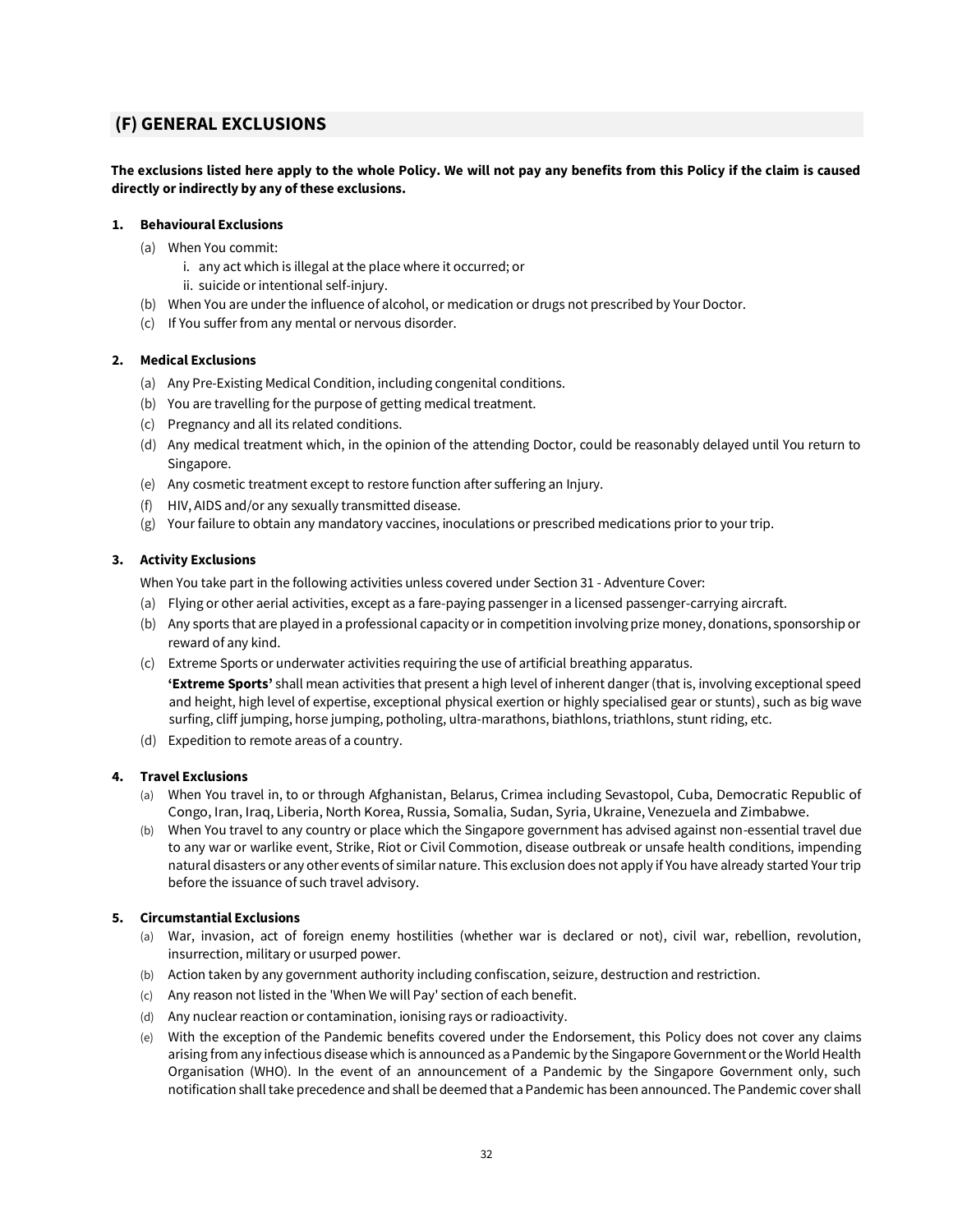cease from the date of such notification. This cover shall be restored on the termination date of such Pandemic on notification from AXA website.

(f) Any unused or additional costs incurred by You which are recoverable from the airline, hotel, travel agent or any other provider of travel and/or accommodation, including but not limited to a refund, voucher, credit or re-booking of the trip as compensation

## **6. Electronic Data Exclusion**

This Policy does not insure, loss, damage, destruction, distortion, erasure, corruption or alteration of ELECTRONIC DATA from any cause whatsoever (including but not limited to COMPUTER VIRUS) or loss of use, reduction in functionality, cost, expense of whatsoever nature resulting therefrom, regardless of any other cause or event contributing concurrently or in any other sequence to the loss.

'Electronic Data' shall mean facts, concepts and information converted to a form useable for communications, interpretation or processing by electronic and electromechanical data processing or electronically controlled equipment and includes programs, software, and other coded instructions for the processing and manipulation of data or the direction and manipulation of such equipment.

'Computer Virus' shall mean a set of corrupting, harmful or otherwise unauthorized instructions or code including a set of maliciously introduced unauthorized instructions or code, program or otherwise, those propagate themselves through a computer system or network of whatsoever nature. Computer Virus includes but is not limited to 'Trojan Horse' 'worms' and 'time or logic bombs'.

## **7. Professional Exclusions**

Your work involving these occupations or occupational activities:

- (a) Full-time military, airforce, navy, police or civil defence personnel;
- (b) Air crew, motor racer, entertainer or armed security guard;
- (c) Manual worker, regardless of whether machinery and tools are used (e.g. construction workers and kitchen help);
- (d) Working off-shore (e.g. on board sea vessel or off-shore platform, diver or fisherman);
- (e) Working at heights above 30 feet, including but not limited to roofing activities on a scaffolding or a gondola;
- (f) Working in hazardous places (e.g. shipyard, underground in a tunnel or a quarry); and/or
- (g) Working with explosives or hazardous substances.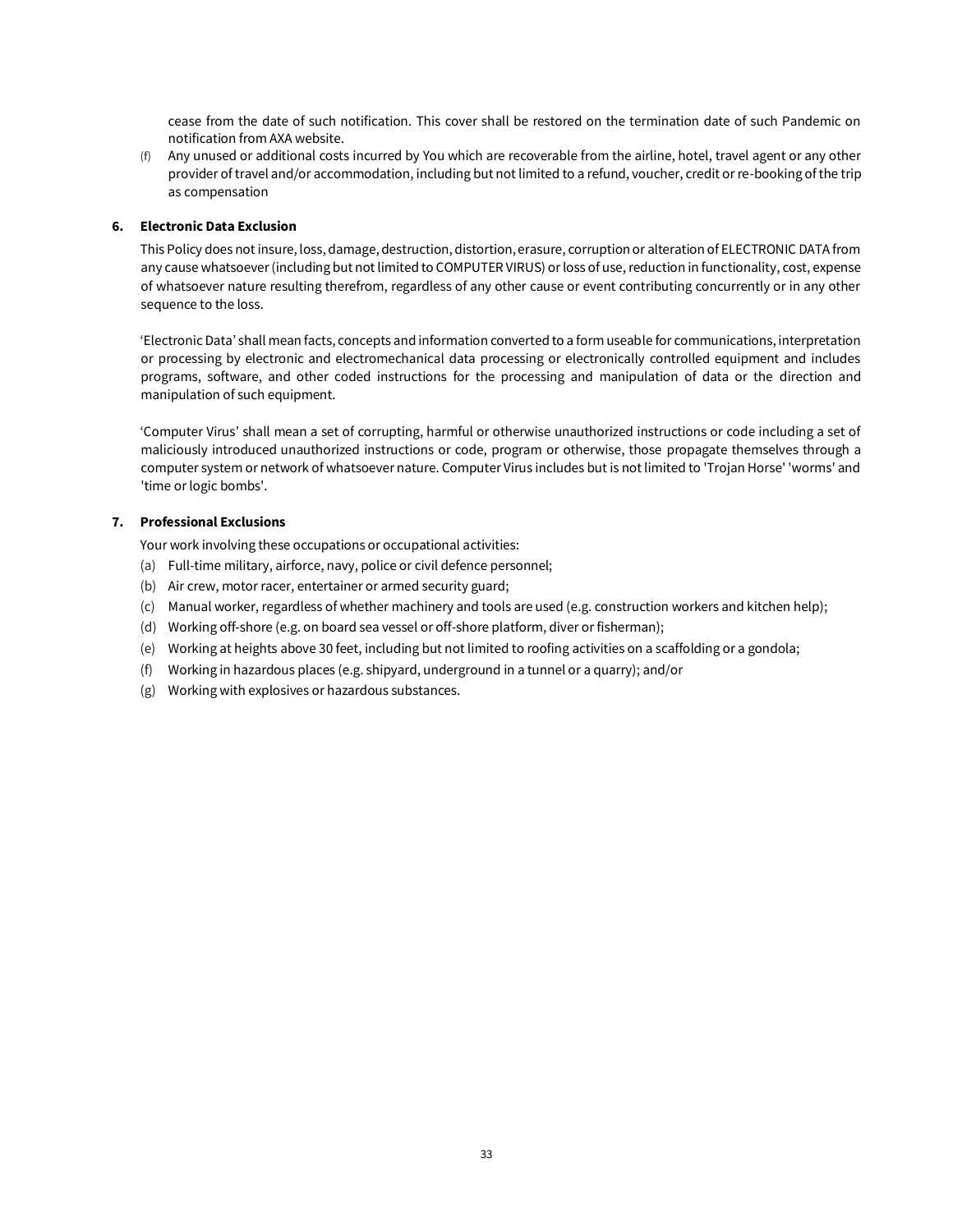## <span id="page-33-0"></span>**(G) GENERAL CONDITIONS**

## **The conditions listed here apply to the whole Policy. Your insurance cover under this Policy is valid only if You follow these conditions.**

## **1. Policy Contract**

This Policy is a contract between You and Us and includes the Policy Schedule and any Endorsements.

We reserve the right to make changes to the Policy's terms and conditions by giving You written notice of at least 30 days. No change to the terms and conditions of this Policy shall be valid, unless approved by Us in writing and such approval shall be endorsed hereon.

## **2. Reasonable Care**

You must take all reasonable precautions to prevent any loss, damage, Accident or Illness, as if You were not insured. This includes checking that You have taken all Your personal belongings with You when leaving a Public Place or alighting from a transport.

## **3. Fit for Travel**

At the time of Your trip, You must be medically fit to travel and not be aware of any circumstances which could lead to cancellation or disruption of the trip, otherwise any claim is not payable.

## **4. Be Truthful**

This Policy shall be voidable if You hide, withhold or give any false, incorrect or misleading information relating to:

- (a) whether You are suffering from an injury, illness or disability;
- (b) whether You are aware of circumstances suggesting that You may be suffering from an injury, illness or disability;
- (c) Your claims history;
- (d) Your insurance record, including having been subjected to any previous refusals to be granted insurance coverage.

## **5. Incorrect or Change in Information**

If at any point in time, You become aware that any information declared to Us is incorrect, You must notify Us immediately since this can affect whether Your Policy is valid. We will assess the new details provided and may do the following:

- (a) if the Policy has not yet been issued to You, We may offer cover on different terms or decline cover; or
- (b) if the Policy has been issued to You, We may cancel the Policy, decline the renewal or renew on different terms.

## **6. Known Circumstances or Events**

Your insurance is only valid if You purchase this Policy or book the trip (in the case of an Annual Multi-Trip Policy) before You become aware of any possible situations that may lead to any claim on this Policy (e.g. Hospitalisation of a Family Member, having received a terminal prognosis of a Family Member or any risk related to the travel destination).

'Known circumstances or events' shall mean riot, strike, civil commotion, natural disasters or situations which threaten Your health or disrupt Your trip that were made known to You by the transport or accommodation provider, publicised or reported by the media or through travel advisory issued by an authority (local or foreign) before the policy was taken up (in the case of a Single Trip Policy) or before You made the booking for Your trip (in the case of an Annual Multi-Trip Policy).

## **7. Currency**

All premiums and benefits payable under this Policy are in Singapore Dollars. For claims incurred in a foreign currency, the exchange rate will be determined by Us based on the date of loss.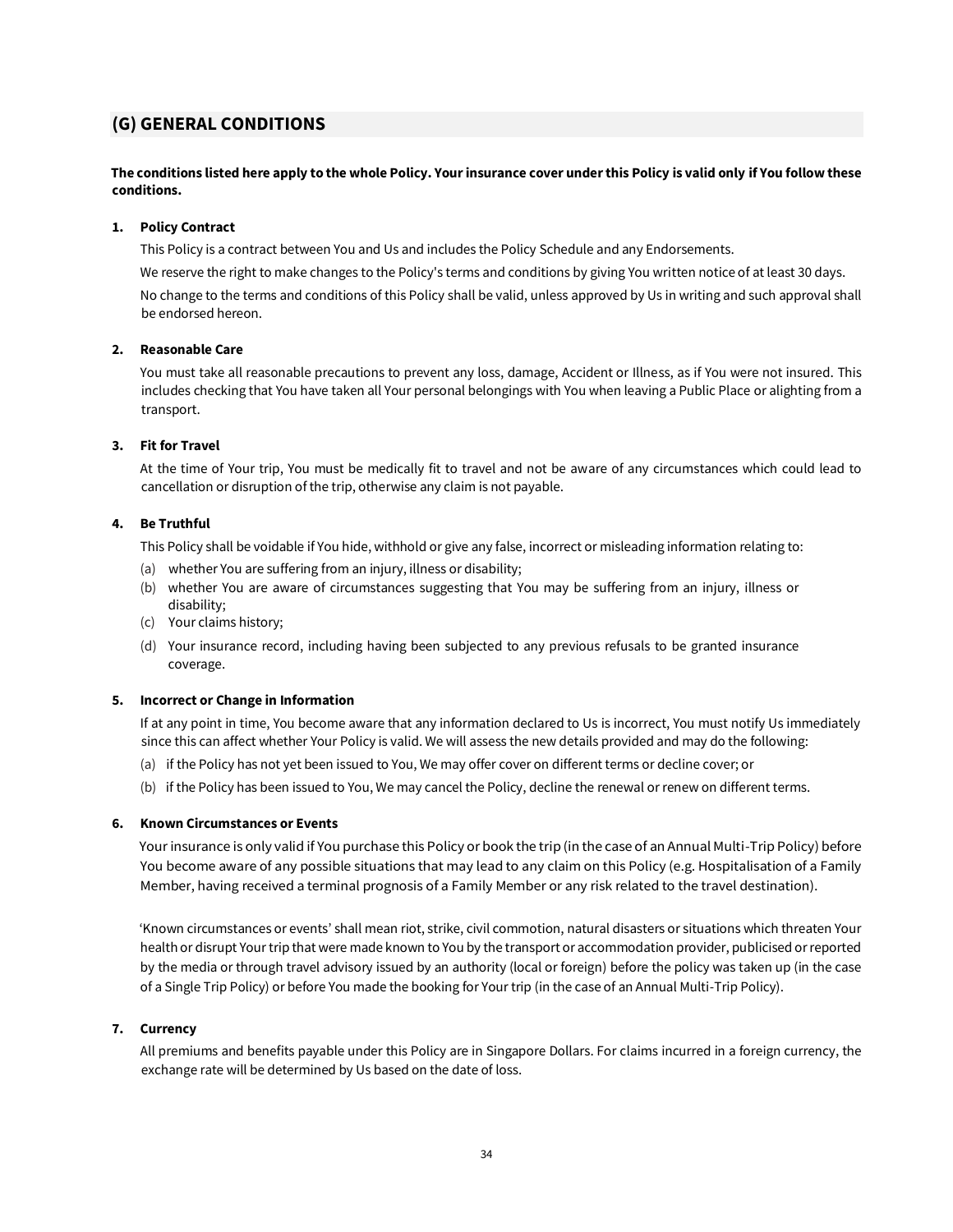#### **8. Payment Before Cover Warranty**

Your cover is not valid and We will not pay any benefits if We do not receive Your payment of all premiums due to Us before the Policy or Endorsement start date.

#### **9. Aggregate Limit**

If an Accident involves more than one Insured Person, the aggregate limit (or the maximum amount) We will pay under one Policy for Accidental Death or Accidental Permanent Disablement is \$25,000,000 per event or vehicle.

If the total amount that We are supposed to pay to all Insured Persons exceed the aggregate limit, We will divide the aggregate limit of \$25,000,000 proportionately to pay all the affected Insured Persons.

#### **10. Duplication of Cover**

If You have more than one travel insurance with Us insuring the same trip, We will only pay You from the Policy which provides the highest benefit.

#### **11. Compensation from Other Sources**

If You are reimbursed for actual expenses incurred from any other source, such as other insurance policies or the service provider for the same loss that You are insured with Us, We will only pay in excess of the compensation You receive from others, up to the Sum Insured.

#### **12. Subrogation**

We have the right to recover at Our expense in Your name against any third party who may be responsible for the occurrence of an event giving rise to a claim under this Policy.

#### **13. Governing Law**

This Policy shall be governed by and interpreted in accordance with Singapore Law.

#### **14. Rights of Third Parties**

A person or any entity who is not a party to this Policy shall have no right under the Contracts (Rights of Third Parties) Act (Chapter 53B) to enforce any of its terms.

#### **15. Non-Assignment**

This Policy is not assignable. We shall not be affected by notice of any trust, charge, lien, assignment or other dealing with this Policy.

#### **16. Dealing with Disputes**

If there is any dispute on Your Policy that we cannot reach an agreement, it must be referred to the Financial Industry Disputes Resolution Centre Ltd (FIDREC) for mediation.

If the dispute cannot be resolved through FIDREC, it must be referred to the Singapore International Arbitration Centre (SIAC) through legal proceedings using SIAC Rules that are applicable to the period that Your Policy is in force.

#### **17. Cancellation and Refunds**

- (a) We may cancel the Policy by giving You 7 days' written notice. In such instance, We will return any proportionate part of the premium due to You, provided that no claim has been made/paid prior to the cancellation of this Policy.
- (b) You may also cancel the Policy at any time, subject to the following:
	- i. Single-Trip Plan: there will be no refund of premium for cancellation once the Policy is issued.
	- ii. Annual Multi-Trip Plan: We will grant a short rate refund of the premium paid corresponding to the unexpired Period of Insurance, provided the amount to be refunded is at least \$25 and no claim has been made/paid prior to the cancellation of this Policy, as follows: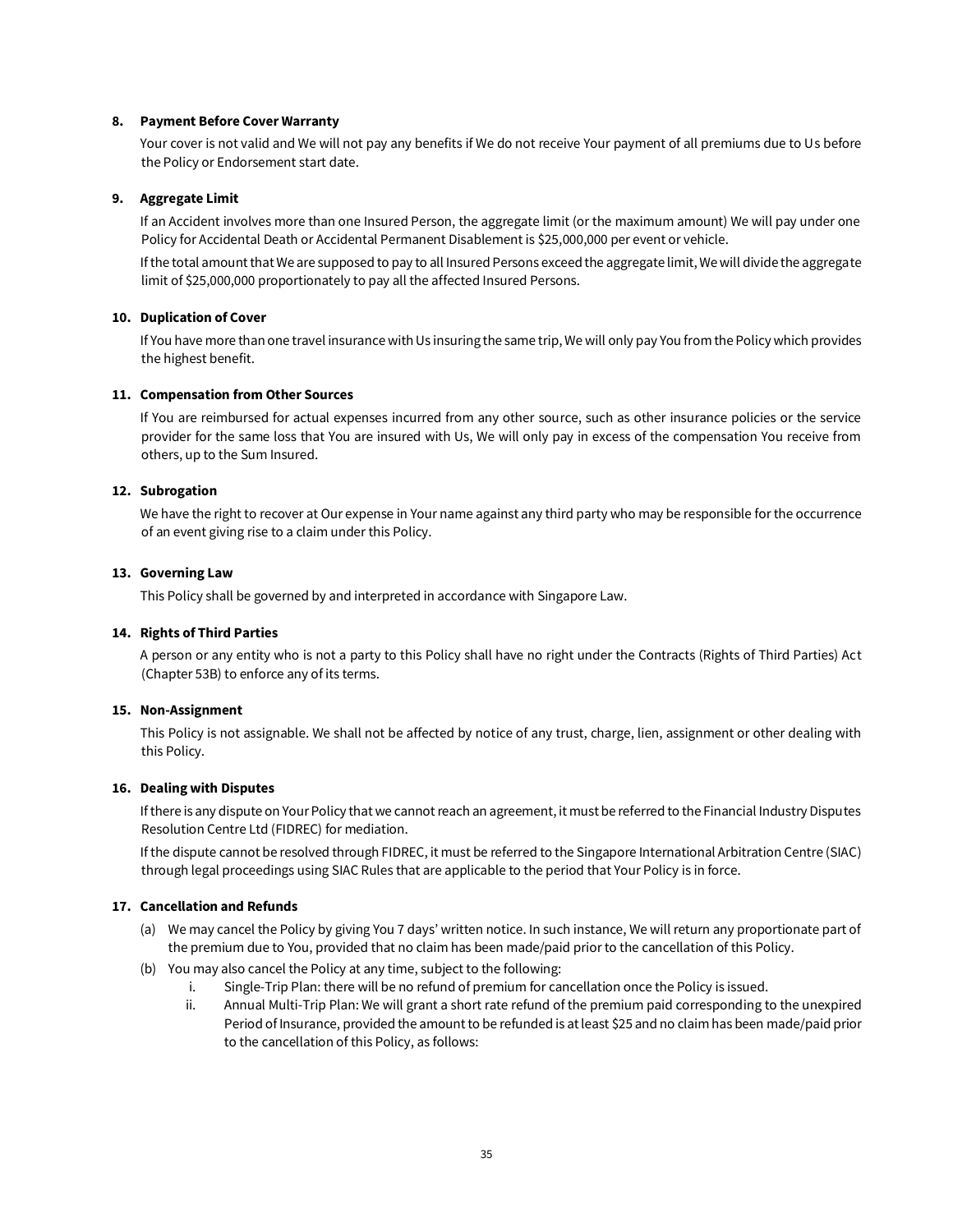| <b>Percentage of Unexpired</b><br><b>Period of Insurance</b> | <b>Refundable Premium</b><br>(provided premium to be refunded<br>is \$25 or more) |
|--------------------------------------------------------------|-----------------------------------------------------------------------------------|
| 100%                                                         | 100%                                                                              |
| 90% to less than 100%                                        | 75%                                                                               |
| 80% to less than 90%                                         | 65%                                                                               |
| 70% to less than 80%                                         | 55%                                                                               |
| 60% to less than 70%                                         | 45%                                                                               |
| 50% to less than 60%                                         | 35%                                                                               |
| 40% to less than 50%                                         | 25%                                                                               |
| 30% to less than 40%                                         | 15%                                                                               |
| 20% to less than 30%                                         | 5%                                                                                |
| Less than 20%                                                | No refund                                                                         |

## **18. Sanction Clause**

Under no circumstances shall this insurance contract be deemed to provide cover and no liability be incurred to pay any claim or provide any benefit hereunder to the extent that the provision of such cover, payment of such claim or provision of such benefit would expose Us to any sanction, prohibition, or restriction under United Nations resolutions or the trade or economic sanctions, laws or regulations of the European Union, United Kingdom, United States of America or Singapore.

#### **19. Illegality Clause**

If providing any cover or benefit under this Policy would expose Us to any prohibition, or restriction under the laws or regulations of Singapore, this Policy and its benefits shall be considered void, as if cover was never granted.

#### **20. Policy Owners' Protection Scheme**

This Policy is protected under the Policy Owners' Protection Scheme which is administered by the Singapore Deposit Insurance Corporation (SDIC). Coverage for Your Policy is automatic and no further action is required from You. For more information on the types of benefits that are covered under the scheme as well as the limits of coverage, where applicable, please contact Us or visit the GIA or SDIC websites (www.gia.org.sg o[r www.sdic.org.sg\).](http://www.sdic.org.sg/)